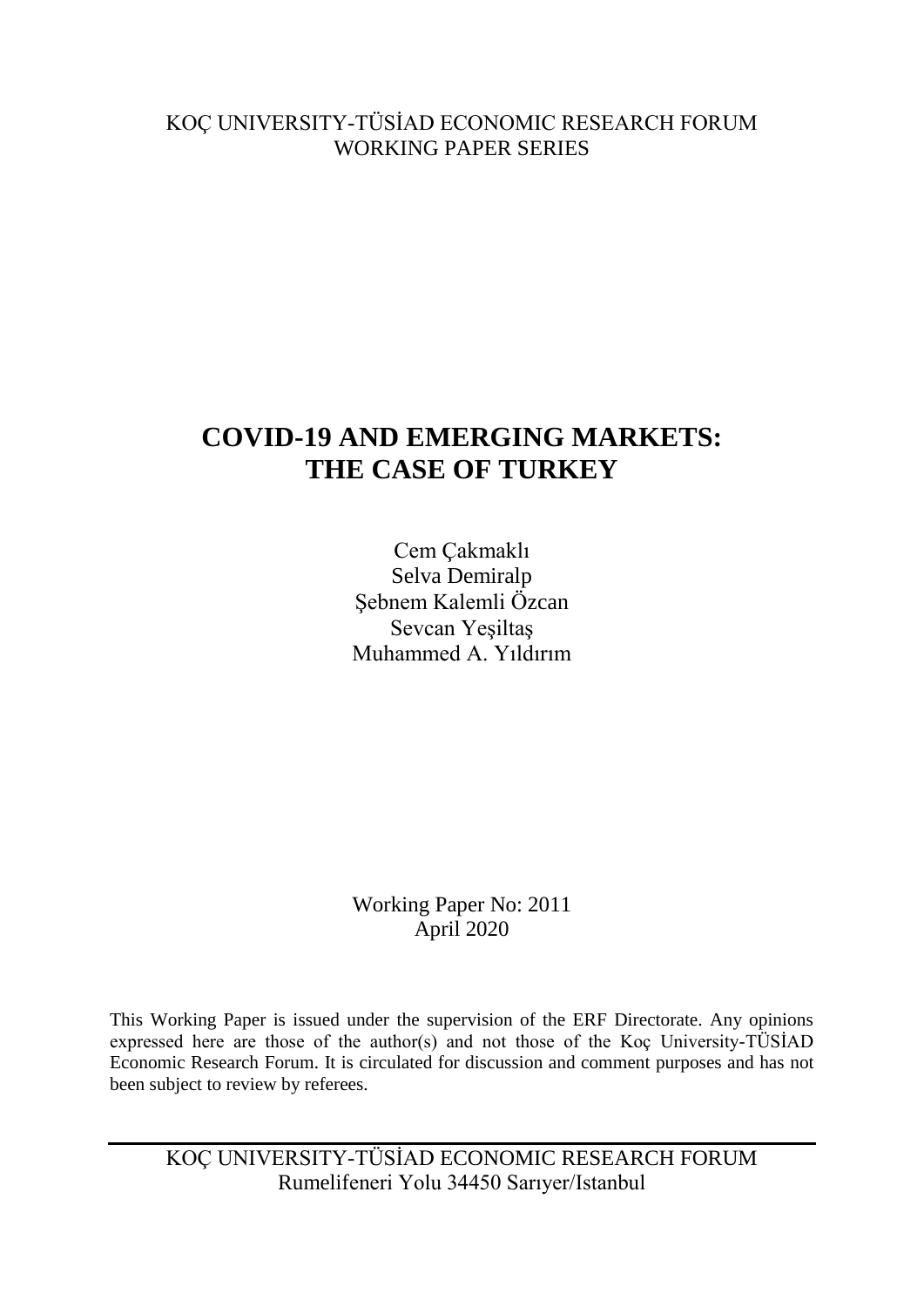# **COVID-19 and Emerging Markets: The Case of Turkey**

**Cem Çakmaklı<sup>∗</sup> Selva Demiralp<sup>†</sup> Şebnem Kalemli Özcan<sup>‡</sup> Sevcan Yesiltas<sup>§</sup>** 

**Muhammed A. Yıldırım**¶

April 2020

#### **Abstract**

The COVID-19 crisis can turn into the biggest emerging market (EM) crisis ever. EMs are observing record capital outflows and depreciating currencies, while trying to come up with fiscal resources necessary to fight the pandemic. This paper focuses on a large EM, Turkey. Turkey provides us with a good laboratory given its low foreign currency reserves, high foreign currency debt and a questionable record on monetary policy credibility, all of which are the characteristics of several EMs. We develop a simple framework incorporating a SIR model in a reduced form economic model. We proxy supply shocks with a measure that synthesizes infection rates with teleworkers, physical job proximity and lockdown policies. Demand shocks are captured with credit card purchases. We also incorporate the fact that Turkey is a small open economy with trade linkages. Our estimates show that the lowest economic cost, which saves the maximum number of lives, can be achieved under an immediate full lockdown. Partial lockdowns, which is the current policy, amplify the economic toll because the normalization takes longer. We highlight that it is necessary for the economic units to be compensated during the lockdown and yet Turkey's policy options are limited given its low fiscal space, and reliance on capital flows that require both external and domestic funding. The external funds can be secured through international financial institutions. On the domestic front, the Turkish Central Bank can provide funding with a well-targeted and transparent asset purchase program (QE). As an example of such a policy, we provide the details of a successful historical episode: Turkish Central Bank monetized the government debt with a clearly communicated disinflation program under an IMF Stand-By Agreement, in the aftermath of 2001 triple crisis (banking, sovereign, balance of payments).

**Keywords:** COVID-19; Financial Crisis; SIR; Input-Output Tables; Emerging Markets **JEL Codes:** E61, F00, C51

<sup>∗</sup>Koc¸ University (e-mail: ccakmakli@ku.edu.tr).

<sup>†</sup>Koc¸ University (e-mail: sdemiralp@ku.edu.tr).

<sup>‡</sup>University of Maryland, NBER and CEPR (e-mail: kalemli@umd.edu).

<sup>&</sup>lt;sup>§</sup>Koç University (e-mail: syesiltas@ku.edu.tr).

<sup>¶</sup>Koc¸ University & Center for International Development at Harvard University (e-mail: mayildirim@ku.edu.tr).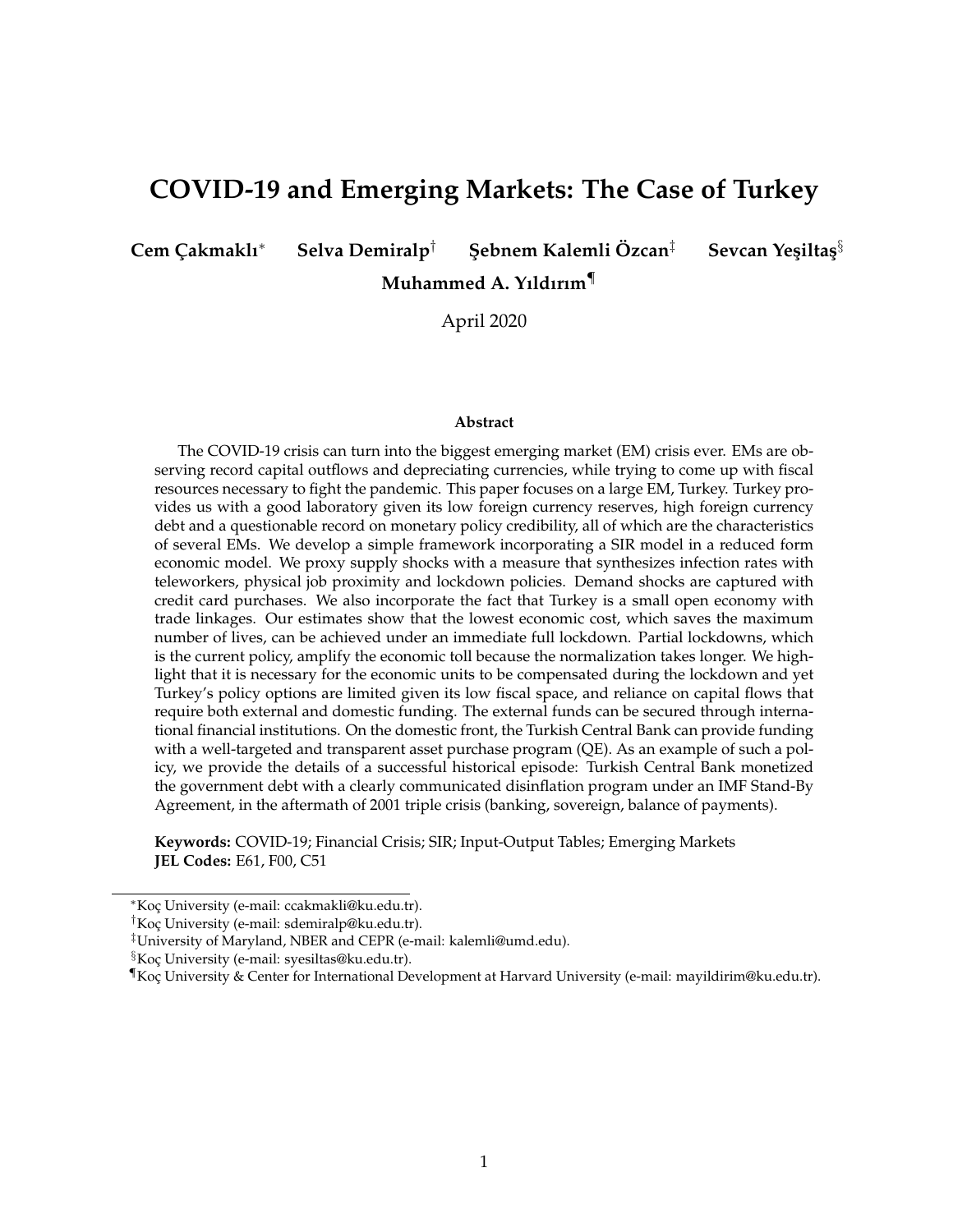*"Best safety lies in fear."* – William Shakespeare

# **1 Introduction**

COVID-19 is a humanitarian problem, and containing the pandemic as soon as possible is an urgent obligation to save human lives. Nevertheless, we have to act now also to deal with the economic fallout from the pandemic as the economic costs will be substantial especially in emerging markets and developing countries. These countries are going through a multitude of shocks: health crisis, demand and supply shocks, commodity price shocks, financial shocks, sudden stops, and exchange rate crises. What makes it worse is the fact that these countries need to deal with all these shocks under limited fiscal space, low policy credibility and a need for foreign finance. As put by the IMF (2020), this is "a crisis like no other" with potentially far more disastrous implications for emerging markets and developing economies relative to advanced economies.

In this paper, we focus on the case of Turkey, a large representative emerging market (EM). The key characteristics of several large EMs are the fact they have low foreign currency (FX) reserves in spite of high private sector FX debt. In addition, they generally have lower central bank credibility relative to advanced economies (AEs) and most are heavily dependent on capital inflows to run their economies. EMs learned their lessons from the EM crises of 1990s and early 2000s in the sense that they have low fiscal deficits and better capitalized banking systems as they face the COVID-19 crisis. Nevertheless, they will still operate with low fiscal space during their response to the COVID-19 shock given the unprecedented nature of capital flow reversals they are currently experiencing. We argue that Turkey fits the bill to represent this group of EMs. Turkey is a large and an important EM from a global perspective given its size and the composition of its external debt both in terms of currency and foreign lenders. A large part of Turkey's external debt is intermediated through domestic banks, is in USD, and is owed to global (US and European) banks. As a result, the potential threat to global financial stability from elevated stress in EMs like Turkey is non-trivial.

The economics profession unanimously agrees that the prerequisite for economic recovery is the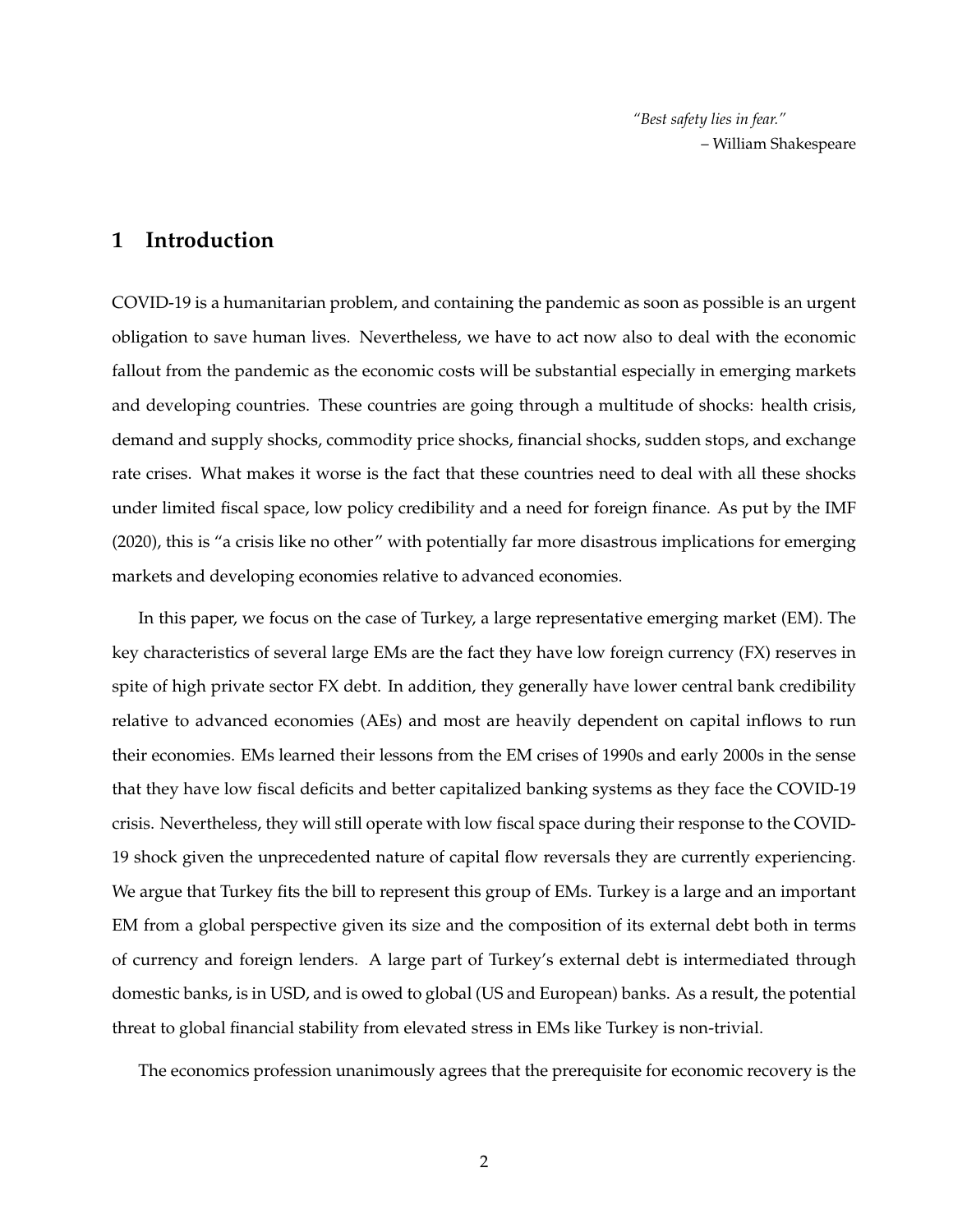elimination of the virus.<sup>[1](#page-3-0)</sup> Former Federal Reserve Chairman Bernanke noted in late March that "Nothing will work if health issues aren't resolved," sending a clear message to governments. $2$  One should note that even if you have the central bank that prints the global reserve currency, even if your central bank reassures the markets that there will be no limits on the amount of liquidity that can be injected to the system, and even if the rest of the world wants to hold your currency at a time of panic and stress; unless you contain the virus, economic confidence will not return, businesses will not open and people will not return to their normal lives or maintain their usual patterns of consumption.

In the short run, the most effective way to contain the virus is through isolation policies. We first estimate the GDP cost of suppression policies (lockdown) using parameters specific to Turkey, incorporating the fact that Turkey is a mid-size open economy with strong trade linkages to the rest of the world. Following the theoretical literature on estimating the economic impact of COVID-19 $^3$  $^3$ we use a similar SIR-Econ model and show that the total cost of containing the pandemic immediately, with a Chinese style full lockdown is about 4.5 percent of the GDP, which is less than delayed and/or partial lockdowns. The full lockdown is able to contain the pandemic more quickly, within approximately one month. This finding is consistent with the early experiences of New Zealand or Denmark. Both of these countries implemented full lockdown before the number of patients reached critical levels and contained the virus rather rapidly. Consequently, they declared victory and gradually began to lift lockdown restrictions before the end of April.

Figure [1](#page-4-0) describes our theoretical framework, which illustrates both supply and demand channels through which COVID-19 affects an open economy. As shown in the lower half of this figure, we capture supply shocks by quantifying how susceptible each industry is to the transmission of the virus among its employees. The tasks required for production in an industry are fulfilled by the

<span id="page-3-1"></span><span id="page-3-0"></span><sup>&</sup>lt;sup>1</sup>See IMF World Economic Outlook, April 2020. Also contributions in [Baldwin and di Mauro](#page-40-0) [\(2020\)](#page-40-0).

<sup>2</sup>The transcript of Bernanke's interview on March 25 is available at this link: [https://www.cnbc.com/2020/03/25/](https://www.cnbc.com/2020/03/25/cnbc-transcript-former-fed-chairman-ben-bernanke-speaks-with-cnbcs-andrew-ross-sorkin-on-squawk-box-today.html) [cnbc-transcript-former-fed-chairman-ben-bernanke-speaks-with-cnbcs-andrew-ross-sorkin-on-squawk-box-today.html](https://www.cnbc.com/2020/03/25/cnbc-transcript-former-fed-chairman-ben-bernanke-speaks-with-cnbcs-andrew-ross-sorkin-on-squawk-box-today.html)

<span id="page-3-2"></span> $3$ See [Baker et al.](#page-40-1) [\(2020\)](#page-40-1) and [Ludvigson et al.](#page-41-0) [\(2015\)](#page-41-0) on the role of uncertainty shock; [Atkeson](#page-40-2) [\(2020a\)](#page-40-2), [Bendavid and](#page-40-3) [Bhattacharya](#page-40-3) [\(2020\)](#page-40-3), [Dewatripont et al.](#page-40-4) [\(2020\)](#page-40-4), [Fauci et al.](#page-41-1) [\(2020\)](#page-41-1), [Li et al.](#page-41-2) [\(2020\)](#page-41-2), [Linton et al.](#page-41-3) [\(2020\)](#page-41-3), and [Vogel](#page-42-0) [\(2020\)](#page-42-0) on mortality estimates; [Anderson et al.](#page-40-5) [\(2020\)](#page-40-5), [Atkeson](#page-40-6) [\(2020b\)](#page-40-6), [Berger et al.](#page-40-7) [\(2020\)](#page-40-7), [Eichenbaum et al.](#page-41-4) [\(2020\)](#page-41-4), [Ferguson et al.](#page-41-5) [\(2020\)](#page-41-5), and [Stock](#page-42-1) [\(2020a\)](#page-42-1), [Atkeson](#page-40-2) [\(2020a\)](#page-40-2), [Neumeyer](#page-42-2) [\(2020\)](#page-42-2), [Eichenbaum et al.](#page-41-4) [\(2020\)](#page-41-4); [Hall et al.](#page-41-6) [\(2020\)](#page-41-6); [Dewatripont et al.](#page-40-4) [\(2020\)](#page-40-4); [,Piguillem et al.](#page-42-3) [\(2020\)](#page-42-3); [Jones et al.](#page-41-7) [\(2020\)](#page-41-7), [Ferguson et al.](#page-41-5) [\(2020\)](#page-41-5), [Alvarez et al.](#page-40-8) [\(2020\)](#page-40-8) on containment estimates; see [Romer and Shah](#page-42-4) [\(2020\)](#page-42-4) and [Stock](#page-42-5) [\(2020b\)](#page-42-5) on testing; [Gonzalez-Eiras et al.](#page-41-8) [\(2020\)](#page-41-8) on optimal lockdown choice; [Guerrieri](#page-41-9) [et al.](#page-41-9) [\(2020\)](#page-41-9) on the effects of supply side disruptions; [Barro et al.](#page-40-9) [\(2020\)](#page-40-9) and [Jorda et al.](#page-41-10) [\(2020\)](#page-41-10) on medium and long run economic effects.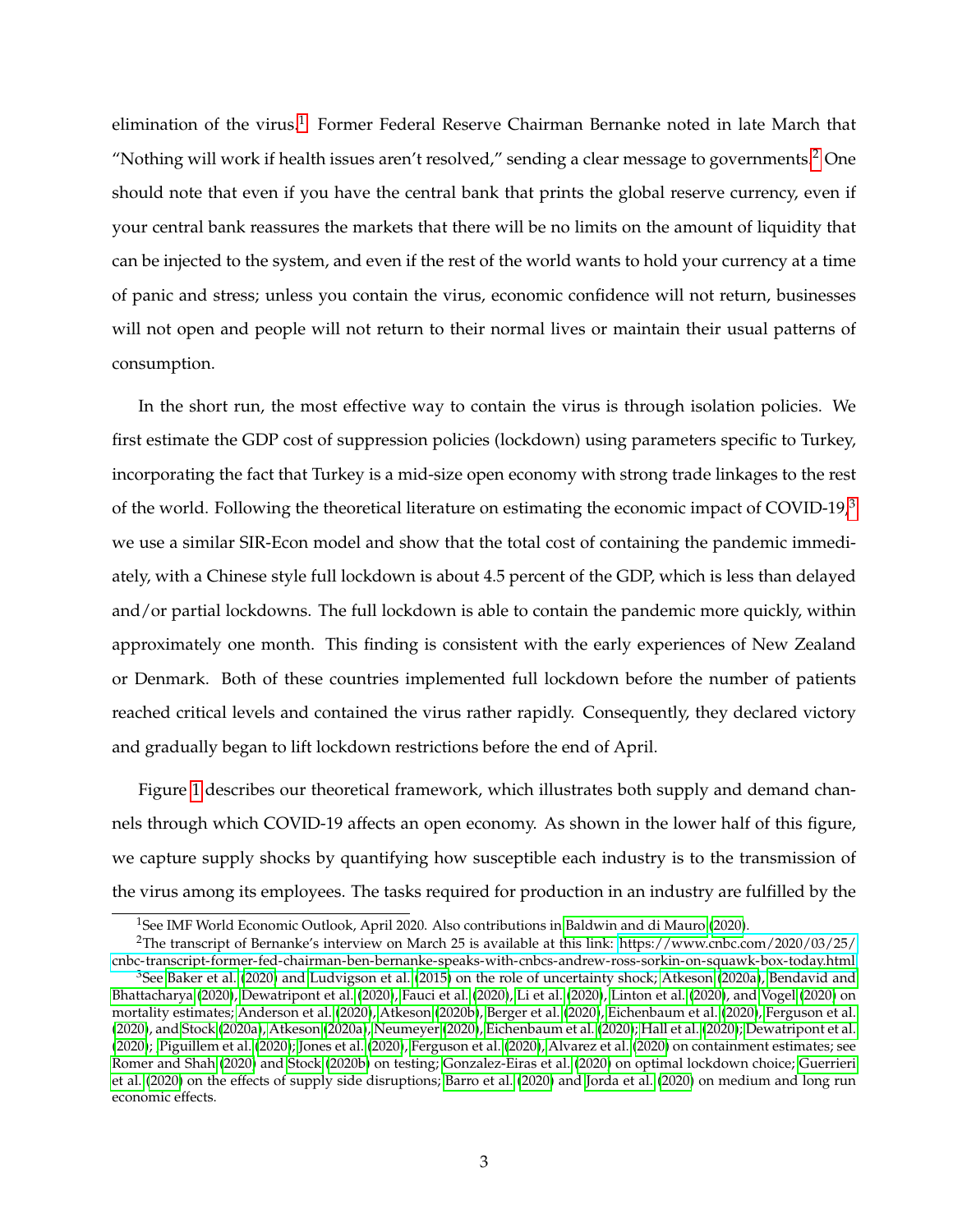

<span id="page-4-0"></span>

NOTES: We implement two main lockdown scenarios: *partial* and *full*. Under the partial lockdown, all industries remain open while the teleworkable portion of the employees work from home. The restrictive measures result in a low infection rate for the teleworkables and the general public, but the infection rate remains high for the on-site workers. Under the full lockdown, only the essential industries remain open and the workers in the non-essential sectors stay at home. With these extreme measures, the infection rates are lowered for almost everyone. The lockdowns affect the demand channel by mitigating the number of infected individuals, which in turn change the consumption profiles.

employees under a variety of occupational titles. Some professions can fulfill their tasks remotely while others need to be conducted on-site.<sup>[4](#page-4-1)</sup> The transmission dynamics of the virus would differ depending on whether the workers are on-site or at a remote location like home. We use [Dingel and](#page-41-11) [Neiman](#page-41-11) [\(2020\)](#page-41-11)'s list of teleworkable occupations to capture the proportion of employment that can be fulfilled at remote locations in each industry.<sup>[5](#page-4-2)</sup> Among the professions that need to be carried out on the work site, we assume that the viral transmission depends on the physical proximity between the workers or between the workers and the customers. The physical proximity measure at the occupational level is readily available in the O\*NET database. Using the teleworkable share of an industry and the physical proximity measure as part of the SIR model, we estimate the proportion of the work force in each industry that would be impaired during the time of the pandemic. Through this fraction, we obtain the supply shock. At this point, it should be noted that the viral transmission

<span id="page-4-1"></span> $4$ The occupational composition of the industries are provided at a detailed-level (close to a thousand occupations) by the Bureau of Labor Statistics (BLS) through the Occupation Employment Statistics (OES) tables.

<span id="page-4-2"></span> $5$ [Dingel and Neiman](#page-41-11) [\(2020\)](#page-41-11) use O\*NET to characterize whether the occupations teleworkable or not.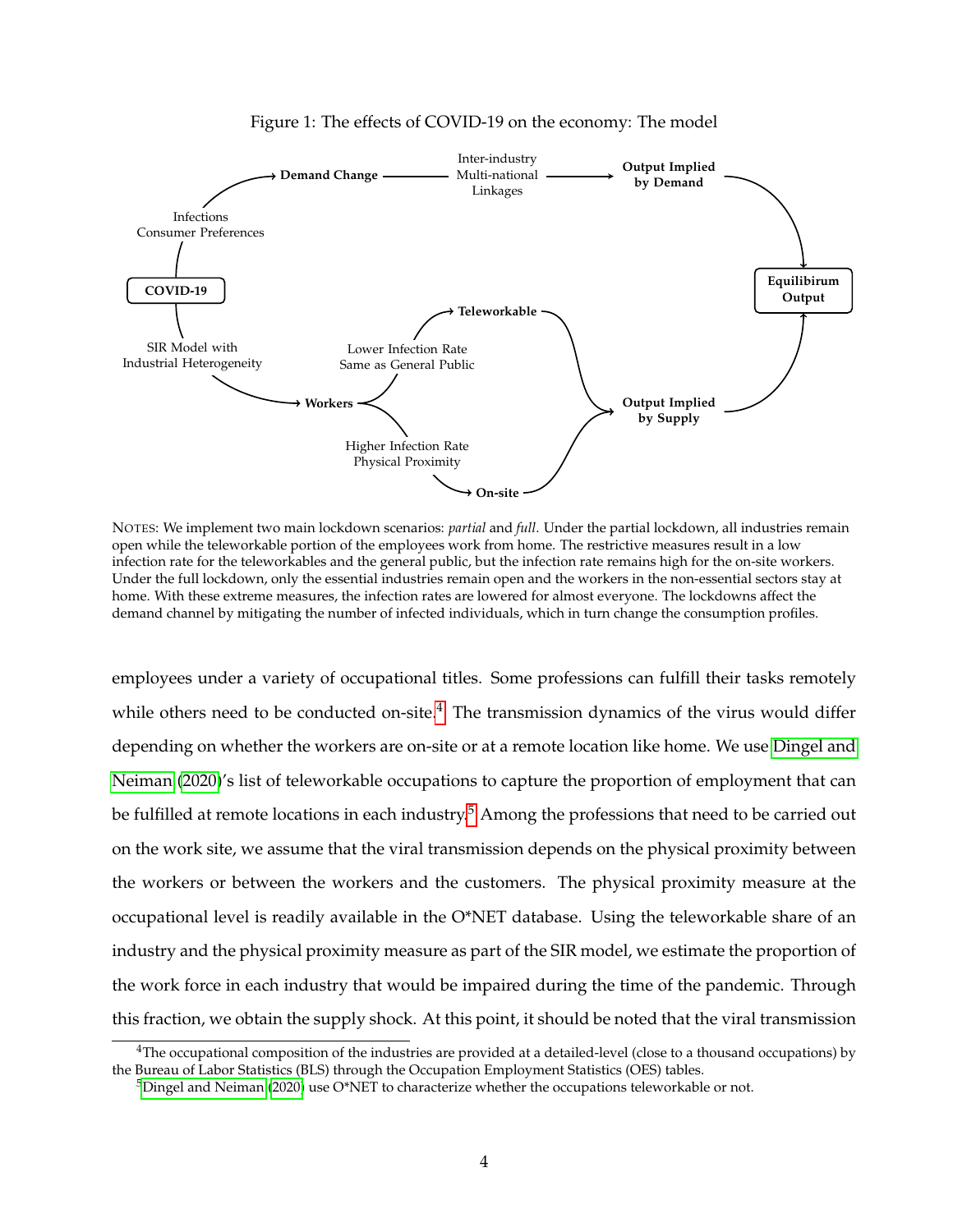dynamics will be affected by the implementation of different lockdown policies. Here, we mainly focus on two types of lockdown policies: partial and full. Under the partial lockdown scenario, we assume that all businesses are open, but the teleworkable share of the employees remain home. The viral transmission is lower among the teleworkable employees and the general public, but the transmission rate is still high among the on-site workers. Under the full lockdown scenario, we assume that all businesses except the essential ones are closed and all employees working in the closed sectors remain home. The viral transmission rates drop to a lower level for all the workers in the non-essential sectors.

The pandemic affects the demand side as well. In the upper half of Figure [1,](#page-4-0) we illustrate the changes in demand due to the pandemic that ultimately affects the equilibrium output. We convert the changes in the final demand to industry output. Furthermore, we capture the demand changes that are propagated through inter-industry linkages at the domestic and the multinational level by using inter-country I-O matrices. In this sense, we depart from the closed-economy models that estimate the economic costs of demand shocks due to COVID-19.

We define two scenarios for demand: one for the normal times and one during the brunt of the pandemic. To proxy for demand shocks during the peak of the pandemic, we use data on credit card purchases provided by Central Bank of the Republic of Turkey (CBRT).<sup>[6](#page-5-0)</sup> We combine this data with other measures used in the literature on COVID-19.<sup>[7](#page-5-1)</sup> During the course of the pandemic, we expect demand to fluctuate between these two extremes as a function of the number of infected individuals. We use a smooth function to accommodate the role of the pandemic in inducing changes in consumption patterns. Hence, the demand profile changes depending on the infection levels in the population, which is, in turn, mitigated by the lockdown decisions. The sooner the infection numbers decline, the sooner demand normalizes.

The last stage in Figure [1](#page-4-0) combines demand and supply sides together to reach market equilibrium. We have industrial output implied by the supply channel and industrial output implied by the demand channel. In equilibrium, we expect the minimum of these two to determine the equilibrium

<span id="page-5-0"></span> $6$ Similarly, [Andersen et al.](#page-40-10) [\(2020\)](#page-40-10) uses transaction-level customer data from the largest bank in Denmark to estimate consumer responses to the COVID-19 pandemic and the partial shutdown of the economy.

<span id="page-5-1"></span> $7$ The list of demand changes and the resources that we used to arrive at the observed numbers are provided in Table [A.3](#page-46-0) of the Appendix.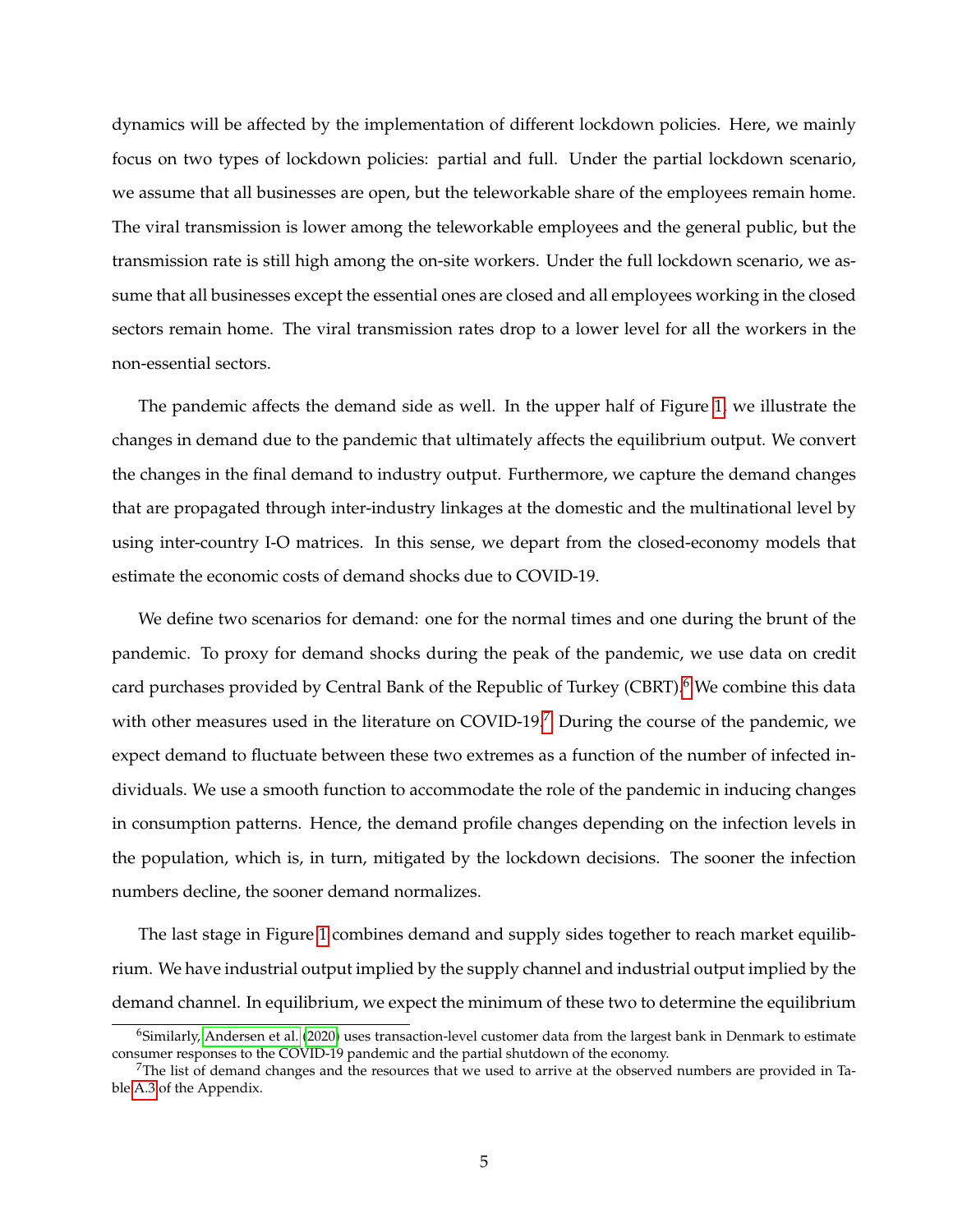level of production. Implicit in this discussion is the role of global coordination. If the lockdown can be implemented with global synchronization, demand returns to pre-pandemic levels faster and the economic costs of the pandemic can be kept at a minimum level.

Next, we ask how to finance the fall in GDP, which will be related both to lockdown and to capital outflows. We argue that Turkey will need both external and domestic finance since anything less will not cover the sizable cost. A targeted and transparent asset purchase program by the CBRT, accompanied by external funding granted by an international institution would be the best option. We emphasize the importance of an external anchor. Successful monetary financing/debt monetization requires policy credibility to keep inflation expectations under control. With rising risk premium and external borrowing costs due to COVID-19 shock and the existing low levels of policy credibility, Turkey cannot afford to do monetary financing/financial repression without an external anchor. We provide a historical example from the 2002 IMF program instituted after the triple crisis of 2001, where Turkey did debt monetization together with a successful disinflation program, obtaining external finance at the same time.

In Section 2, we briefly go over the policies adopted by Turkey to deal with the pandemic so far. Section 3 describes the model that allows us to estimate the costs of a full lockdown for the Turkish economy and compares these to the costs of a delayed action. Our findings are summarized in Section 4, where we find that each day that the lockdown is delayed, economic costs increase by about 0.2 percent of the GDP. Section 5 considers the policy alternatives to finance the economic costs of the pandemic and the recovery with their pros and cons. Section 6 describes the historical experience of debt monetization under an external anchor. Section 7 concludes.

# **2 What has Turkey done so far to fight COVID-19?**

Turkey was caught with the pandemic at a bad time. The populist policies implemented in the period after 2017 led to an overheating economy. The inflation rate has been on the rise while TL depreciated. Triggered by the political tension between Turkey and US, August 2018 marked the beginning of an exchange rate crisis, where rapidly depreciating TL brought many companies with FX debt to the edge of bankruptcy. Accommodative monetary and fiscal policies were used to support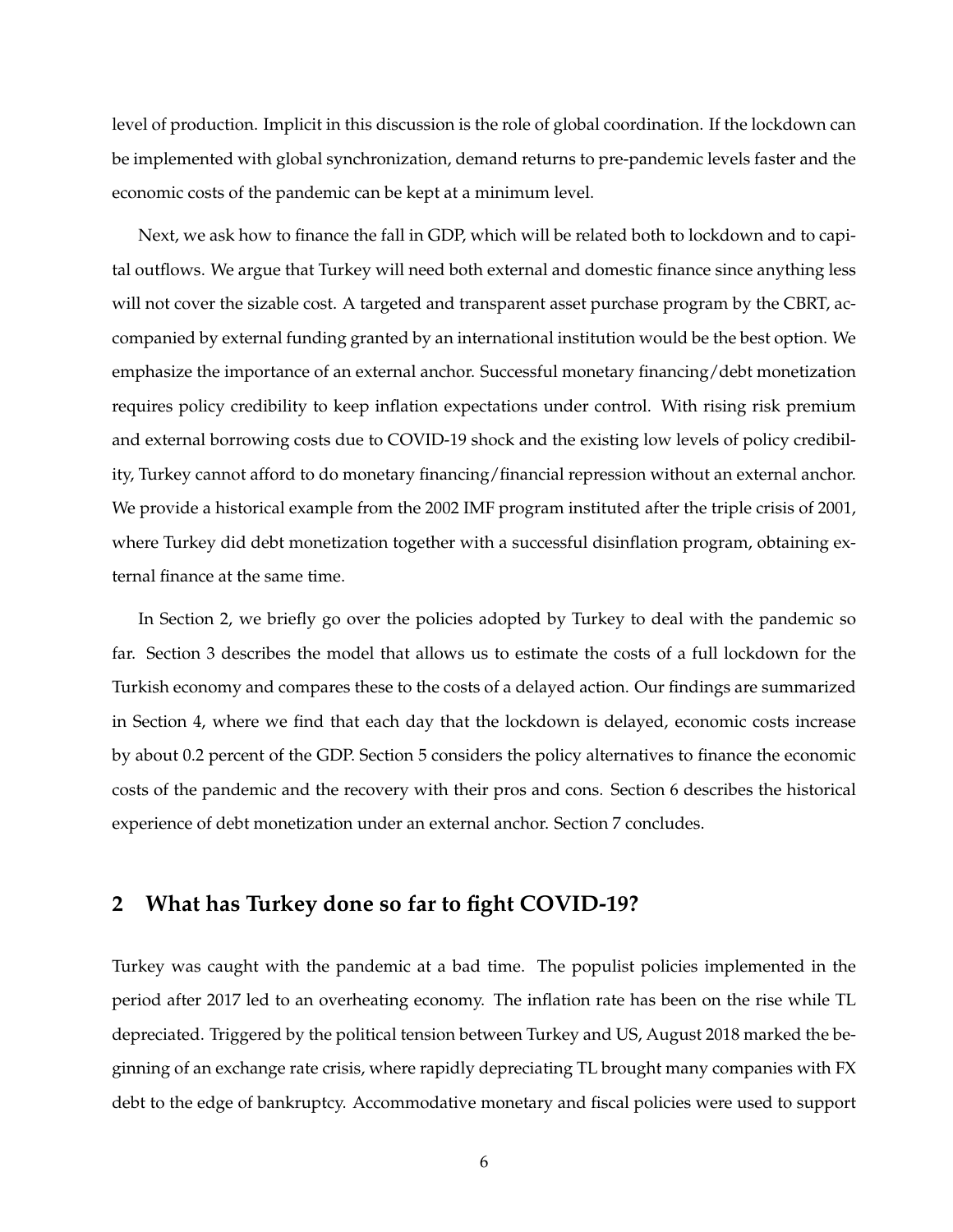the economy together with FX interventions and capital controls on domestic banks' swap operations in the period after August 2018. The most recent depreciation of TL associated with the capital outflows by non-residents due to COVID-19 required another round of FX interventions, which brought FX reserves to dangerously low levels. As of the first week of April 2020, net reserves of CBRT stood at merely \$26 billion, of which \$25 billion was borrowed from domestic banks. Meanwhile, the budget deficit stands close to 5 percent of GDP and current account deficit is around 6.5 percent of GDP.

In terms of monetary and financial policies, CBRT cut rates by 100 basis points immediately during their emergency meeting on March 18, 2020 and again on April 22. The announcement that came on March 31 eased collateral requirements to borrow from the CBRT and opened the door for unlimited bond purchases where it was stated that "...limits might be revised depending on market conditions."[8](#page-7-0) CBRT and BSRA (Banking Supervisory and Regulatory Authority) introduced several financial repression measures in the following days that increase the risk exposure of the banking system, encouraging banks to lend at low rates or buy government bonds.<sup>[9](#page-7-1)</sup> They have also introduced some capital flow management measures that reduced domestic banks' reserve requirements for foreign currency deposits and put limits on the daily amounts of domestic banks swap transactions.[10](#page-7-2)

In terms of fiscal policy, the stimulus package announced by the government on March 17 is consistent with the general framework adopted by other countries. There is postponement of tax obligations, social security premiums and credit payments of the companies in the services sector. The limits of the Credit Guarantee Fund have been increased to make bank loans more accessible. Temporary income support is provided to those workers whose companies have ceased production due to the pandemic. However, the overall size of the package is about only 2 percent of GDP. <sup>[11](#page-7-3)</sup> To

<span id="page-7-0"></span><sup>8</sup>[https://www.tcmb.gov.tr/wps/wcm/connect/EN/TCMB](https://www.tcmb.gov.tr/wps/wcm/connect/EN/TCMB+EN/Main+Menu/Announcements/Press+Releases/2020/ANO2020-22)+EN/Main+Menu/Announcements/Press+Releases/ [2020/ANO2020-22](https://www.tcmb.gov.tr/wps/wcm/connect/EN/TCMB+EN/Main+Menu/Announcements/Press+Releases/2020/ANO2020-22)

<span id="page-7-1"></span><sup>9</sup>[https://www.bloomberg.com/news/articles/2020-04-18/turkey-announces-new-regulation-to-boost-lending](https://www.bloomberg.com/news/articles/2020-04-18/turkey-announces-new-regulation-to-boost-lending-bond-purchase)[bond-purchase](https://www.bloomberg.com/news/articles/2020-04-18/turkey-announces-new-regulation-to-boost-lending-bond-purchase) and [https://www.reuters.com/article/health-coronavirus-turkey-banks/turkeys-banking-watchdog](https://www.reuters.com/article/health-coronavirus-turkey-banks/turkeys-banking-watchdog-sets-deposit-ratio-to-boost-loans-idUSL8N2C607I)[sets-deposit-ratio-to-boost-loans-idUSL8N2C607I](https://www.reuters.com/article/health-coronavirus-turkey-banks/turkeys-banking-watchdog-sets-deposit-ratio-to-boost-loans-idUSL8N2C607I)

<span id="page-7-2"></span><sup>&</sup>lt;sup>10</sup>[https://www.reuters.com/article/health-coronavirus-turkey-banks/turkish-regulator-slashes-limits-on-banks-fx](https://www.reuters.com/article/health-coronavirus-turkey-banks/turkish-regulator-slashes-limits-on-banks-fx-transactions-idUSL5N2C00OI)[transactions-idUSL5N2C00OI](https://www.reuters.com/article/health-coronavirus-turkey-banks/turkish-regulator-slashes-limits-on-banks-fx-transactions-idUSL5N2C00OI)

<span id="page-7-3"></span><https://www.bloombergquint.com/global-economics/turkish-lira-falls-as-regulator-limits-bank-forex-swap-deals>

<sup>&</sup>lt;sup>11</sup> Although the original relief package that was announced on March 18 was expressed to be 100 billion TL, the Minister of Finance and Treasury announced on April 25 that the pandemic related government expenditure has already reached 200 billion TL. Even with the revised numbers, the package still remains to be less than 4 percent of GDP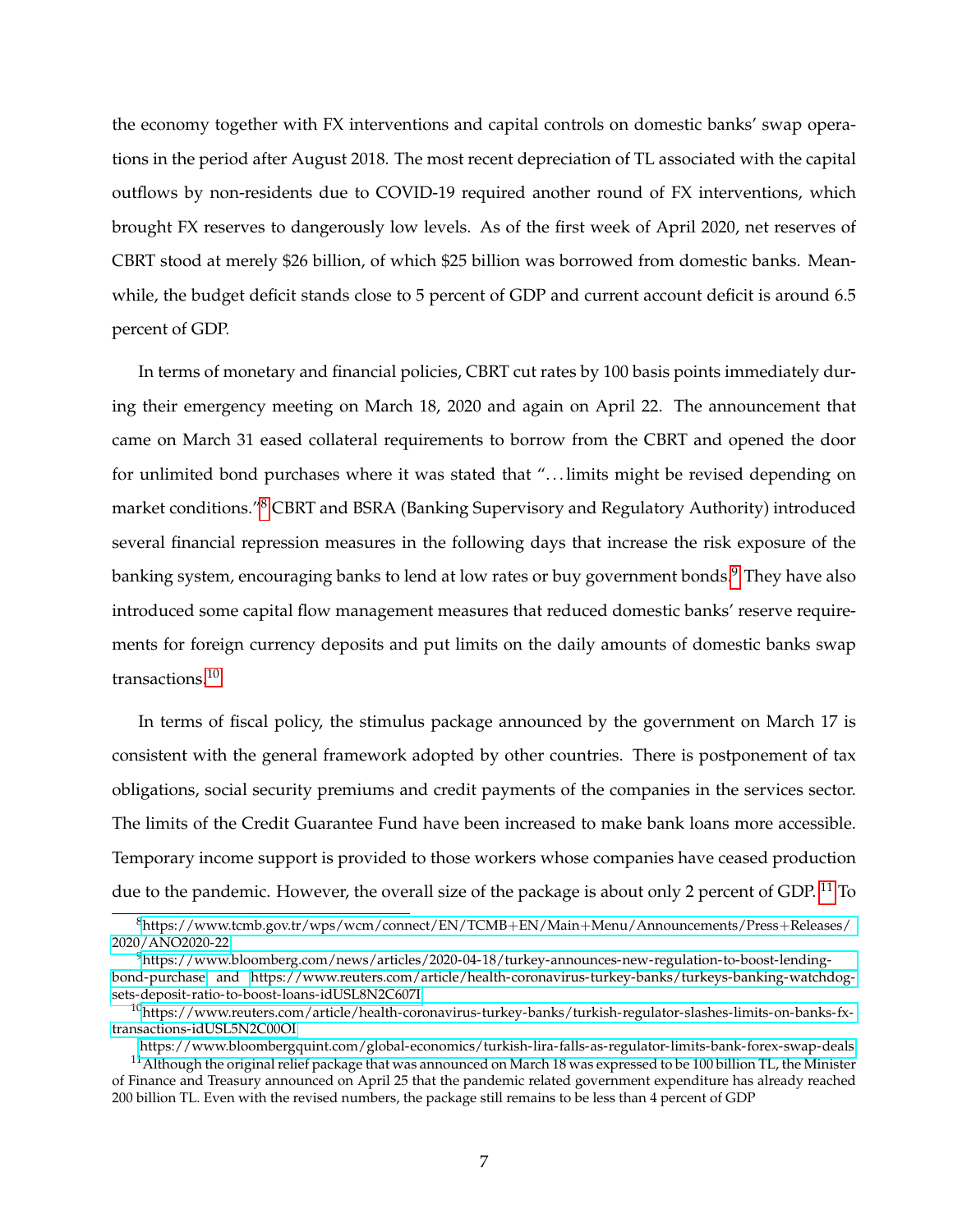put this number into perspective, Figure [2](#page-8-0) shows a comparison of the fiscal measures undertaken by the G20 countries, where the average size of the fiscal stimulus is about 10 percent with Germany leading the pack with 32 percent. It is clear that the Turkish package is small, lagging behind 16 of the G20 countries.

<span id="page-8-0"></span>



NOTES: This figure plots the COVID-19 relief packages adopted by the countries as a percentage of their GDPs. The fiscal policy measures that are shown in this figure are obtained from the IMF Policy Tracker [\(https://www.imf.org/en/Topics/imf-and-covid19/Policy-Responses-to-COVID-19\)](https://www.imf.org/en/Topics/imf-and-covid19/Policy-Responses-to-COVID-19) except for South Africa and the United Kingdom, for which the values of the stimulus packages are not explicitly stated. For these countries, we gathered the necessary information from alternative resources. A detailed comparison of the fiscal measures as well as the data sources are presented in Table [A.1](#page-44-0) of the Appendix.

One of the main components that is missing in the package is the absence of direct transfer payments to those who have lost their jobs or experienced interruptions in their income streams due to the pandemic, especially to SMEs who constitute the back-bone of the Turkish economy. If the lost income and salaries are not replaced by the government, it is impossible to keep the wheels of the economy turning. Should the transfer payments cover only those who lost their income or should they be in the form of "helicopter money" in the Turkish context, which has a sizeable informal economy. Answering all these questions depends on the extent of funding that is necessary to support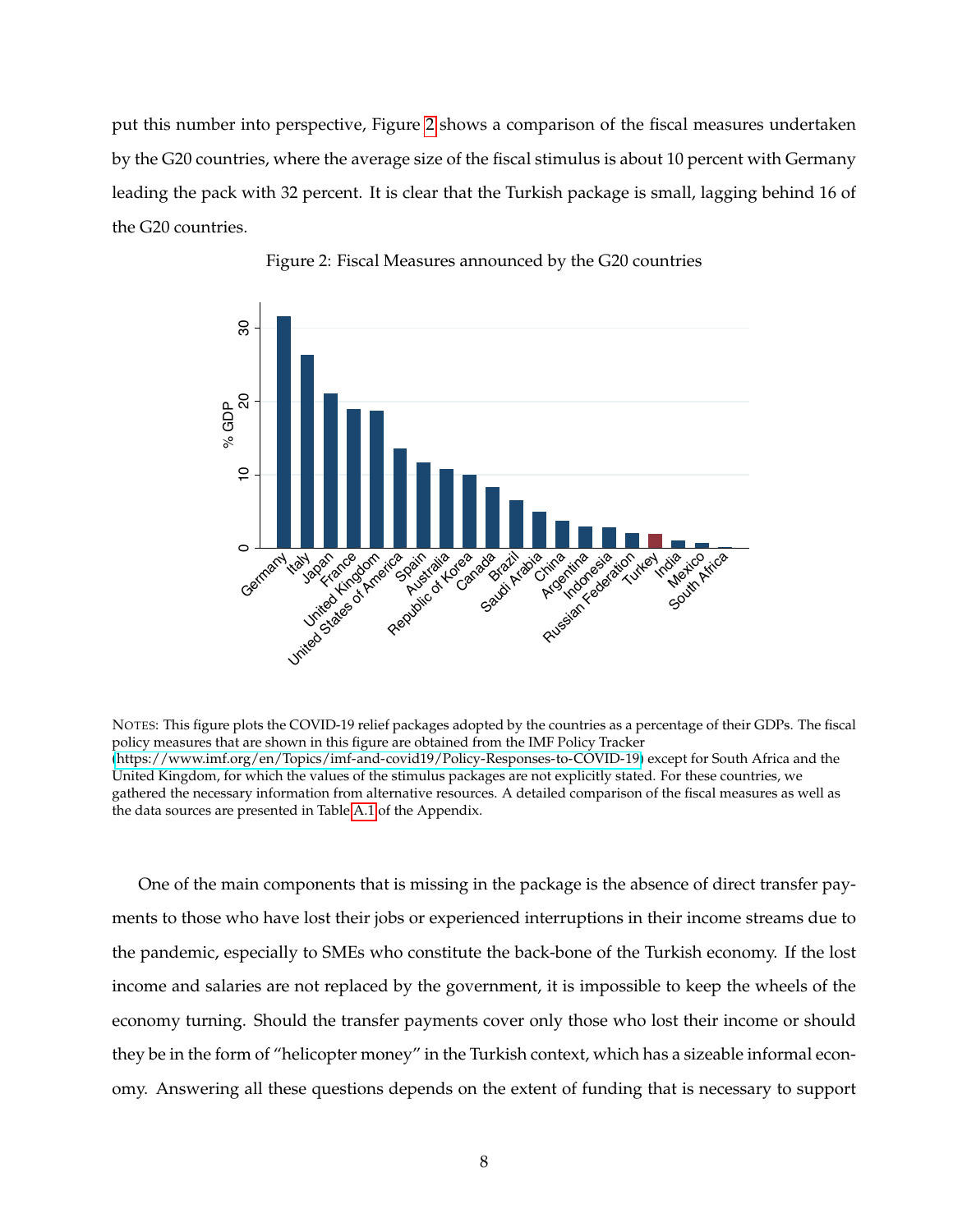the economy. In the next section, we provide a model that estimates these costs.

# **3 Estimating the Economic Costs of the Crisis Under Different Lockdown Scenarios**

In this section, we develop a model that illustrates how COVID-19 affects the economy. The pandemic affects the economy from the supply side as well as the demand side, and these two effects feed into each other. The supply side will get hit due to disruptions in supply chains. In particular, disruptions in imports of industrial inputs from China is expected to generate secondary supply shocks in the rest of the world. Company closures, travel bans, school closures and consequent childcare all add to the supply shock (See contributions in [Baldwin and di Mauro](#page-40-0) [\(2020\)](#page-40-0)).

In the absence of any lockdown, the supply side reflects the decline in production solely due to the decline in employment as people get infected.<sup>[12](#page-9-0)</sup> Taking the exposure to human contact at the sectoral level as our starting point, we estimate the total number of infections and how they affect production in each industry. In addition to the number of infected patients, interruptions in supply chains due to disconnections in imported inputs affect supply, which is extremely important for a small open economy like Turkey.

Turning to the demand side, the decline in demand reflects changes in consumption patterns as people stay home due to voluntary isolation and cannot continue their old consumption habits. Demand sinks due to several reasons. Certain goods cannot be consumed from home (mostly the services sector). On top of this, there are psychological factors where people adopt a wait and see approach and reduce their consumption until the uncertainty resolves. In order to capture the changes in demand patterns, we use the decline in credit card purchases.

As the lockdown kicks in, the economic costs increase at first. The companies that could otherwise remain in the production process but stop production due to the lockdown observe an immediate decline in their revenues, which prevents them from paying back their debts, leading to loan losses and NPLs if the problems persist. These are well known problems that will arise from

<span id="page-9-0"></span> $12$ In addition to the infected patients, people stay away from the work force as their family members get infected.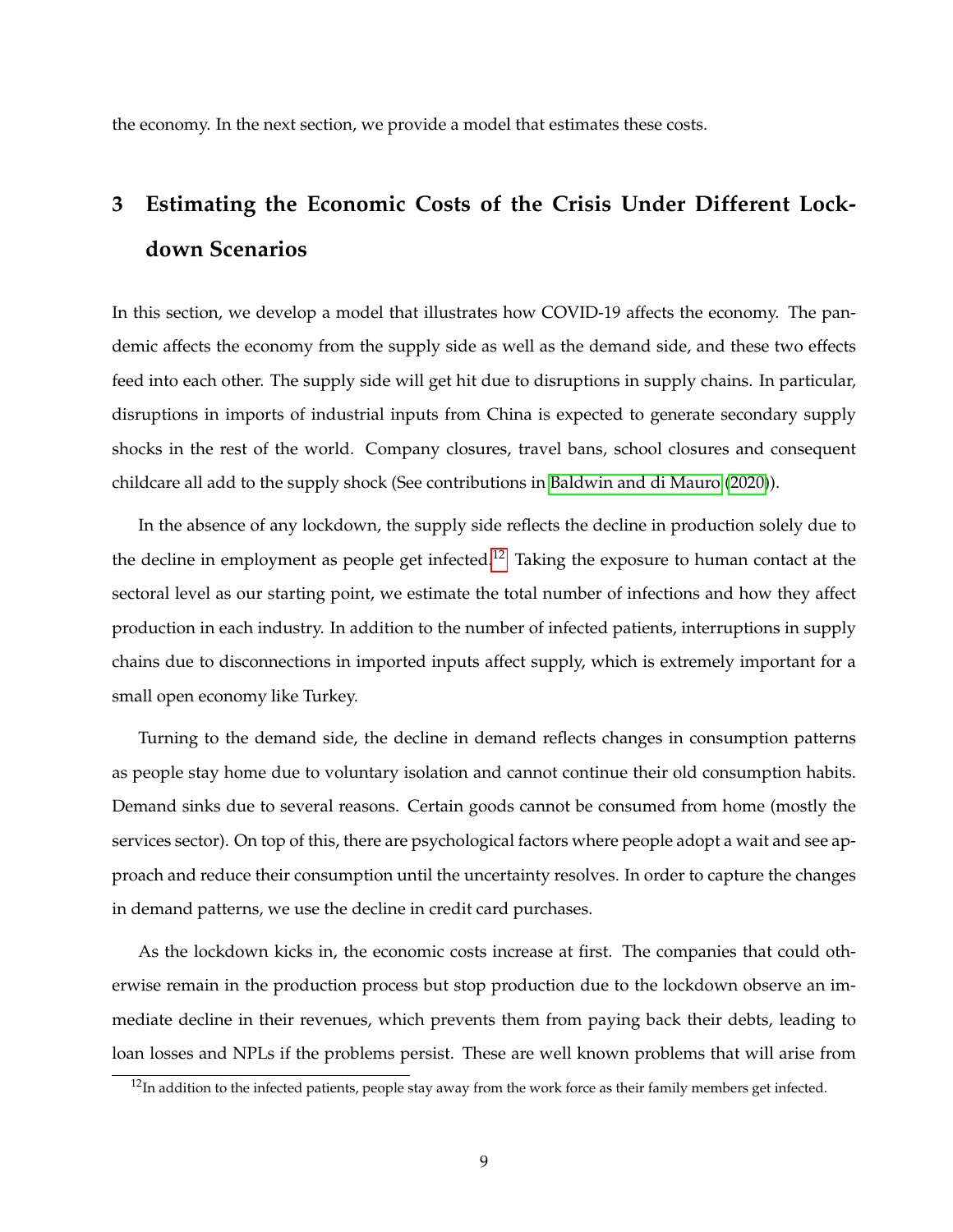not meeting the short-term liquidity needs as extensively quantified in the literature. The liquidity needs cause the problem to spread to the broader economy. Eventually, liquidity problems lead to bankruptcies and an extensive decline in employment. On the demand side, there will be a second wave of decline in demand due to income effect as those people who lose their jobs due to interruptions in the supply chain will cut back on their consumption.

Despite the increasing costs due to business closures, a full lockdown contains the virus in the fastest way. Furthermore, if the lockdown is accompanied by a comprehensive economic stimulus plan that compensates for the lost incomes during the lockdown, productive capacity remains intact and a speedy recovery is possible once the lockdown period is over.

Our estimates indicate that the total cost of a lockdown ranges between 4.5 percent and 19.2 percent of the GDP under alternative scenarios. As we compare the recovery paths with and without the lockdown, we observe that a full lockdown lasts for approximately 40 days while the partial lockdown cannot contain the virus within a year. Because the duration of the lockdown increases substantially, the economic costs of a partial lockdown are significantly higher than the full lockdown. The mortality numbers present a stark contrast across alternative scenarios as well. The full lockdown, which has the lowest economic costs also stands out as the best option that minimizes the number of deaths. Only 0.002 percent of the population dies in a well implemented full lockdown whereas the numbers range between 0.32 to 0.96 percent in the case of partial lockdown.

### **3.1 The SIR Model for Pandemic**

We start with introducing the model of the pandemic, which is the main workhorse in many epidemiological studies, see for example [Allen](#page-40-11) [\(2017\)](#page-40-11) among others. Let's take a population of size *N*. At any given time, we can split the population into three classes of people: Susceptible (*St*), Infected  $(I_t)$  and Recovered  $(R_t)$  as of time t. The susceptible group does not yet have immunity to disease, and the individuals in this group have the possibility of getting infected. The recovered group, on the other hand, consists of individuals who are immune to the disease.<sup>[13](#page-10-0)</sup> The Susceptible-Infected-Recovered (SIR) model builds on the simple principle that fraction of the infected individuals in the population, *<sup>I</sup>t*−<sup>1</sup> *N* , can transmit the disease to susceptible ones *St*−<sup>1</sup> with an (structural) infection rate

<span id="page-10-0"></span> $13$ Immunity can be developed either because the individual goes through the infection or because she gets vaccinated.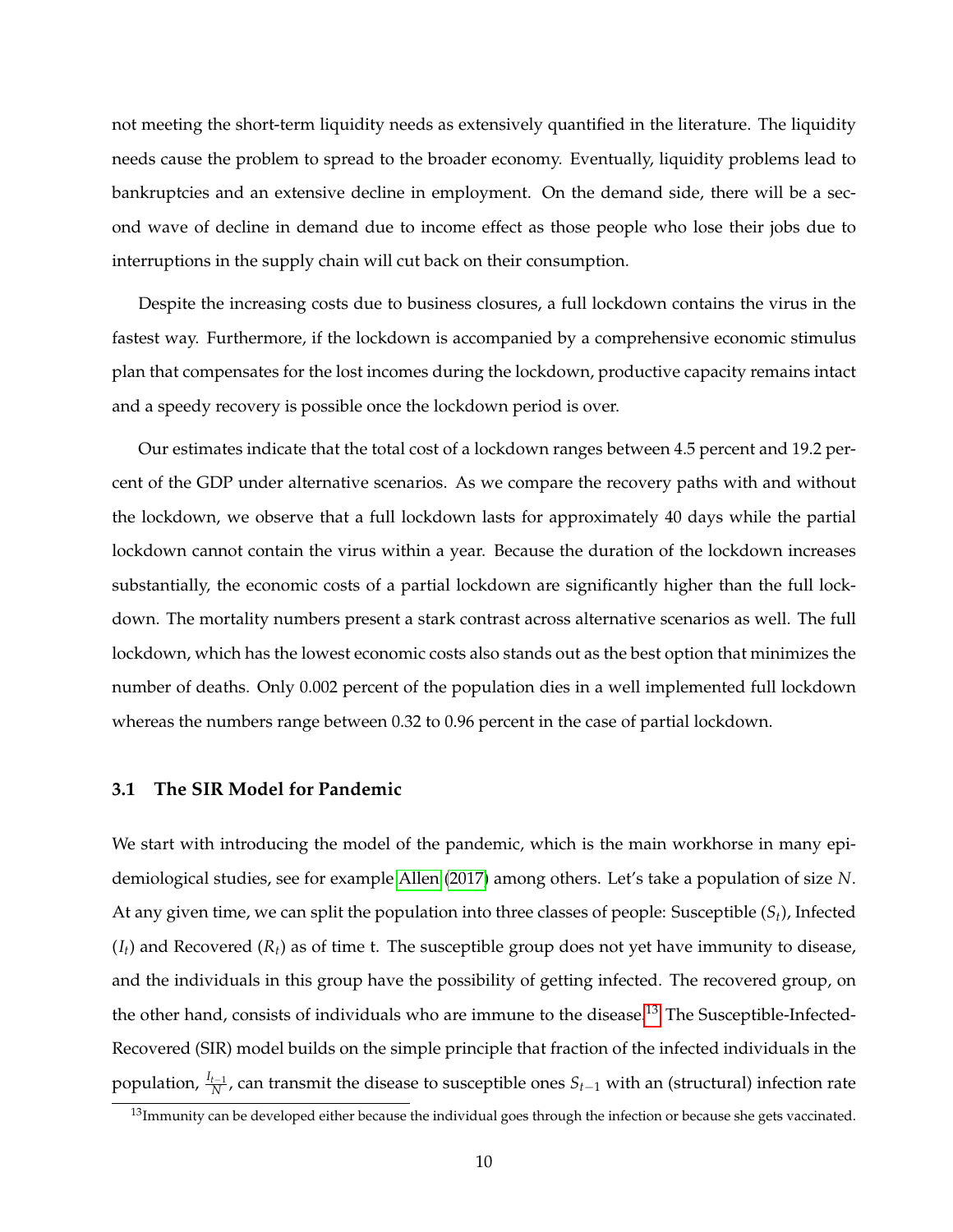of *β*. Therefore, the number of newly infected individuals in the current period is  $βS<sub>t-1</sub>$  $\frac{I_{t-1}}{N}$  $\frac{t-1}{N}$ . The newly infected individuals should be deducted from the susceptible individuals in the current period. Meanwhile, in each period, a fraction*γ* of the infected people recovers from the disease, which in turn reduces the number of actively infected individuals. To track any changes in the number of individuals in the above-mentioned three groups, the following set of equations is used:

$$
\Delta S_t = -\beta S_{t-1} \frac{I_{t-1}}{N} \tag{1}
$$

$$
\Delta R_t = \gamma I_{t-1} \tag{2}
$$

$$
\Delta I_t = \beta S_{t-1} \frac{I_{t-1}}{N} - \gamma I_{t-1} \tag{3}
$$

The law of motion for the number of infected individuals shows the trajectory of the pandemic at the aggregate level. Note that,  $\Delta S_t + \Delta R_t + \Delta I_t = 0$  holds at any given time, assuming that the size of the population remains constant.

We modify the conventional SIR model to allow for sectoral heterogeneity in terms of the size and working conditions that can lead to distinct infection trajectories in each sector. The transmission of the virus requires close physical proximity. Hence, employees working in the industries with higher physical proximity are infected with a higher probability.<sup>[14](#page-11-0)</sup>

We assume that the economy is composed of *K* sectors. We denote the industries by subscript  $i = 1, \ldots, K$ . Each industry has  $L_i$  workers and there is also the non-working population which we denote by *NNW*. Each industry has two types of workers: (i) employees who can do their jobs remotely (i.e., teleworkable) and (ii) employees who need to be on-site to fulfill their jobs. In each industry, we denote the number of employees in the first group with *TW<sup>i</sup>* and the second group with *Ni* . Hence:

$$
L_i = TW_i + N_i. \tag{4}
$$

For the disease propagation, we lump the non-working population and the employees in the teleworkable jobs together, and call them the at-home group. We denote the at-home group with index

<span id="page-11-0"></span><sup>14</sup>A report by DISK labor union in Turkey claims a three-fold increase in infection rates among workers: [http://](http://disk.org.tr/2020/04/rate-of-covid-19-cases-among-workers-at-least-3-times-higher-than-average/) [disk.org.tr/2020/04/rate-of-covid-19-cases-among-workers-at-least-3-times-higher-than-average/](http://disk.org.tr/2020/04/rate-of-covid-19-cases-among-workers-at-least-3-times-higher-than-average/)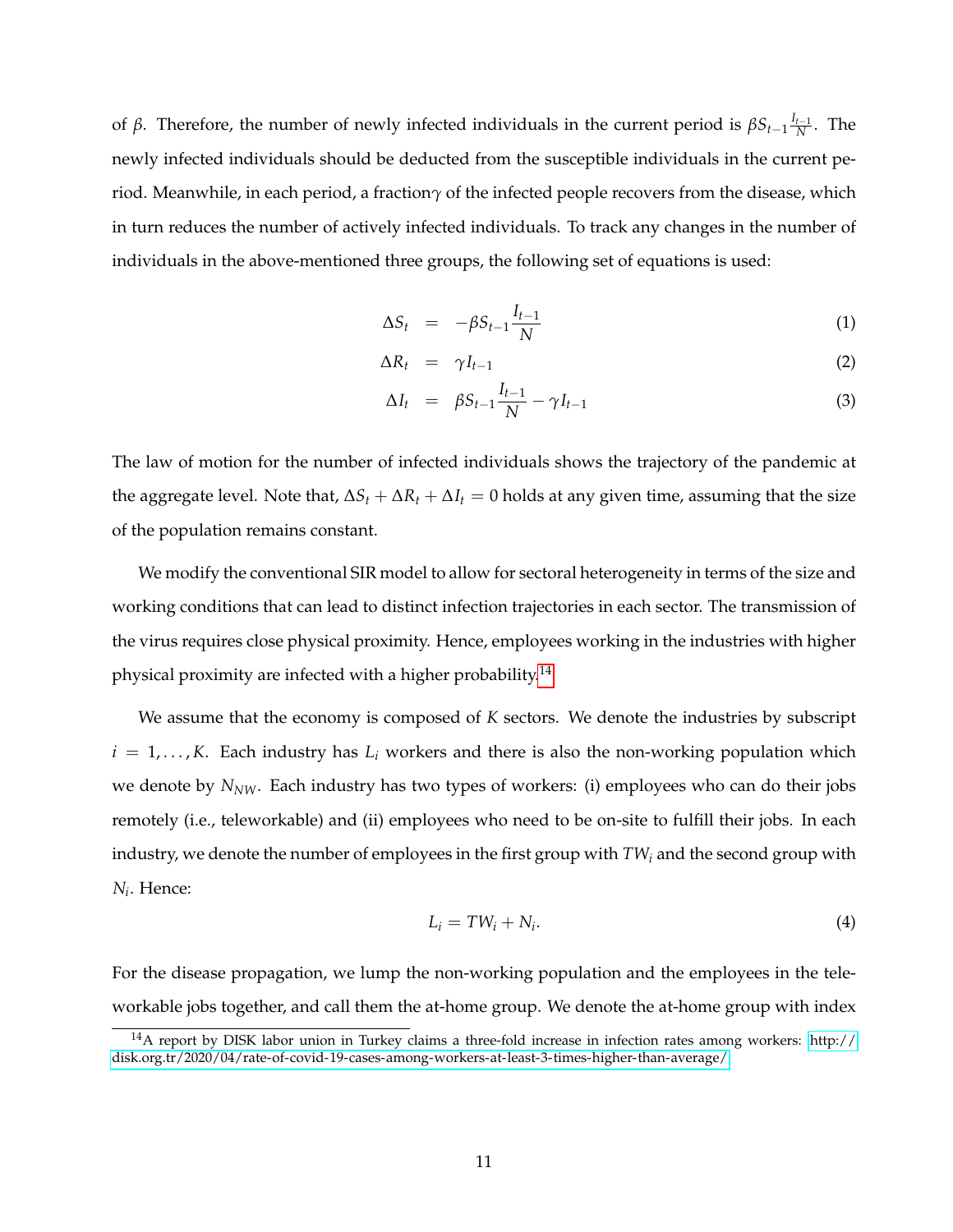$i = 0$ . The total number of individuals in this group is:

$$
N_0 = N_{NW} + \sum_{i=1}^{K} TW_i.
$$
 (5)

Suppose that the infection rate in the at-home group is  $\beta_0$ . In order to account for heterogeneous physical proximities across industries, we compute the rate of infection for each industry *i*, denoted by *β<sup>i</sup>* , as:

<span id="page-12-1"></span>
$$
\beta_i = \beta_0 \text{Prox}_i \quad \text{for} \quad i = 1, \dots, K \tag{6}
$$

where  $Prox_i$  is the proximity index for industry  $i^{15}$  $i^{15}$  $i^{15}$ 

Here, *Si*,*<sup>t</sup>* , *Ii*,*<sup>t</sup>* and *Ri*,*<sup>t</sup>* denote the number of susceptible, infected and recovered individuals, respectively, with  $N_i = S_{i,t} + I_{i,t} + R_{i,t}$  denoting the total number of on-site individuals in industry *i* and the at-home group  $(i = 0)$ . Susceptible individuals in the at-home group can get infected from the infected individuals in the entire society:

$$
\Delta S_{0,t} = -\beta_0 S_{0,t-1} \frac{I_{t-1}}{N} \tag{7}
$$

where  $I_t = \sum_{i=1}^{K} I_{i,t} + I_{0,t}$  captures the total number of infected individuals. An on-site worker in sector *i*, however, could be exposed to infection either at work, at the rate of  $\beta_i S_{i,t-1} \frac{I_{i,t-1}}{N_i}$  $\frac{d^{t-1}}{N_i}$ , or outside work, that involves all the remaining activities including family life, shopping and commuting at the rate  $\beta_0 S_{i,t-1} \frac{I_{t-1}}{N}$  $\frac{t-1}{N}$ . Hence, the number of susceptible individuals among the on-site workers in industry *i* changes as:

$$
\Delta S_{i,t} = -\beta_i S_{i,t-1} \frac{I_{i,t-1}}{N_i} - \beta_0 S_{i,t-1} \frac{I_{t-1}}{N}
$$
(8)

<span id="page-12-0"></span><sup>&</sup>lt;sup>15</sup>We obtain the physical proximity values at the occupation level from O\*NET datase. O\*NET collects the physical proximity information through surveys with following categories: (1) I don't work near other people (beyond 100 ft.); (2) I work with others but not closely (e.g., private office); (3) Slightly close (e.g., shared office); (4) Moderately close (at arm's length); (5) Very close (near touching). We divide the category values by 3 to make category (3) our benchmark. Specifically, a proximity value larger than 1 indicates a closer proximity than the 'shared office' level and smaller than 1 corresponds a less-dense working conditions. We create a single physical proximity value for each occupation by doing a weighted average of the normalized category values. We calculate the proximity values at the industry level after removing the teleworkable portion from the employees. We use [Dingel and Neiman](#page-41-11) [\(2020\)](#page-41-11)'s list of teleworkable occupations to capture the proportion of employment that can be fulfilled at remote locations in each industry.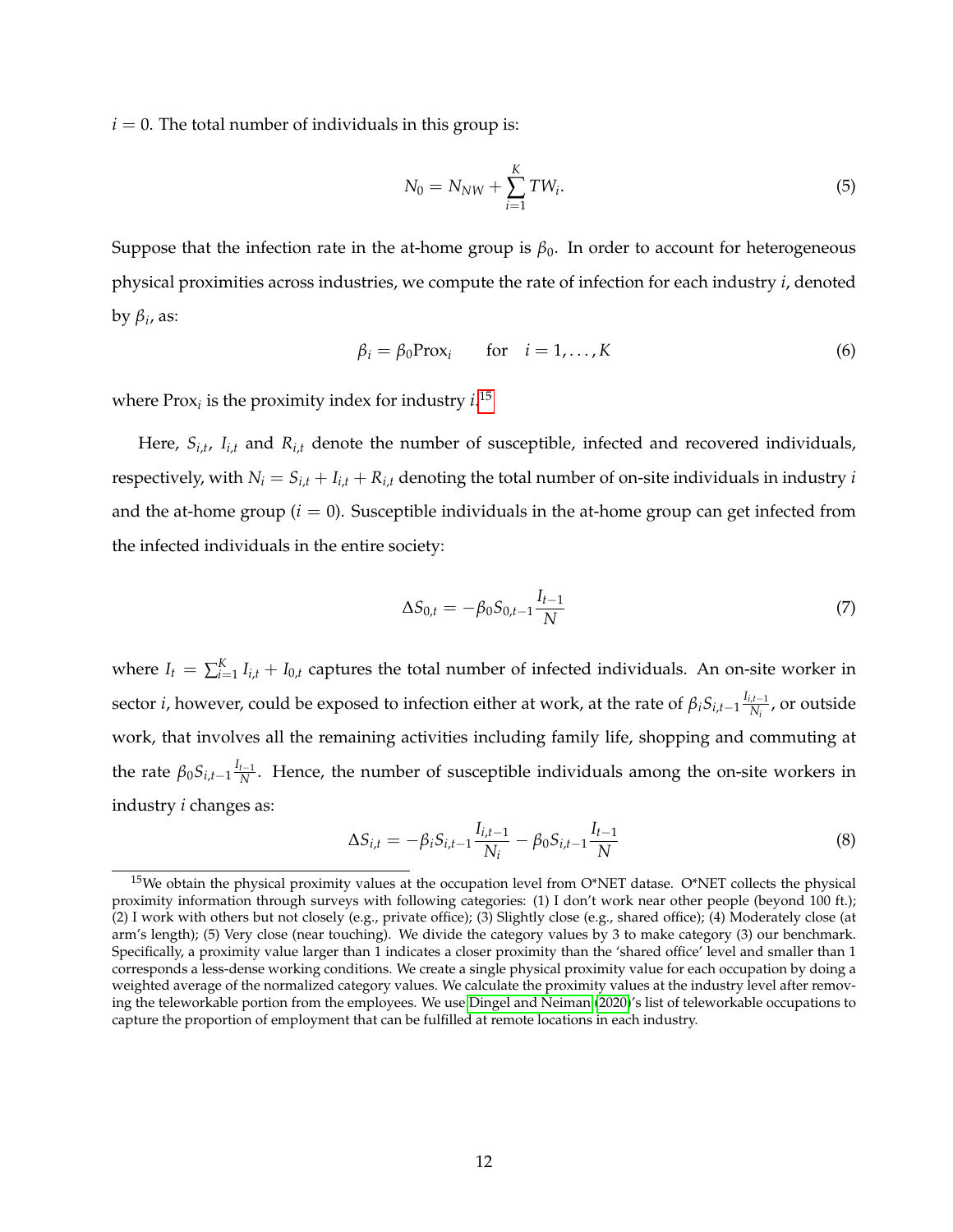The recovery rate is the same for all types of infected individuals:

$$
\Delta R_{i,t} = \gamma I_{i,t-1} \tag{9}
$$

The number of infected individuals changes as the susceptible individuals get infected and some infected individuals recover from the disease:

$$
\Delta I_{i,t} = -\left(\Delta R_{i,t} + \Delta S_{i,t}\right) \tag{10}
$$

According the initial report by the World Health Organization (WHO),<sup>[16](#page-13-0)</sup> the median recovery time for the mild cases is reported to be approximately 2 weeks. The mean recovery time could be longer when we include the severe cases. In this paper, we err on the optimistic side and set  $\gamma = 1/14 \approx 0.07$  to establish a mean recovery time of 14 days. In the same report, the  $R_0 \equiv \beta/\gamma$ of the disease, which captures the average number of individuals infected by a person carrying the disease, was estimated to be 2 to 2.5. Here, we use the lower end. In the absence of industrial heterogeneity,  $R_0 = 2$  and  $\gamma = 0.07$  implies  $\beta = 0.14$ .

With industrial heterogeneity, we match the employment size weighted average *β<sup>i</sup>* 's of the infected individuals to *β*. For an on-site worker in industry i, the implied *β* parameter can be approximated by  $(\beta_0 + \beta_i).^{17}$  $(\beta_0 + \beta_i).^{17}$  $(\beta_0 + \beta_i).^{17}$  For a non-working individual, this parameter is only  $\beta_0$ . Using Equation [\(6\)](#page-12-1), we impose:

$$
\beta_0 \frac{N_0}{N} + \sum_{i=1}^{K} (\beta_0 + \beta_i) \frac{N_i}{N} = \beta_0 + \beta_0 \sum_{i=1}^{K} \text{Prox}_i \frac{N_i}{N} = \beta
$$
\n(11)

Hence, we solve for  $\beta_0$  in terms of  $\beta$ , industry size, and the proximity levels as:

$$
\beta_0 = \beta \left( 1 + \sum_{i=1}^{K} \frac{\text{Prox}_i N_i}{N} \right)^{-1}
$$
\n(12)

with  $\beta = 0.14$  based on the WHO report.

<span id="page-13-1"></span><span id="page-13-0"></span><sup>16</sup><https://www.who.int/docs/default-source/coronaviruse/who-china-joint-mission-on-covid-19-final-report.pdf> <sup>17</sup> According to the DISK report cited in Footnote [14,](#page-11-0) the infection rate is 3 times higher for workers compared to the non-working population. Here, we take a moderate stance and set the rate to be 2 times higher on average for the workers.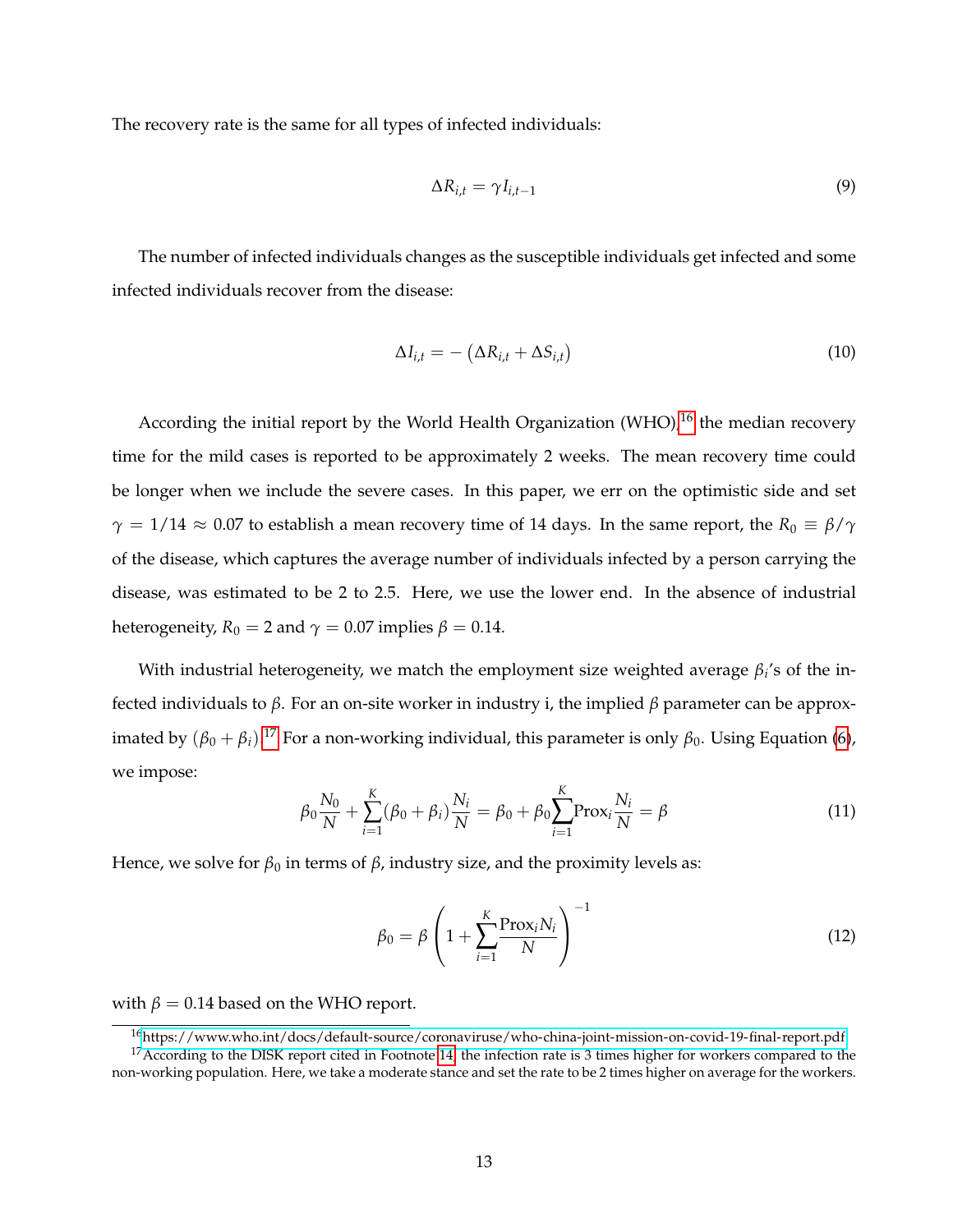### **3.2 Production**

We specify a simplified version of the production function where output is a linear function of labor. This treatment emphasizes the impact of the pandemic on production through changes in labor supply. Here, we implicitly assume that the amount of the capital stock remains the same, and therefore, can be omitted during normal times as well as the pandemic period. We model production as a function of the number of workers in industry i as:

$$
Y_{i,t} = Z_i L_{i,t} \tag{13}
$$

where  $Z_i$  denotes the productivity of workers in sector i.

During the pandemic period, the level of production decreases because the infected individuals cannot work until they recover from the disease. We have two groups of workers, at-home and on-site. Hence, the total number of available workers at time *t* will be:

$$
\tilde{L}_{i,t} = (N_{i,t} - I_{i,t}) + TW_i \left(1 - \frac{I_{0,t}}{N_0}\right)
$$
\n(14)

where *Ni*,*<sup>t</sup>* is the number of on-site workers, *Ii*,*<sup>t</sup>* is the number of infected workers among on-site workers, and *TW<sup>i</sup>* is the number of at-home workers (i.e. those who can work remotely) in industry *i*. The ratio  $I_{0,t}/N_0$  captures the fraction of individuals who are infected in the at-home group, which includes the non-working population as well as all at-home workers (i.e. teleworkers) in the economy. Therefore, the production in industry *i* will change to:

<span id="page-14-0"></span>
$$
Y_{i,t}^S = Z_i \tilde{L}_{i,t} \tag{15}
$$

### **3.3 Demand**

During the pandemic period, consumer priorities and preferences change dramatically. We capture these changes in consumption using the credit card spending data, industry reports, previous literature and expert opinions. Expected final demand changes and the resources we use in this estimation are presented in Table [A.3](#page-46-0) of the Appendix. The demand changes we provide in the table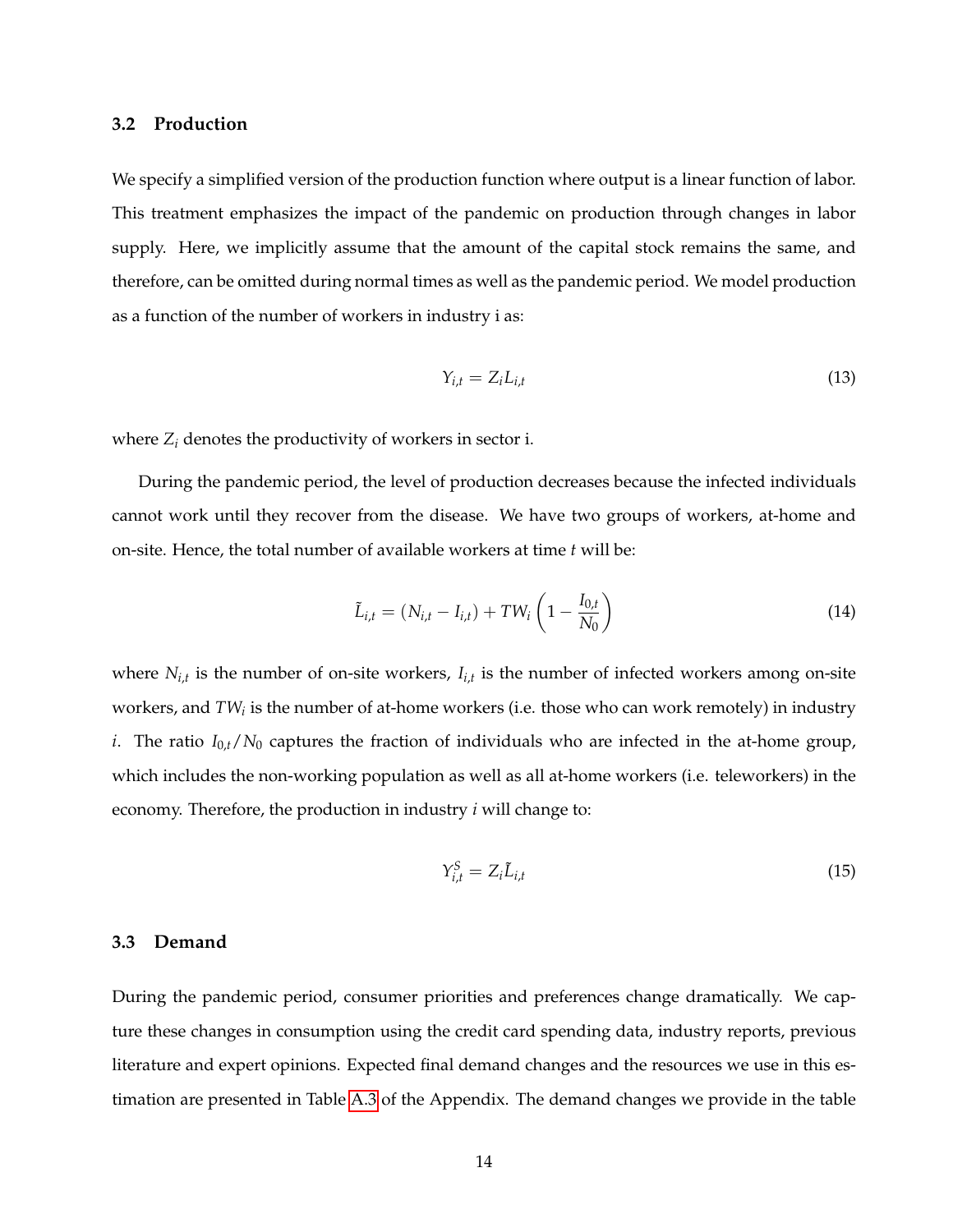correspond to brunt of the pandemic.

Let the change in final demand in industry *i* during the peak of pandemic be  $\delta_i$ , with  $\delta_i \leq 1$ . If the demand for an industry *i* completely collapses during the pandemic, then  $\delta_i = 0$ . If there is no change in demand during the pandemic, then,  $\delta_i = 1$ . For instance, the airline industry faced a complete demand collapse worldwide, whereas the demand for the food industry remained close to pre-pandemic levels in all countries. We assume that  $\delta_i$  is the most extreme demand change under fully developing pandemic. Changes in demand at any given time is a function of the number of infected individuals in the population. In other words, we assume that demand fluctuates between 1 when nobody is infected and  $\delta_i$  when a very large number individuals get infected. We parameterize the demand change in industry *i* as a function of  $I_t$  as:<sup>[18](#page-15-0)</sup>

<span id="page-15-1"></span>
$$
\delta_{i,t} = \delta_i \frac{1 - \psi I_t}{\delta_i - \psi I_t}.
$$
\n(16)

According to Equation [\(16\)](#page-15-1), when  $I_t = 0$ , the demand change satisfies  $\delta_{i,t} = 1$  and when  $I_t \to \infty$ (i.e., at the peak of the pandemic),  $\delta_{i,t} = \delta_i$ . Throughout the analysis, we set  $\psi = 0.2 \times 10^{-5}$ , which leads to a smooth transition of demand as the pandemic progresses with the number of infected individuals evolving on a scale of hundred thousand (10 $^5$ ) people.

Let's illustrate the final demand of country *c* in industry *i* with *Fc*,*<sup>i</sup>* . Accordingly, the new level of final demand in industry *i* in country *c* becomes:

<span id="page-15-3"></span>
$$
\tilde{F}_{c,i,t} = F_{c,i}\delta_{i,t} \tag{17}
$$

where  $\tilde{F}_{c,i,t}$  represents the updated demand values during the pandemic period.

We use the Input-Output framework to map the effects of demand change on production. Turkey is an open economy with the trade-to-GDP ratio of 60% as of 2018. Therefore, we need to account for the international linkages to fully capture the impact of demand on production. We make use of OECD Inter-Country Input-Output (ICIO) Tables for this purpose.<sup>[19](#page-15-2)</sup> ICIO provides us with input

<span id="page-15-0"></span> $18$ We use the pandemic levels of Turkey as the determinant of demand change. Some countries could be better in handling the pandemic than Turkey, some could be worse. Nevertheless, the Turkish levels would not be that far off from the global course of the pandemic.

<span id="page-15-2"></span><sup>19</sup><https://www.oecd.org/sti/ind/inter-country-input-output-tables.htm>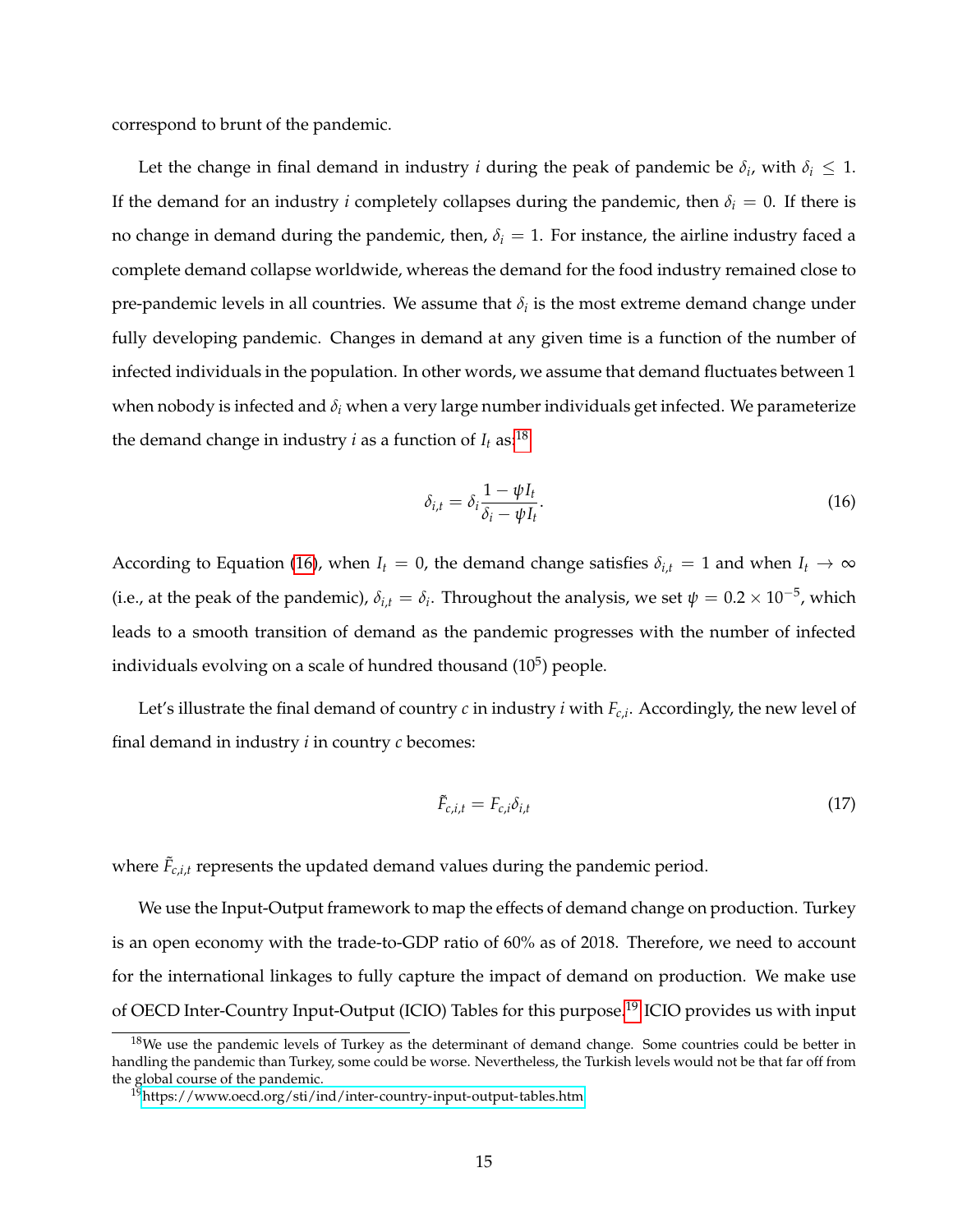usages of industry *i* in country *c* from any industry in any country. In case of ICIO, we have 36 industries and 69 entities (corresponding to 65 countries), giving us a matrix of  $2484 \times 2484$  entries. The final demand vector has 2484 entries and we will index the entries of this vector by *j* corresponding to each country-industry combination. By dividing the rows of ICIO matrix with the total output of industry *j*, we obtain the direct requirements matrix *A*. This matrix summarizes the usage of each intermediate input to generate \$1 worth of output. Output of each industry is either used as intermediate input or consumed as final demand. Using matrix notation, we can decompose the output into intermediate and final usage as:

$$
Y = AY + F \tag{18}
$$

Here, *Y* denotes the output vector and *F* denotes the final demand vector. Therefore, we can solve for the output to satisfy the final demand as:

$$
Y = (I - A)^{-1}F\tag{19}
$$

Using the demand change from Equation [\(17\)](#page-15-3) during the infection, the demand channel changes the output to:

<span id="page-16-0"></span>
$$
Y_t^D = (I - A)^{-1}(\tilde{F}_t).
$$
\n(20)

where  $Y_t^D$  represents the output and  $\tilde{F}_t$  represents the vector of demand at time *t*. Note that the demand change is a function of number of infected individuals at a given time, hence the output also changes with the dynamics of pandemic.

#### **3.4 Equilibrium**

We have two channels present in the economy. On the supply side, as the workers become infected and cannot work until they recover from the disease, production decreases due to a reduction in labor supply during the pandemic period. The output changes to  $Y^S$  in Equation [\(15\)](#page-14-0). On the demand side, the consumer preferences suddenly and temporarily change following the COVID-19 outbreak. The output, in this case, is denoted by *Y <sup>D</sup>* in Equation [\(20\)](#page-16-0). In equilibrium, initially we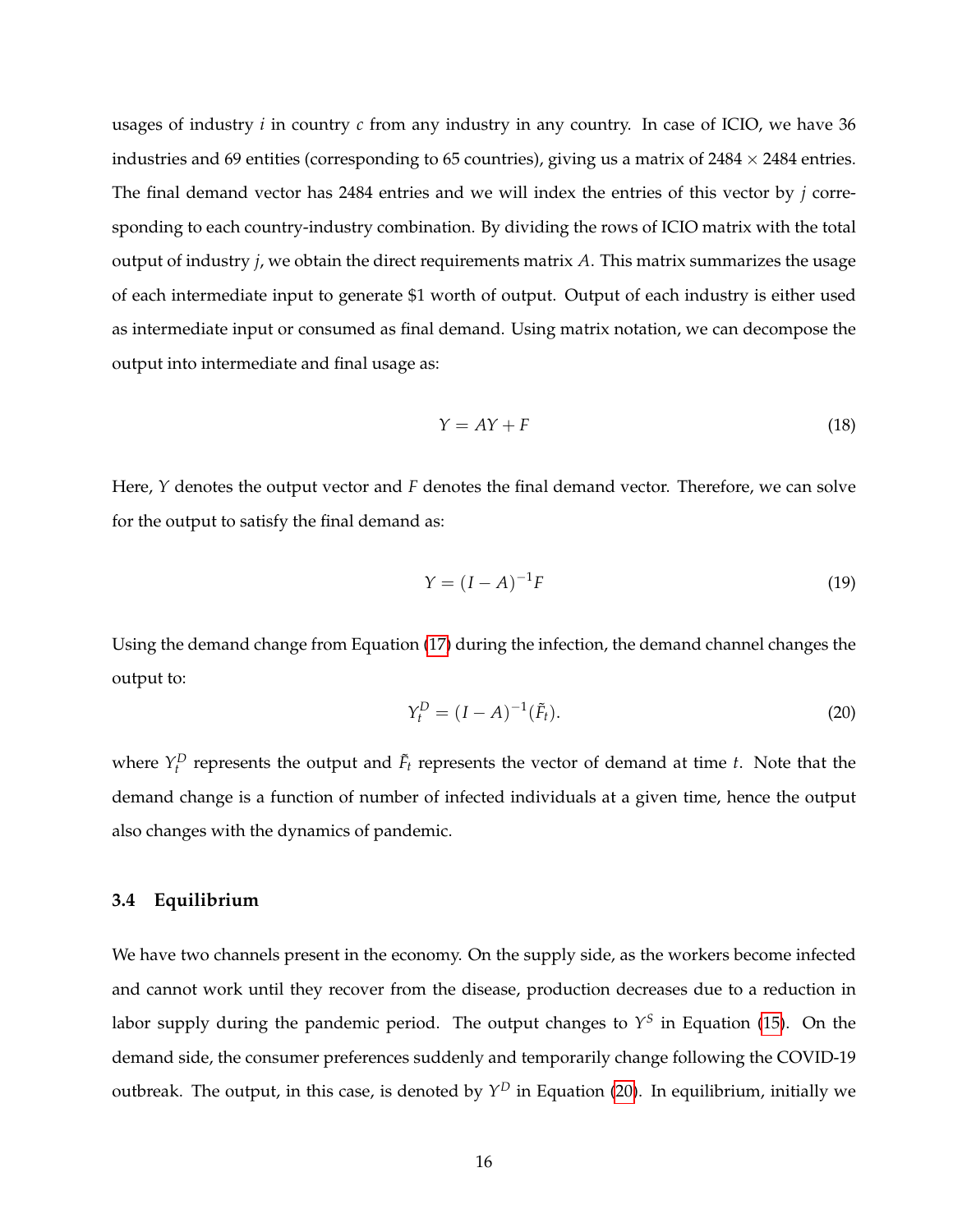expect the production to decrease to the minimum levels implied by the demand side and the supply side. In other words, during the times of pandemic, we expect the output vector to be:

$$
Y_t^{EQ} = \min(Y_t^S, Y_t^D) \tag{21}
$$

where min represents element by element minimum function for two vectors, namely  $Y_t^S$  and  $Y_t^D$ . Consequently, we expect that in early days of the pandemic period, demand side prevails, whereas in later days of the pandemic period, the supply side prevails.

## **3.5 Data**

In our analysis, we use OECD ICIO Tables for 2015. As industrial classification, OECD uses an aggregation of 2-digit ISIC Rev 4 codes to 36 sectors. Throughout our analysis, we will make use of this classification labeled as OECD ISIC Codes.

To calculate the industry level teleworkable share and the physical proximity measures, we use the occupational composition of the industries. We use the list provided by [Dingel and Neiman](#page-41-11) [\(2020\)](#page-41-11) for the occupations which can fulfill their tasks remotely For the workers that continue to do their jobs on-site, we assume that the infection rate depends on the physical proximity that is required in their workplace. To calculate the proximity requirements for the occupations, we use the self-reported Physical Proximity values available in the Work Context section of the O\*NET database.<sup>[20](#page-17-0)</sup> We divide the O\*NET categories into 3 to have values larger than 1 if the reported category for the physical proximity is 3 (Slightly close (e.g., shared office)) or higher. We create a single proximity value for each occupation by weighting the normalized score with the percentage of answers in each category. To obtain industry-level teleworkable share and proximity values, we calculate the weighted average of the values corresponding to the occupations in each industry using the Occupational Employment Statistics (OES) provided by the U.S. Bureau of Labor Statistics (BLS). OES data follows four-digit NAICS codes to classify industries. In order to convert proximity data to OECD ISIC codes, we make use of the correspondence table between 2017 NAICS and ISIC

<span id="page-17-0"></span><sup>&</sup>lt;sup>20</sup>"O\*NET OnLine Help: Find Occupations." O\*NET OnLine, National Center for O\*NET Development, [www.onetonline.org/help/online/find](www.onetonline.org/help/online/find_occ) occ. Accessed 1 April 2020. [Dingel and Neiman](#page-41-11) [\(2020\)](#page-41-11) also use several measures from O\*NET to identify which occupations are teleworkable.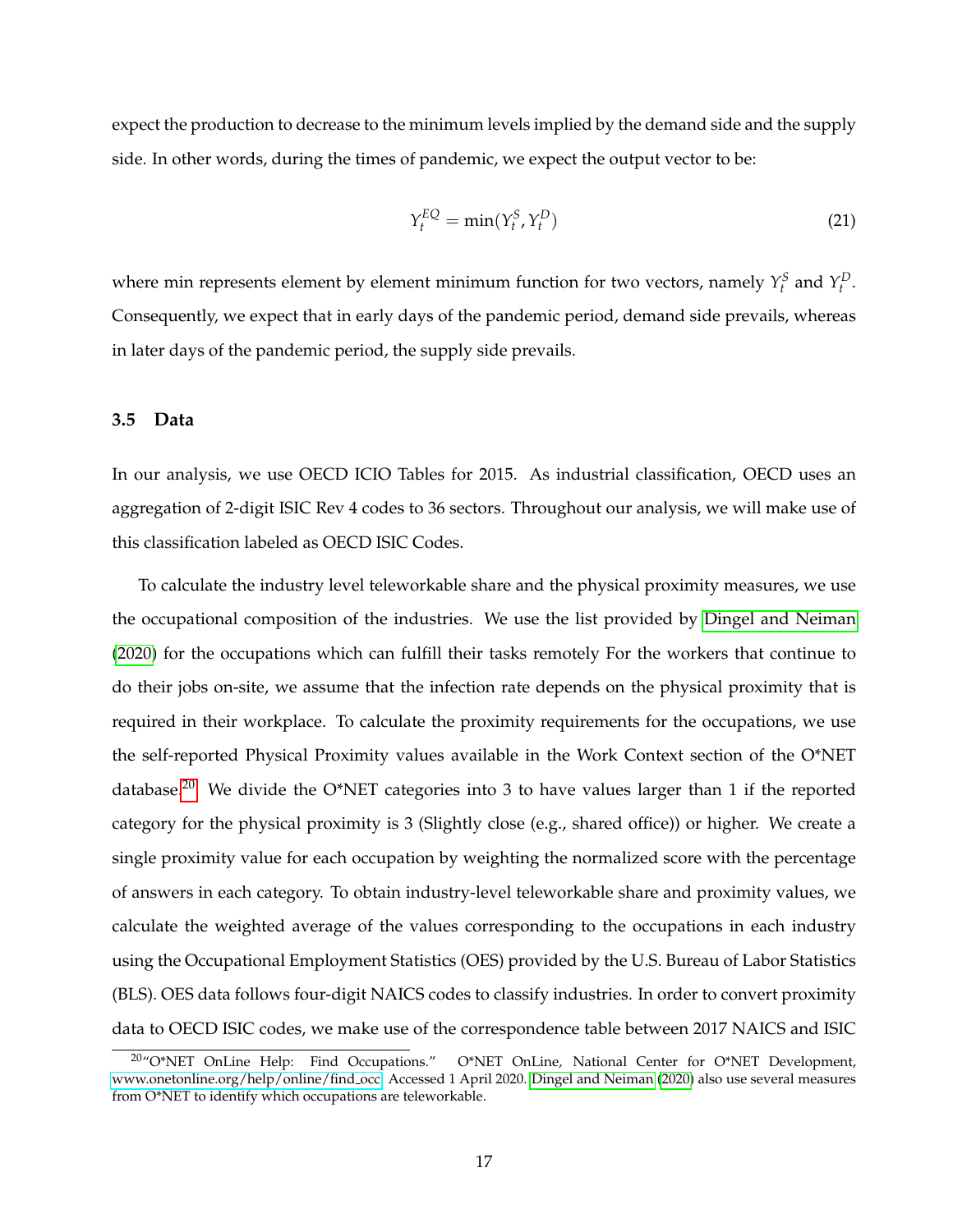Revision 4 Industry Codes, provided by the U.S. Census Bureau. We provide the teleworkable share and the proximity index for the industries in Table [A.2](#page-45-0) of the Appendix.

We obtain employment data from the Turkish Social Security (SGK) Agency. SGK follows fourdigit NACE Revision 2 codes to classify industries. In order to aggregate employment data to 36 OECD ISIC codes, we make use of the Eurostat correspondence table between NACE Revision 2 and ISIC Revision 4 Industry Codes. SGK lacks the data on the number of employees working in the "Public Administration Sector," so we fill this information using the relevant data provided by the President's office.

We used publicly available data and credit card spending data from the Central Bank of Republic of Turkey (CBRT) to calculate the estimated demand changes during the pandemic in each industry. The list of OECD ISIC industries, and the expected changes are listed in Table [A.3](#page-46-0) of the Appendix along with explanations. In Table [A.5](#page-48-0) of the Appendix, we provide the matching we used with CBRT spending data and OECD ISIC industries.

Under full lockdown, only a few industries are active. We use the decree issued by Turkish Ministry of Interior on April 10, 2020 to identify these industries. This lockdown was for only two days and did not include some critical sectors. We supplemented the list with the food sector and household and sanitary goods. The list of these sectors is given in Table [A.4](#page-47-0) of the Appendix. From these industries and using the employment data at 4 digits, we calculated the share of each OECD ISIC industry that would remain active during the lockdown. Finally, we calculated the share of public employees that are not affected by the lockdown using the publicly available information, which is listed in Table [A.6](#page-48-1) of the Appendix.

## **4 Findings**

## **4.1 Economic Costs under Alternative Scenarios**

In this section, we illustrate the consequences of alternative lockdown scenarios within our framework. In these scenarios, we impose changes on *β*<sup>0</sup> (i.e., the infection rate of the non-working population) and possibly on *β<sup>i</sup>* for (i.e., the infection rate of the working population in industry *i*). Fur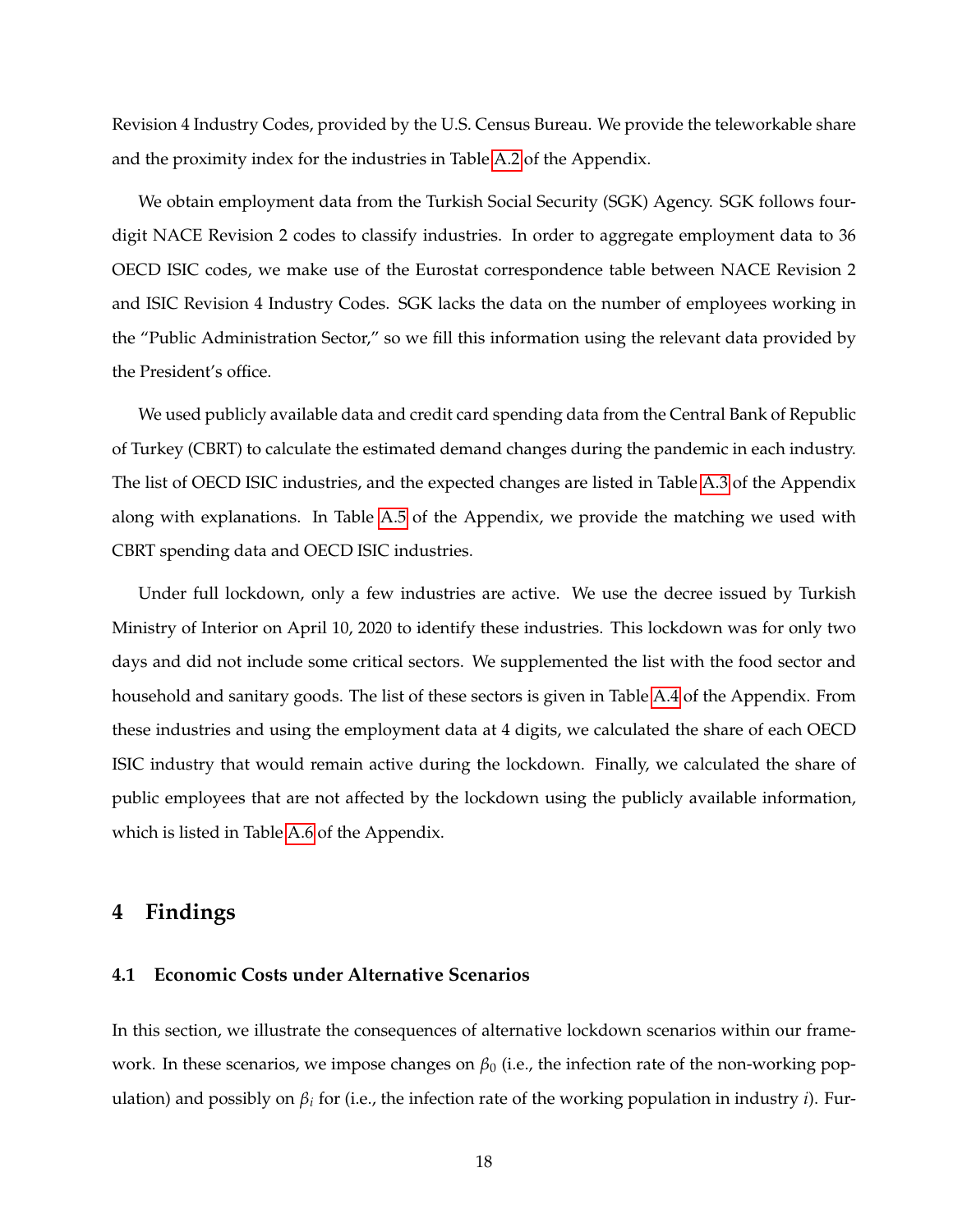thermore, we assume that the pandemic is successfully contained if the number of total infections declines to 5000 after observing the peak.<sup>[21](#page-19-0)</sup>

We start with the no lockdown scenario and compare it to the partial lockdown where certain restrictions are imposed on daily life while businesses remain open. This implies that under partial lockdown  $β_0$  is diminished compared to the case where no action is taken, but  $β_i$  for  $i = 1, ..., K$ remain unchanged. We consider three cases of partial lockdown where the infection rate,  $β_0$  is reduced by the proportion of 0.5, 0.25 and 0.10 compared to the reference setting. Figure [3](#page-19-1) displays the evolution of the number of infected patients under these four scenarios when a hypothetical lockdown is implemented for 240 days, starting early on the 10<sup>th</sup> day and remains active until the  $250<sup>th</sup>$  day.

<span id="page-19-1"></span>

Figure 3: No lockdown versus Partial Lockdown Scenarios

As can be seen from the figure, in case no action is taken against the COVID-19 pandemic, which is shown with the blue line, the pandemic advances at a rate implied by the benchmark reproduction rate of  $R_0 = 2$ . This implies that the pandemic reaches its peak around the 150<sup>th</sup> day with a total toll of around 14 million infections. Following this state of "herd immunity", the number of infections starts to decline. After approximately 300 days, the virus is taken under control. Under the no

<span id="page-19-0"></span><sup>&</sup>lt;sup>21</sup>We note that the 5000 threshold that is assigned for the containment of the pandemic differs from the notion of Critical Community Size (CCS) [\(Bartlett, 1960\)](#page-40-12). CCS is the threshold for the number of susceptible individuals to die out by itself. Instead, the 5000 threshold that we set in the model represents the number of infectious individuals who can be feasibly tested, traced, and eventually quarantined so that the pandemic can be contained successfully. We assume that for each infected individual, we need to test ten additional people on average. Thus, if there are 5000 patients, tracing the infection requires about 50,000 tests, which is close to the current testing capacity in Turkey.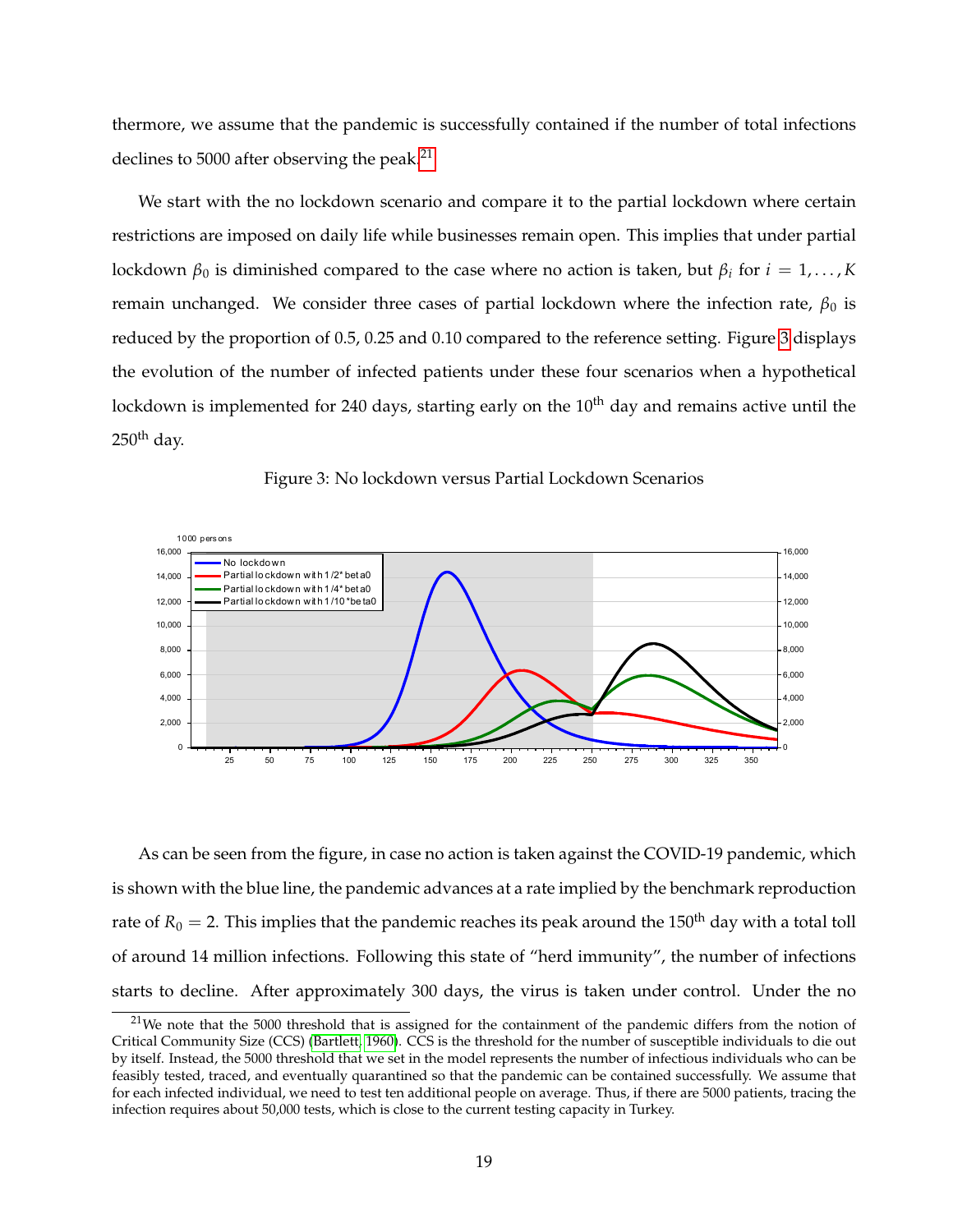lockdown scenario, 1.13 percent of the population dies if we assume a 1.5 percent mortality rate. The GDP declines 11.0% in this case. We should note that the economic costs that are expressed in terms of GDP should not be misinterpreted as annual growth forecasts. We merely express the cost of the lockdown in terms of the GDP.

Under partial lockdown scenarios, the reproduction number declines below 2 due to lower infection rates but remains above 1 in all three scenarios. Specifically, we assume that the lower infection rate dampens the rate at which the pandemic evolves, nevertheless it is not sufficient to contain it altogether. This is due to the fact that businesses remain open, which feeds the virus within the industries and affects the overall course of the pandemic. If the infection rate is relatively high  $(0.5 \times \beta_0)$ , which is shown with the red line, the GDP declines 11.6 percent. If the infection rate is moderate (0.25  $\times$   $\beta_0$ ), shown with the green line, the GDP declines by 10.9 percent. If the infection rate is relatively low  $(0.1 \times \beta_0)$ , shown with the black line, the GDP declines by 10.5 percent.

None of the 240-day partial lockdown scenarios that we considered in Figure [3](#page-19-1) were successful in containing the pandemic. When the lockdown is removed on day 250, all three partial lockdown scenarios have approximately the same number of infections. Once the lockdown is removed, however, the virus follows a different course in each scenario. For the low infection rate scenarios (green and black lines) the number of new cases increase rapidly, leading to peak levels within 50 days after the lockdown. Meanwhile the high infection rate and no lockdown scenarios show a steady decline (the blue and red lines). This is because less people get infected during the partial lockdown (and get immunity) under the low infection rate scenarios, shown by the area under the black and green lines. Hence, by the time the lockdown is removed, the number of susceptible people are significantly higher under the low infection rate scenarios, increasing the effective  $R_0 = \beta/\gamma$ ). Thus, in the absence of an efficient drug or vaccination, a partial lockdown may need to continue indefinitely, until the number of cases decline to 5000. Figure [4](#page-21-0) shows the simulation results if the partial lockdown lasts for a full year. As in Figure [3,](#page-19-1) we assume that the industries are operating as usual and thus  $\beta_i$ 's (for  $i = 1, \ldots, K$ ) remain unaffected.

Compared to Figure [3,](#page-19-1) we observe that the main advantage of an extended partial lockdown is that it flattens the curve by spreading the number of infections over time and allowing for a larger recovery rate. In terms of the economic costs, the additional economic costs of the longer partial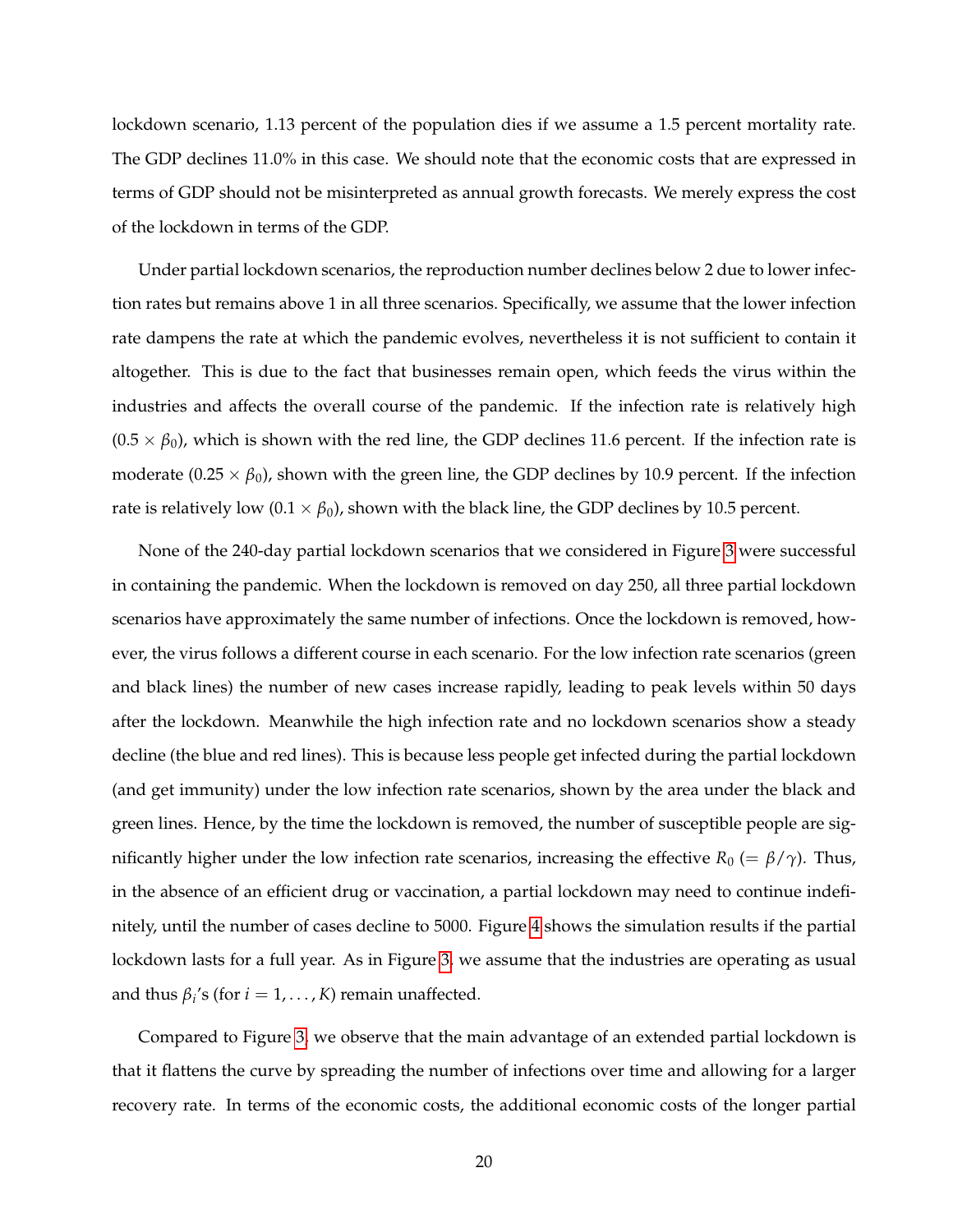<span id="page-21-0"></span>

#### Figure 4: Alternative Scenarios under Partial Lockdown for the Full Year

lockdown hover around 0.5 percent of the GDP. The added costs despite the extended duration of the lockdown are limited. This is due to the fact that the decline in demand already reaches a maximum level at the earlier stages of the lockdown and successive reductions in production only reflect the decline in supply due to increased number of infections.

Figure [5](#page-22-0) illustrates the implications of our model under full lockdown. If the lockdown is put into practice when the number of infections is around 80,000, a fully effective procedure lowers the reproduction rate to zero ( $R_0 = 0$ ), which is shown by the blue line, and contains the pandemic within 39 days (the gray shaded area). The consequent decline in GDP is about 4.5 percent. If the lockdown is not very effective and the infection continues to spread with some minimal reproduction number ( $R_0 = 0.02$ ), then the duration of the lockdown increases by 15 days (yellow shaded area) to 54 days and the GDP declines by 5.6 percent.

The costs of delaying the full lockdown are shown in Figure [6.](#page-22-1) The benchmark scenario that is illustrated in Figure [5](#page-22-0) is shown with the blue line. If the lockdown is delayed by only one day, the number of infections increases by more than 10,000. In the model, we assume that the number of infections increases faster than the official statistics, which report only the tested patients. Under these circumstances, a 39-day lockdown is no longer sufficient to control the pandemic. Thus, in exchange for a one-day delay, the lockdown needs to be extended by two more days (the red line), which increases the costs of the lockdown to 4.7 percent of the GDP. If there is a two-day delay (the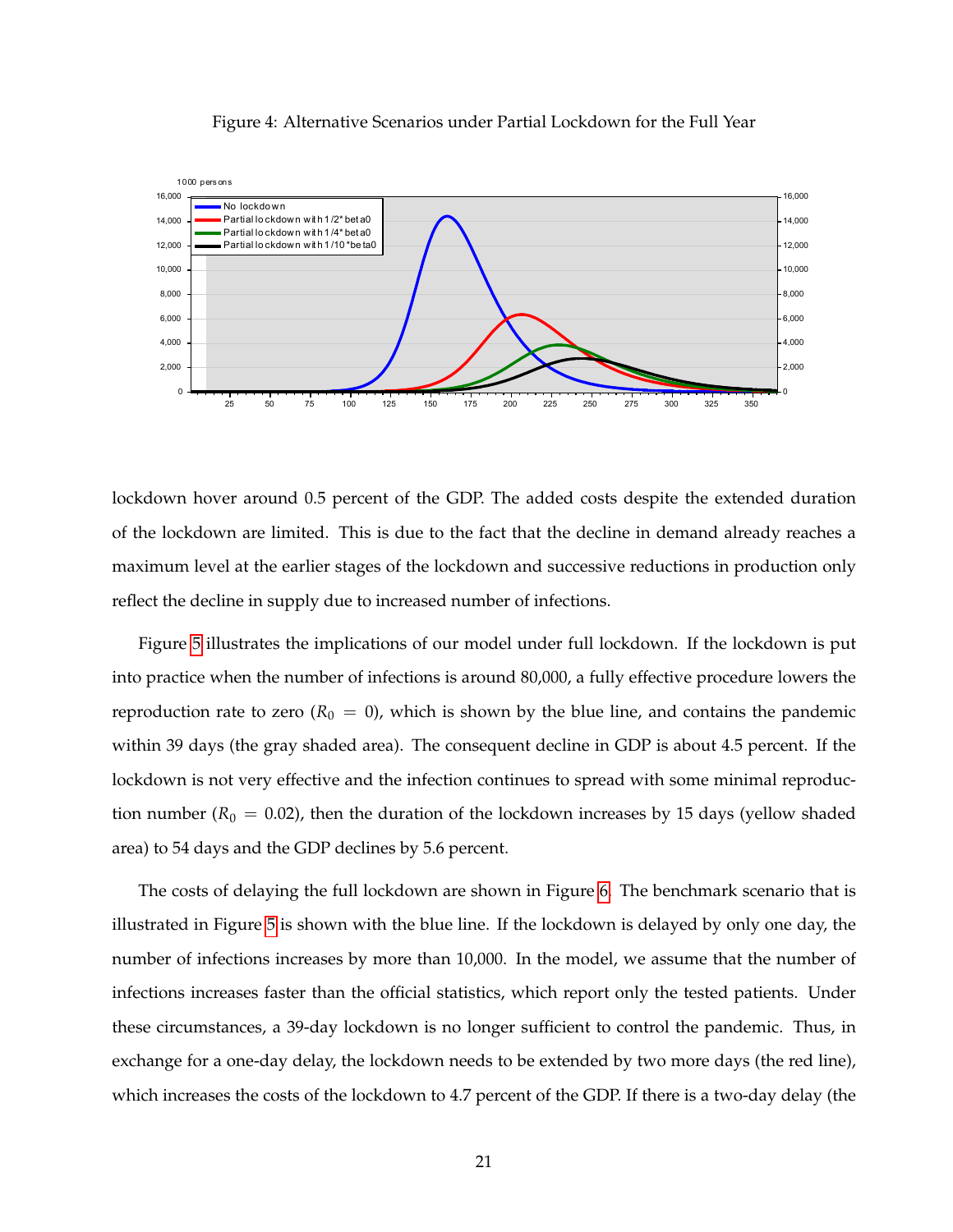<span id="page-22-0"></span>

Figure 5: Alternative Scenarios under Full Lockdown

green line), this time the duration of the lockdown increases to 43 days and the decline in GDP is 4.9 percent. If the lockdown is delayed by one week (the black line), the decline in GDP is 5.8 percent. After 100 days, the virus starts to spread again and hence prematurely ending the lockdown is rather ineffective.

<span id="page-22-1"></span>

Figure 6: Costs of Delay in Implementing Full Lockdown

As we compare the economic costs under full lockdown (Figures [5](#page-22-0) and [6\)](#page-22-1) with those of partial lockdown (Figures [3](#page-19-1) and [4\)](#page-21-0), we note that the costs of full lockdown are lower than any of the partial lockdown scenarios.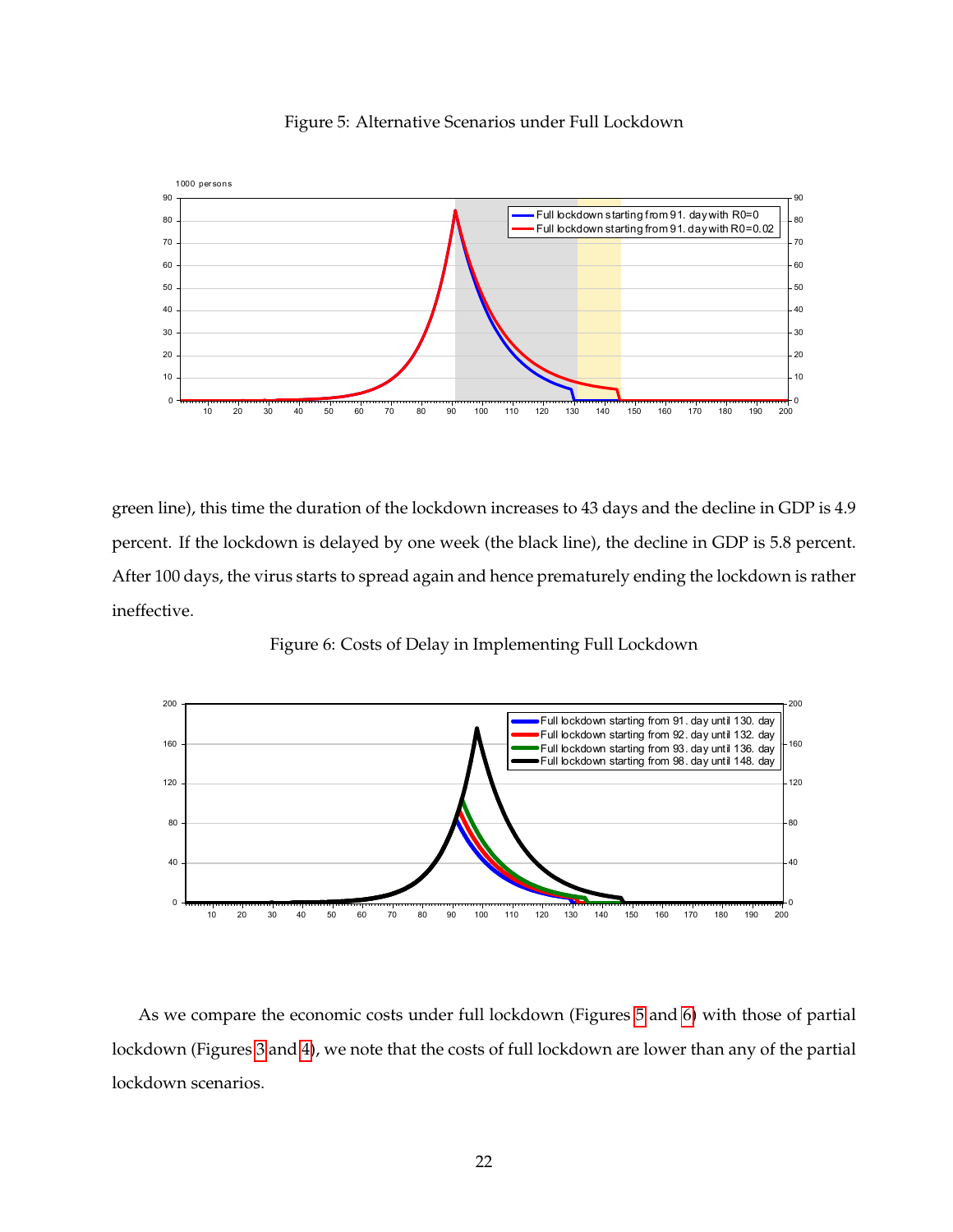As we compare the the number of deaths under alternative scenarios, we observe that 0.001 percent of the population dies under an effective full lockdown, compared to 1 percent of the population under no lockdown and about 0.8 percent of the population under partial lockdown scenarios that last for 250 days. If the partial lockdown is extended to a full year, then the number of deaths decline to about 0.5 percent of the population.

#### **4.2 Sectoral Breakdown of Economic Costs**

In this section, we illustrate how the economic costs related to the COVID-19 virus differ across industries under the alternative lockdown scenarios mentioned in the previous section. Figures [7](#page-24-0)[–9](#page-26-0) count the days in which output implied by the demand channel or supply channel prevails to bring about the equilibrium output in a given industry. Among the 35 industries, $22$  we focus on the top ten industries that are most adversely affected from the pandemic.

To interpret the findings present in these figures, we consider several scenarios: Figure [7](#page-24-0) compares the no lockdown (blue line in Figure [3\)](#page-19-1) scenario against full and effective lockdown (blue line in Figure [5\)](#page-22-0), and full and less effective lockdown (red line in Figure [5\)](#page-22-0). Panel (a) suggests that under the no lockdown scenario, the demand channel, shown by the red bars, drives output in almost all days until the virus is fully contained. The supply channel, shown by the blue bars, prevails only in the early days of the pandemic. Among the 35 industries, "Accommodation and food services," "Arts, entertainment, recreation and other service activities," and "Textiles, wearing apparel, leather and related products" are those that result in the highest economic costs of 36 %, 33 %, and 27% of the GDP, respectively. This is not only because goods produced in those categories (which are mostly in the services sector) cannot be consumed from home, but also because people prefer delaying their consumption until the uncertainty regarding the containment of the pandemic resolves.

Under the full lockdown scenario, the supply channel drives output due to the closure of all non-essential industries, whereas the demand channel prevails approximately 30 days before the restrictions are implemented (Figure [7](#page-24-0) Panel (b)). Among the 35 industries, "Accommodation and food services," "Textiles, wearing apparel, leather and related products" and "Mining and non-

<span id="page-23-0"></span><sup>&</sup>lt;sup>22</sup>We use OECD ISIC Codes to categorize the economy into 35 different industries, which are listed in the first column of Table [A.2](#page-45-0)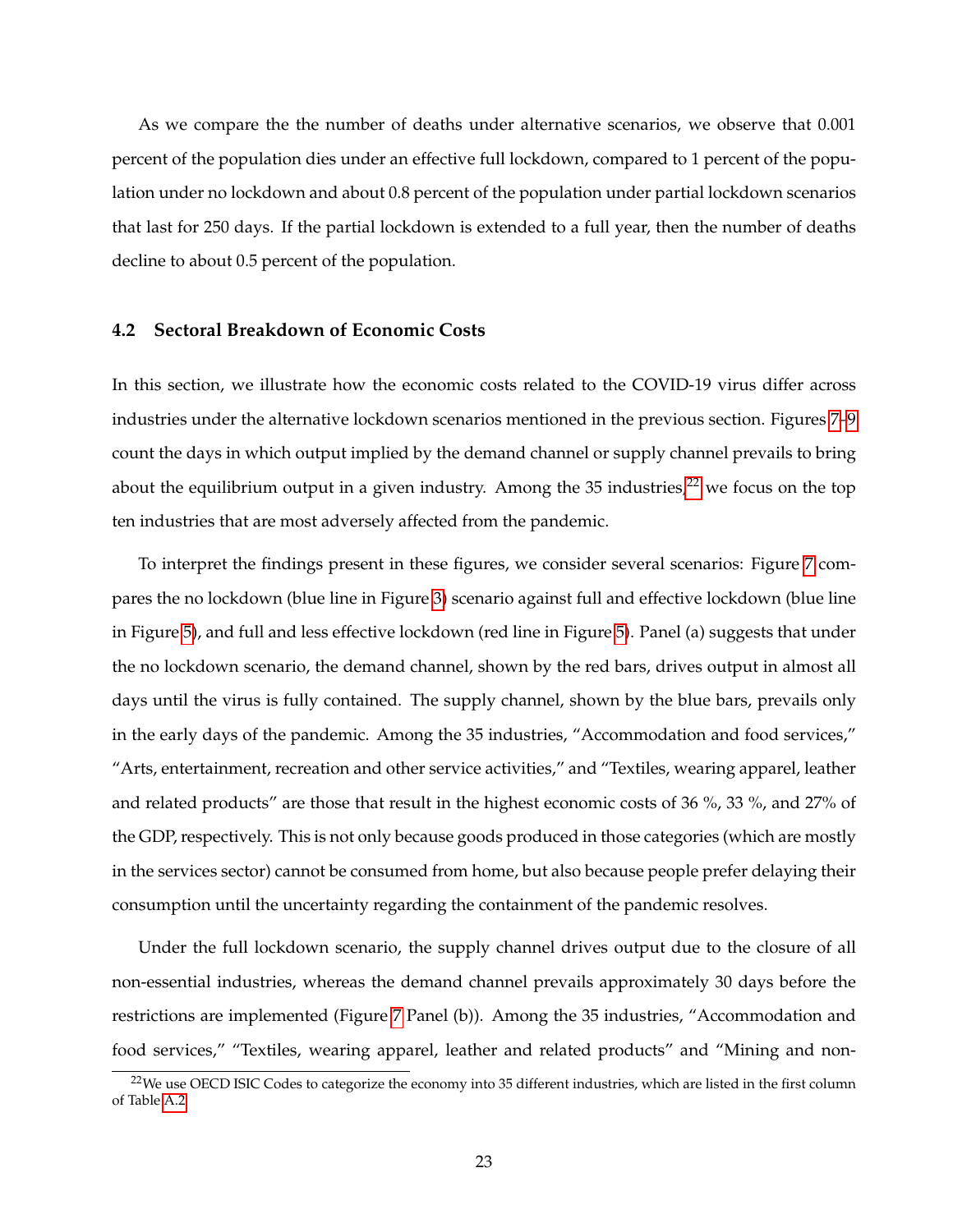quarrying of non-energy producing products" are those that result in the highest economic costs of 12%, 10%, and 9.9% of the GDP, respectively. Panel (c) shows the less effective full lockdown scenario where the infection continues to spread at a low rate. We note that the sectoral composition is very similar to Panel (b).

<span id="page-24-0"></span>

NOTES: In this figure, each bar shows the number days in which the supply channel (shown by the blue bars) or the demand channel (shown by the red bars) prevails to bring the economy into equilibrium in a given industry. The panels show three alternative scenarios: (a) No action is taken against the COVID-19 pandemic; (b) A lockdown is put into practice between the 91*th* and 131*st* days of the pandemic and is fully effective with zero reproduction number; (c) A lockdown is put into practice with some minimal reproduction number  $(R_0 = 0.02)$  between the 91<sup>th</sup> and 145<sup>th</sup> days of the pandemic. In each sub-figure, the industries are ranked in a descending order according to the magnitude of economic costs (in terms of GDP) under the corresponding scenario.

Figure [8](#page-25-0) considers the three partial lockdown scenarios that were illustrated in Figure [4.](#page-21-0) Panel (b) shows that under partial lockdown that is put into practice between 10*th*-250*th* days of the pandemic and evolves with a moderate infection rate  $(0.25 \times \beta_0)$ , the supply channel dominates in the first 100 days of pandemic. On the other hand, demand drives output for the rest of the year, including the days in which new peak levels are reached after the partial lockdown is prematurely removed. This is because of the fact that businesses remain open, which feeds the virus within the industries and increases the uncertainty about the containment of the pandemic. Among the 35 industries, "Accommodation and food services," "Arts, entertainment, recreation and other service activities," and "Textiles, wearing apparel, leather and related products" are those that result in highest economic

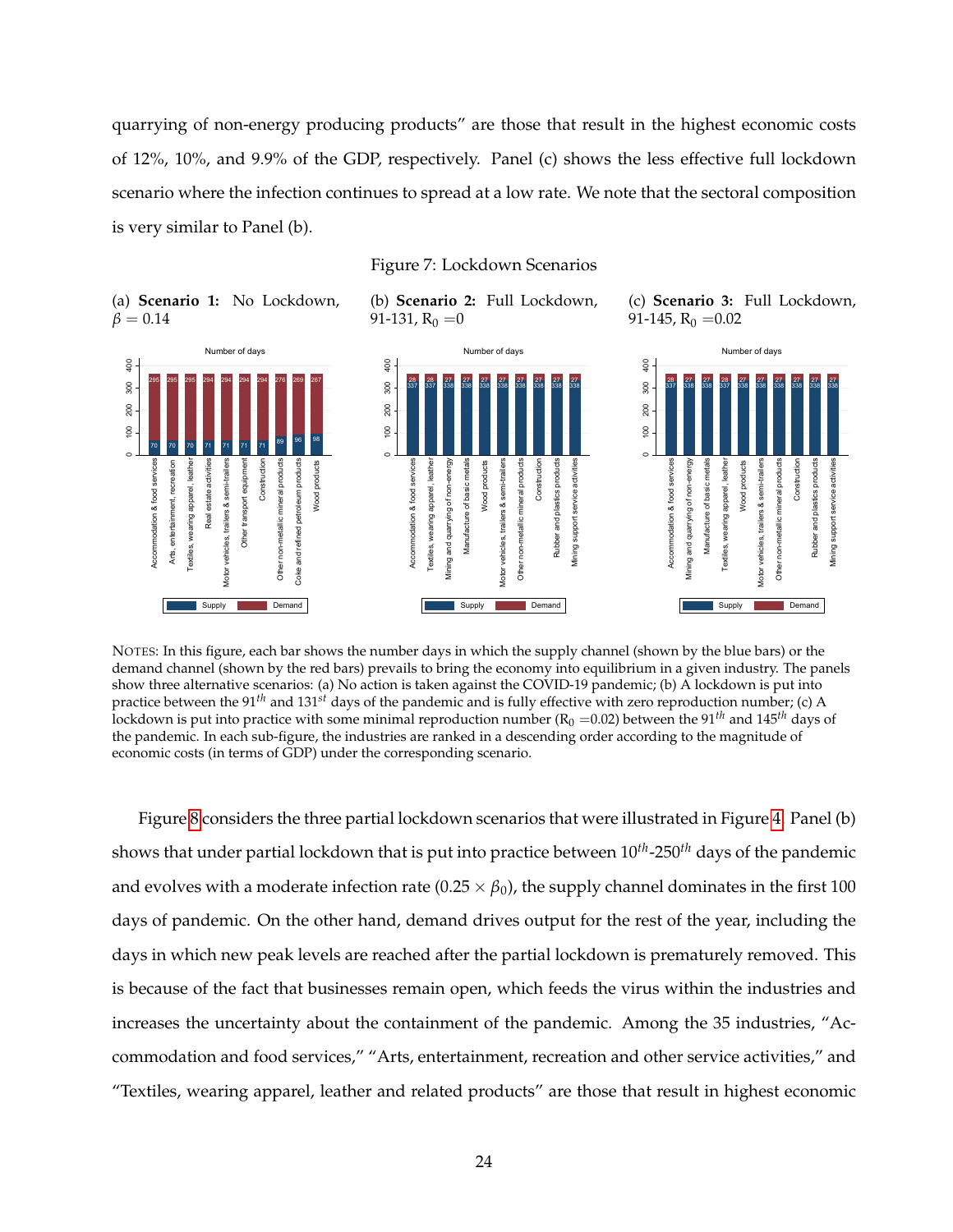costs of 36%, 34%, and 27% of the GDP, respectively. The sectoral compositions are comparable for alternative rates of infection as shown in Panels (a) and (c).

<span id="page-25-0"></span>

Figure 8: Lockdown Scenarios

NOTES: In this figure, each bar counts the number of days in which the supply channel (shown by the blue bars) or the demand channel (shown by the red bars) prevails to bring the economy into equilibrium in a given industry. The panels stand for three alternative scenarios: (a) A partial lockdown is put into practice between 10*th*-250*th* days of the pandemic that evolves with a relatively low infection rate  $(0.1 \times \beta_0)$ ; (b) A partial lockdown is put into practice between  $10^{th}$ -250<sup>th</sup> days of the pandemic that evolves with a moderate infection rate  $(0.25 \times \beta_0)$ ; (c) A partial lockdown is put into practice between  $10^{fh}$ -250<sup>th</sup> days of the pandemic that evolves with a relatively high infection rate (0.5  $\times$   $\beta_0$ ) In each sub-figure, the industries are ranked in a descending order according to the magnitude of economic costs (in terms of GDP) under the corresponding scenario.

Figure [9](#page-26-0) presents the analogous analysis if the partial lockdown is extended for a year. Compared to Figure [8](#page-25-0) we note that the additional economic costs of the extended partial lockdown are limited. Specifically, among the 35 industries, "Accommodation and food services," "Arts, entertainment, recreation and other service activities," and "Textiles, wearing apparel, leather and related products" are those that result in the highest economic costs of about 35%, 33%, and 26% of the GDP, respectively.

## **4.3 Taking Stock**

When we look at the experiences of the countries over the course of the pandemic, we note that there are several paths adopted by different countries: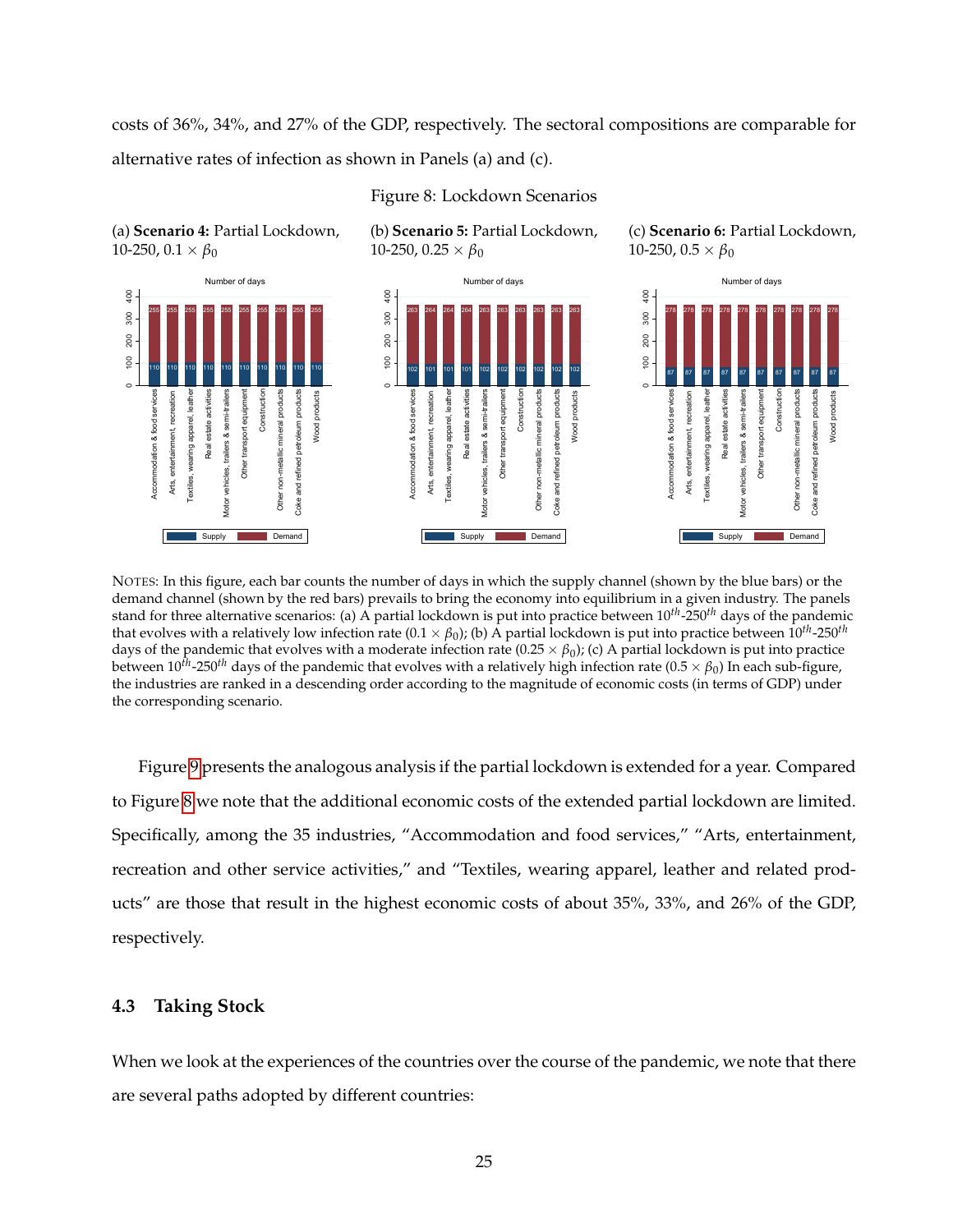#### Figure 9: Lockdown Scenarios

<span id="page-26-0"></span>



(c) **Scenario 9:** Partial Lockdown, 10-365,  $0.5 \times \beta_0$ 



NOTES: In this figure, each bar counts the days in which the supply channel (shown by the blue bars) or the demand channel (shown by the red bars), prevails to bring the economy into equilibrium in a given industry. The panels stand for three alternative scenarios: (a) An "extended" partial lockdown is put into practice between 10*th*-365*th* days of the pandemic that evolves with a relatively low infection rate  $(0.1 \times \beta_0)$ ; (b) A "extended" partial lockdown is put into practice between  $10^{th}$ -365<sup>th</sup> days of the pandemic that evolves with a moderate infection rate (0.25  $\times$   $\beta_0$ ); (c) A "extended" partial lockdown is put into practice between 10*th*-365*th* days of the pandemic that evolves with a relatively high infection rate ( $0.5 \times \beta_0$ ) In each sub-figure, the industries are ranked in a descending order according to the magnitude of economic costs (in terms of GDP) under the corresponding scenario.

- (i) **Full lockdown:** New Zealand and Denmark provide good examples for an effective full lockdown. Our analysis indicates that this is the policy that minimizes economic costs by containing the pandemic in the most effective way.
- (ii) **No lockdown followed by a full lockdown:** At the beginning of the crisis, UK adopted a no lockdown approach to develop "herd immunity." However, this approach was abandoned later on due to public pressure as the death toll rose. UK then adopted a full lockdown policy to contain the pandemic. Our analysis indicates that if the lockdown was not delayed, there would be less mortality and the economic costs would be lower because the lockdown would begin with a smaller number of infections.
- (iii) **Partial lockdown followed by full lockdown:** Many countries followed this route including Italy, France, Germany, Spain, Iran, Russia among others. Several of these counties recently announced that they will gradually lift restrictions. Similar to (ii), the duration of the full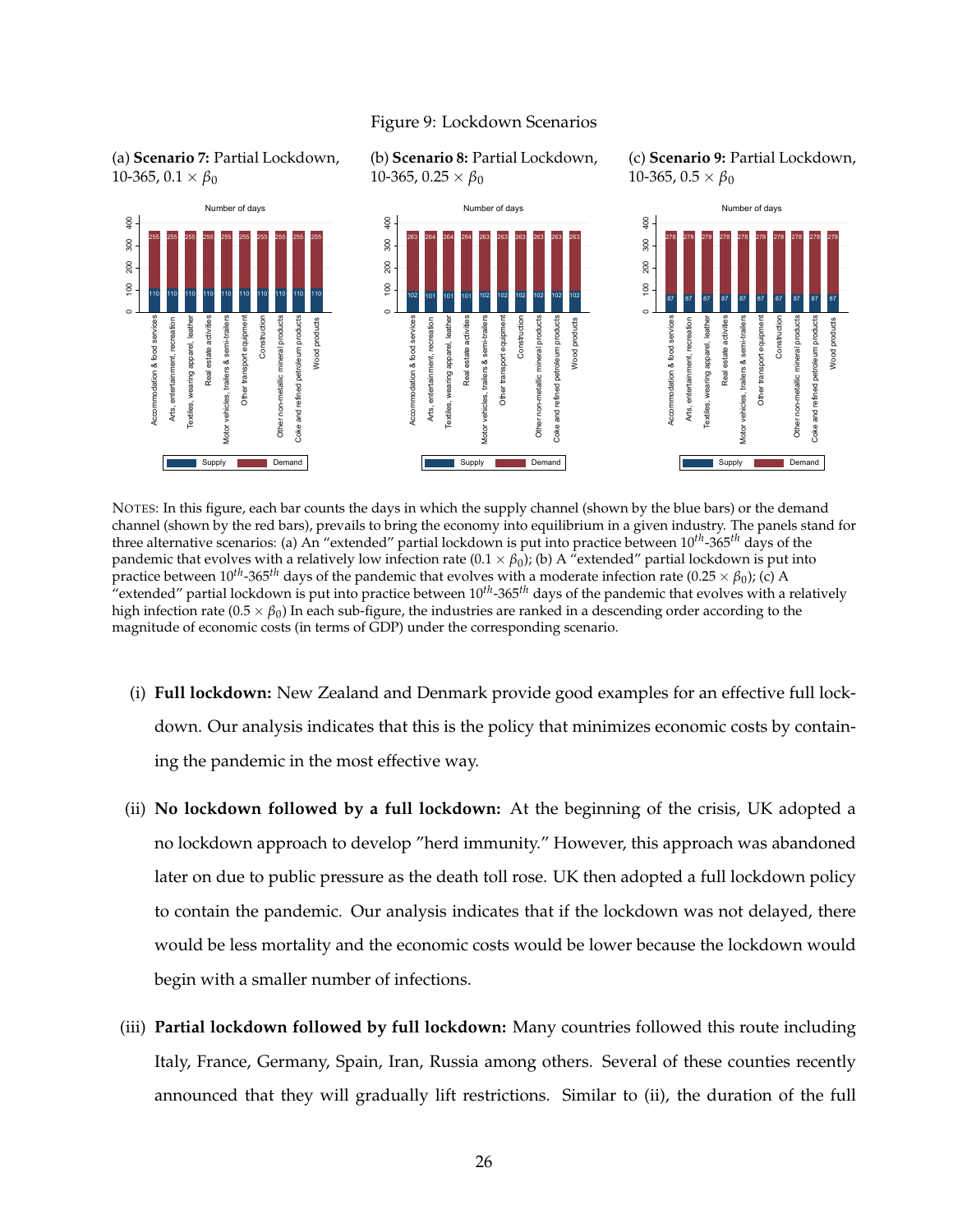lockdown is longer than it could have been, had it been implemented earlier. In Italy, for example, a full lockdown went into effect on March 10, and the restrictions are announced to be removed by May 4, after approximately two months under full lockdown.

(iv) **Enhanced Partial lockdown:** Turkey started with immediate partial lockdown measures which were enhanced over the course of the pandemic. Schools were closed on March 16 and the businesses were encouraged to work remotely where possible. On March 21, a curfew was imposed for people above the age of 65 and those with chronic diseases. The curfew was extended to those younger than 20 on April 5, effectively putting close to 40% of the population under full lockdown. Furthermore, a full lockdown was implemented on weekends and national holidays starting on April 9 in 31 largest cities which constitute approximately 87% of the population.<sup>[23](#page-27-0)</sup> After about 45 days since the beginning of enhanced partial lockdown measures,  $R_0$  is reduced below 1 and the number of new patients is lower than the number of recovered patients as of the last week of April.

Where does this take us? Our analysis indicates that a full lockdown at the early stages of the crisis brings the pandemic under control quicker and yields the lowest economic costs. If an enhanced partial lockdown is already in place, which is successful in lowering *R*<sub>0</sub> below 1, then the need for full lockdown may not be imminent. However, our results reflect that the duration of the lockdown would have been shorter if more restrictive measures were adopted right away. The takeaway at this stage is that if a second wave of the COVID-19 virus hits, then an immediate and potentially global lockdown would work in the most effective way.

# **5 What are the policy options?**

The previous section illustrated the economic costs of the pandemic due to a fall in the GDP given the large supply and demand shocks for a small open economy. A lockdown increases the shortterm costs but increases the long-term gains by leading the way to a faster recovery. One of the shortcomings of the model is that it does not incorporate the damage to the productive capacity

<span id="page-27-0"></span> $^{23}$ These cities include the 30 metropolitan municipalities and Zonguldak, which constitute close to 79% of the population. On top of these, the age-based restrictions are intact in the rest of Turkey, which increases the number close to 87%.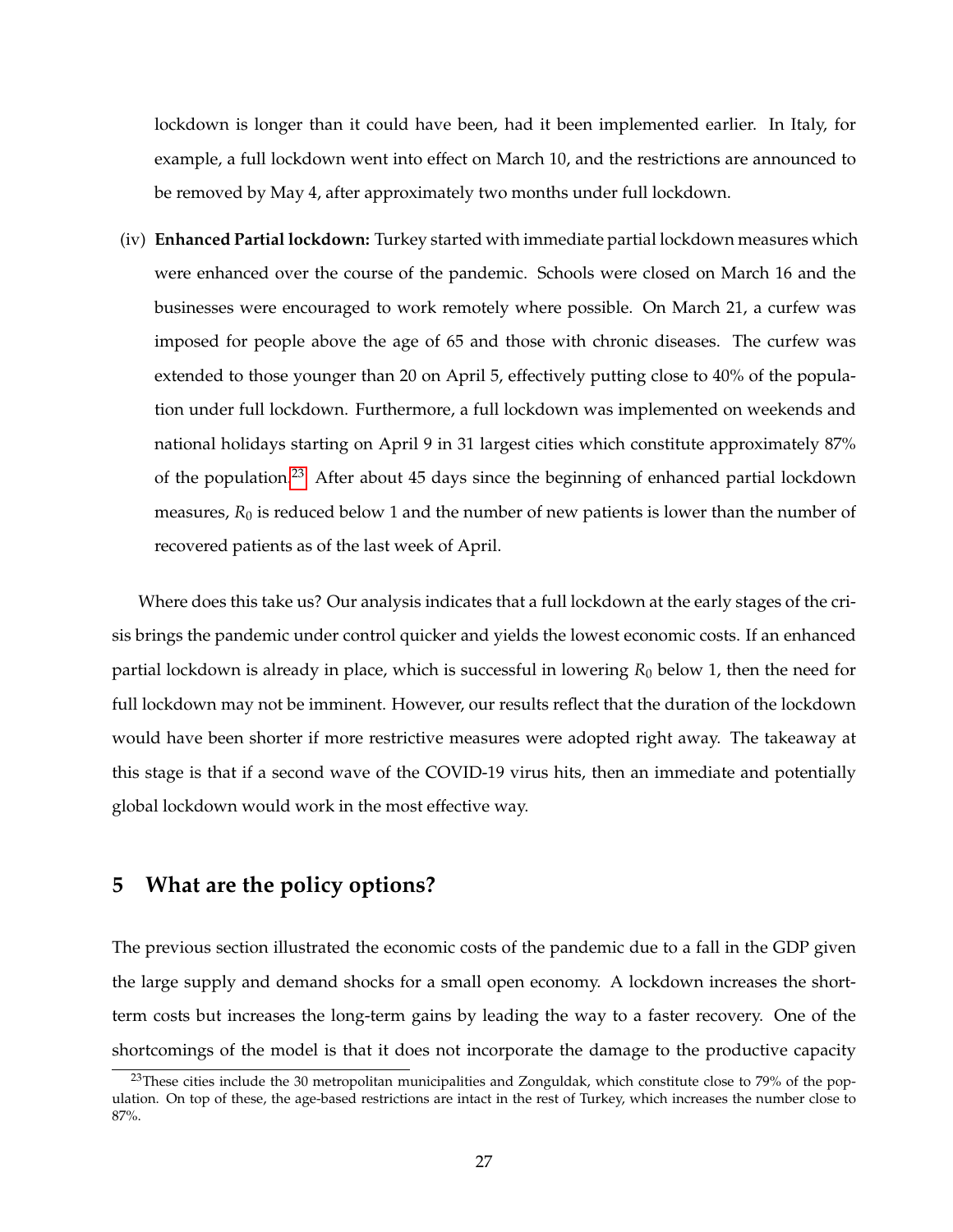that are caused by company closures. We simply assume that the productive capacity remains intact and the companies jump back to production once the pandemic is over. This is an overly optimistic assumption and in the absence of a comprehensive support program, the liquidity issues would turn into solvency issues. This could lead to unnecessary bankruptcies, a deeper recession and a sluggish recovery.[24](#page-28-0) Indeed, this is exactly why our estimates in the previous section should be interpreted as the approximate costs of a domestic stimulus package that is necessary to offset the damages of the COVID-19 crisis and keep the economic units alive.

A quickly implemented stimulus package that compensates the income loss due to the lockdown and enables a faster recovery would minimize the long term damage in the production capacity. If the stimulus packages are delayed, on the other hand, more companies would fail, more workers would be laid-off, and demand would decline further. This would then feed into more bankruptcies and elevate the economic costs that quickly become unmanageable. In fact, just as a drowning person needs immediate help or else her organs start to fail, the economy needs immediate help before the companies start to fail. Thus, it is essential to provide fiscal transfers to ensure that the supply chains are not destroyed, the economic units are functional and ready to go back to production once the pandemic is contained and demand returns.

#### **5.1 Quantitative Easing or Debt Monetization? What is the difference?**

Our estimates in the previous section highlight that the current 100 bn TL (approximately \$15 bn) stimulus package that is about 3.5 percent of the GDP is insufficient given the costs of the pandemic that is about 4.5 percent of the GDP under the most cost effective full lockdown scenario (which more than doubles when we consider partial lockdown scenarios). As we have shown earlier, among the G20 countries Turkey has one of the smallest relief packages.Clearly, policy accommodation should be expanded substantially in Turkey. But, where will the funding come from?

The buzz-word in advanced countries for the funding needed to deal with the crisis is "helicopter money." In economists' jargon, this is called monetary financing (or debt monetization) where the central bank prints money and transfers resources to firms and households either directly, as in the Federal Reserve's recent policy of purchasing commercial paper and corporate debt, or indirectly by

<span id="page-28-0"></span><sup>&</sup>lt;sup>24</sup>See Kalemli-Özcan et al. [\(2019\)](#page-41-12), and<https://voxeu.org/article/proposal-negative-sme-tax>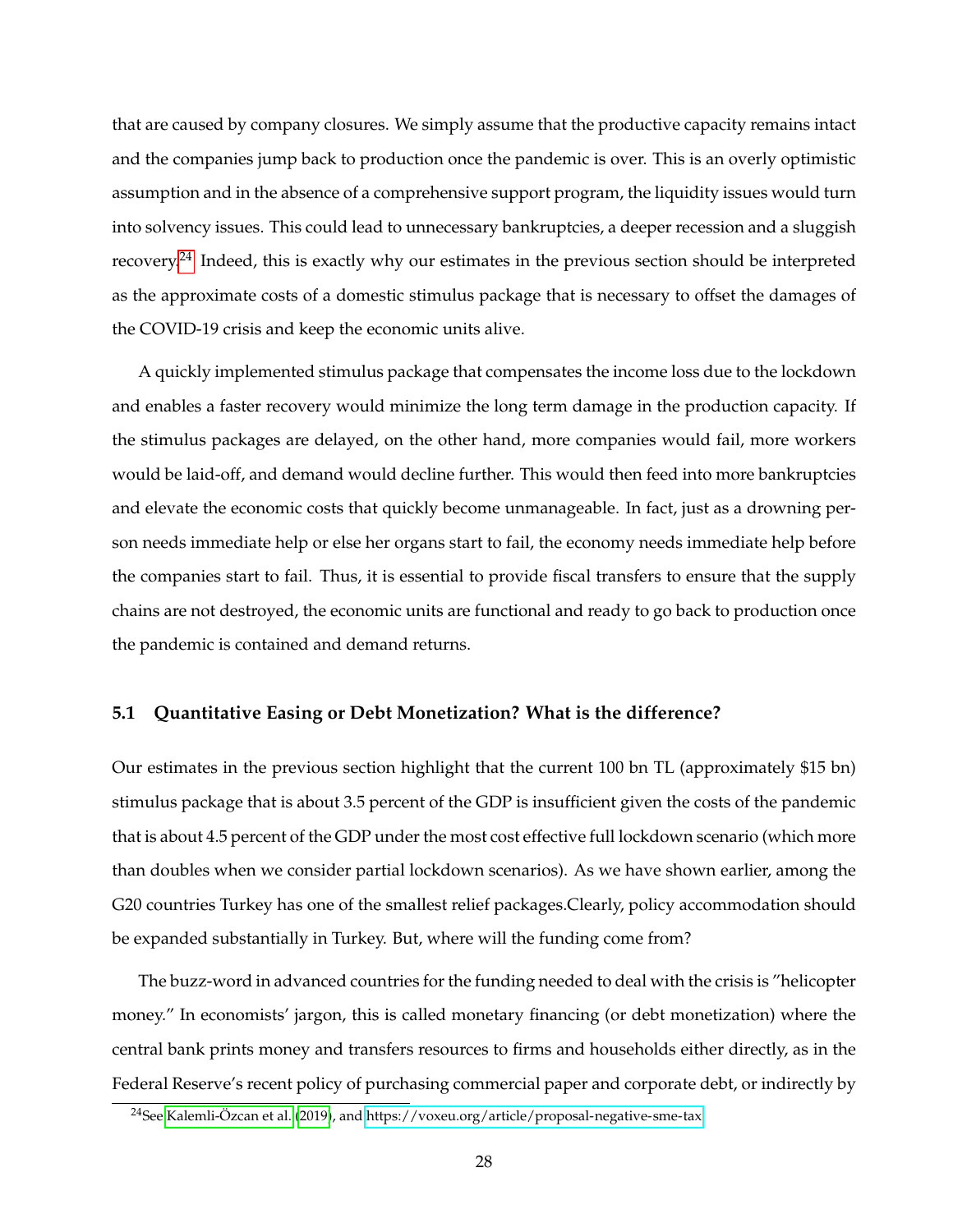purchasing bonds and enabling the government to use the proceeds to deal with the crisis.

In the process of monetary financing of the debt, the central bank's balance sheet will enlarge, either through direct loans to institutions or through large scale asset purchases (i.e. the so called "quantitative easing" (QE) programs). In a QE, the central bank prints money and buys sizeable amounts of government bonds. In the recent history, this was observed after the Great Recession both in the US and in Europe. The advantage of money printing through direct loans is that it is drained more easily when the loans are paid back.

How is debt monetization different? A central bank typically purchases securities through open market operations to meet the liquidity needs, consistent with its goal of price stability. The technical difference between money printing through an open market purchase and monetizing the debt is slim [\(Mishkin, 2007\)](#page-41-13). Thus, one might argue that QE policies are effectively debt monetization [\(Orphanides, 2017\)](#page-42-6). The Federal Reserve begs to differ and argues that debt monetization refers to a "permanent" source of funding for the government by the central bank and separates QE policies from debt monetization.<sup>[25,](#page-29-0) [26](#page-29-1)</sup> So as long as the central bank commits to inflation targeting and normalizes its balance sheet when inflationary pressures kick in, asset purchases in the form of QE are not considered debt monetization [\(Andolfatto and Li, 2013\)](#page-40-13). Based on this nuance, one can argue that QE and debt monetization are "observationally equivalent" in the short run, and the difference becomes apparent in the long run, with the central bank's ability to shrink its balance sheets to counteract inflationary pressures. Hence, using the Federal Reserve's usage of the term, the criterion for bond purchases to be considered debt monetization is whether the central bank fails to drain the money effectively later on and the money remains in the system permanently such that it leads to inflationary pressures.

In advanced economies, the distinction between QE and debt monetization can be easier to ascertain where the inflation rate is well-anchored and central bank credibility is well established. In fact, the inflation rate has not exceeded the 2 percent target in the US or Europe in the aftermath of

<span id="page-29-0"></span> $^{25}$ In the FAQs prepared by the Federal Reserve Board [\(https://www.federalreserve.gov/faqs/money](https://www.federalreserve.gov/faqs/money_12853.htm)\_12853.htm), it is noted that "The term "printing money" often refers to a situation in which the central bank is effectively financing the deficit of the federal government on a permanent basis by issuing large amounts of currency. This situation does not exist in the United States.'

<span id="page-29-1"></span> $^{26}$ In response to a question from the lawmakers on June 3, 2009, then-chairman Bernanke had noted that the "Federal" Reserve will not monetize the debt":<https://www.c-span.org/video/?c4546512/user-clip-bernanke-debt-monetization>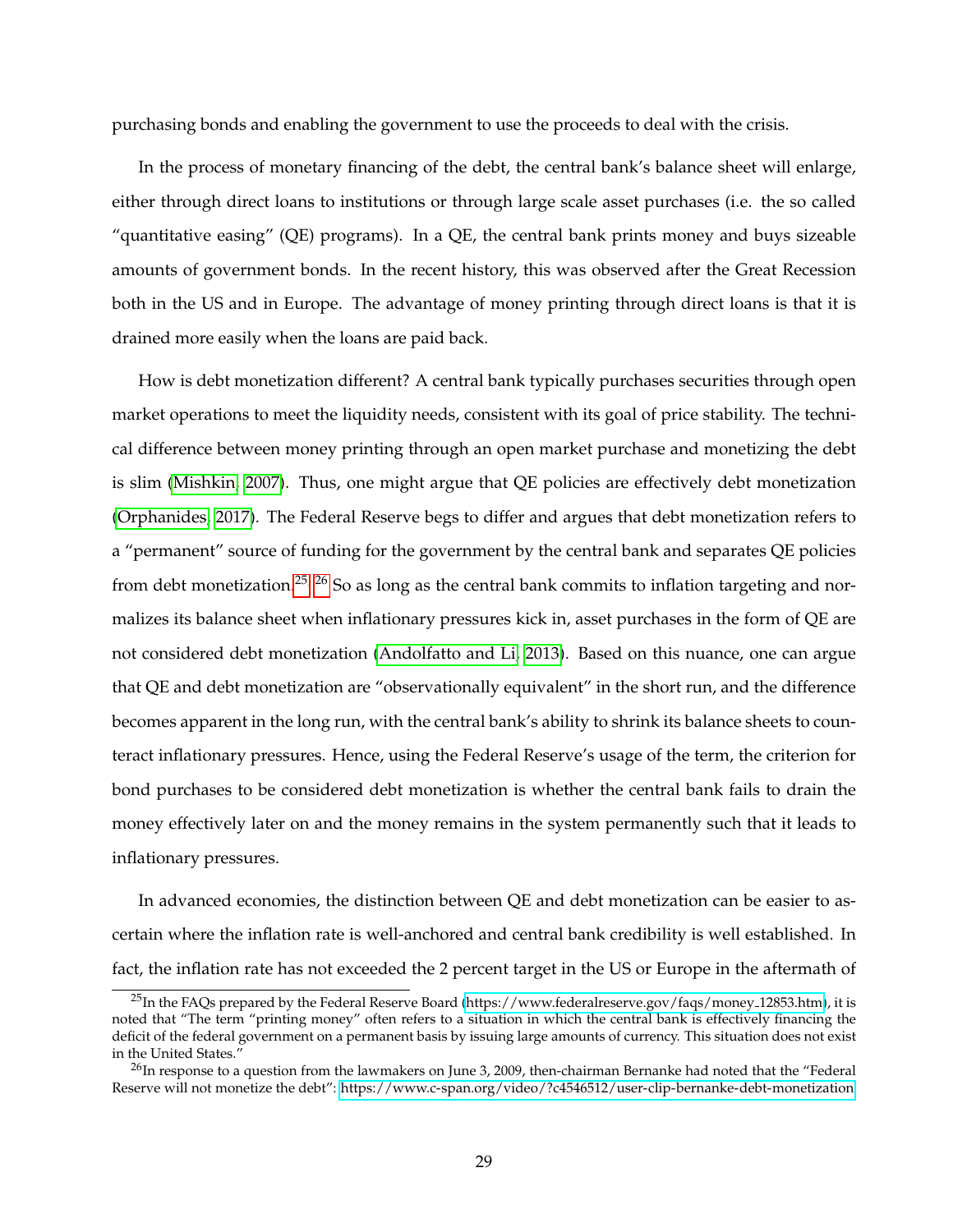large scale quantitative easing policies after the Great Recession. The distinction between QE and debt monetization gets blurry in the context of an emerging market like Turkey, however. Even though Turkey adopted implicit inflation targeting as early as 2003 and explicit inflation targeting in 2006, central bank credibility is shaky and price stability is not well established.

Following the Federal Reserve's usage of the term, the above discussion suggests that in order for QE to be a viable policy alternative in Turkey, it should be distinguished from debt monetization that leads to an increase in inflation. The key to successful monetary financing is policy credibility. Unfortunately, Turkey scores low on this front. A badly managed QE would erode whatever credibility the monetary policy making has left in Turkey and de-anchor inflation expectations further. This would only escalate the existing crisis by pushing the inflation rate on a higher trajectory and causing sharp depreciations in TL. Hence, if it is not executed properly and the money is not drained from the system at the right time, QE can turn into inflationary debt monetization. The rapid increase in the monetary base since the beginning of April (Figure [10a\)](#page-30-0) combined with the increase in CBRT's bond holdings (Figure [10b\)](#page-30-0) is concerning in this regard, because it reflects sizable bond purchases in the absence of a well defined and transparent QE program (Figure [10a\)](#page-30-0)

Figure 10: CBRT Actions

<span id="page-30-0"></span>

NOTES: (a) This figure plots the evolution of monetary base for Turkey. Monetary base is expressed in terms of millions of TL; 10-days moving average. (b) This figure plots the holdings government bonds of the CBRT. Source: Turkey Data Monitor

If you face a 1.5 percent inflation rate as in the US, and a deep recession is on its way, inflationary consequences of QE may not be imminent. This is because the public does not expect inflation to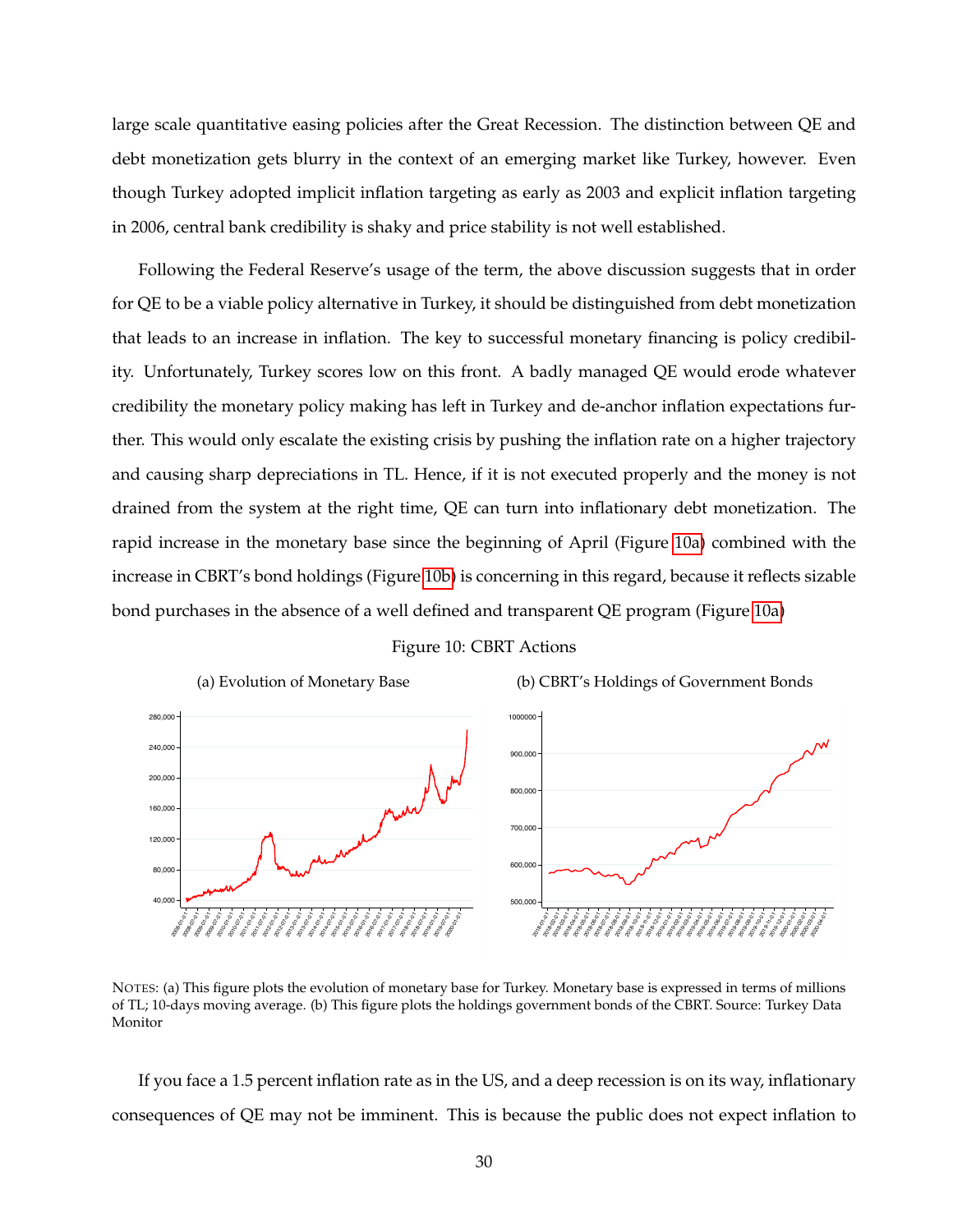get out of control despite these excessive measures. There is still belief that the Fed will drain the money from the system at the right time and establish price control. Furthermore, because market participants do not expect the US government to default on its debt, there will not be a sharp decline in demand for US government bonds, which will keep interest rates under control.

Things are different in Turkey. Turkey could hardly reach its 5 percent inflation target even at the most favorable times and gave into populist policies. Central Bank credibility eroded substantially over the course of years (see [Cakmakli and Demiralp](#page-40-14) [\(2020\)](#page-40-14)). Thus, mismanaged debt monetization can lead Turkey all the way to hyperinflation. The way to prevent inflation is to drain the money effectively just as demand starts to pick up. The past inflation performance suggests that this is a rather challenging task for the CBRT. Without policy credibility, the increase in inflation expectations and the associated risk premium can end badly.

What should be done to defeat these challenges and implement a successful QE program? The ultimate goal is to convince the market participants that QE will not turn into inflationary debt monetization. That is, CBRT will not effectively finance the government deficit on a permanent basis and the money will be injected and drained from the system in a very transparent way. An opaque QE that merely inflates the monetary base without explaining the calendar through which government bonds are purchased and where the money is spent would most likely backfire and risk inflationary pressures and excessive currency depreciation. Unfortunately, the current policy implementation in Turkey very much resembles our definition of an opaque QE and it is worrisome.

Instead, a QE program that determines priorities accurately to channel limited resources, and signal the correct messages going forward would have a chance to be successful. Such a program should clearly spell out a detailed bond purchase calendar with spending targets and the conditions under which the money will be drained from the system. One way to increase the transparency of QE could be through a Special Purpose Vehicle (SPV). An SPV would allow CBRT to buy government bonds through this entity and separate these COVID-19 related bond purchases from the daily maintenance of monetary policy. The extent of monetary expansion that is solely due to COVID-19 crisis could be easily trackable in this manner. In turn, the money that is generated through this program should be spent in targeted sectors and announced by the government.

While a transparent and well executed QE would provide immediate funding that is necessary to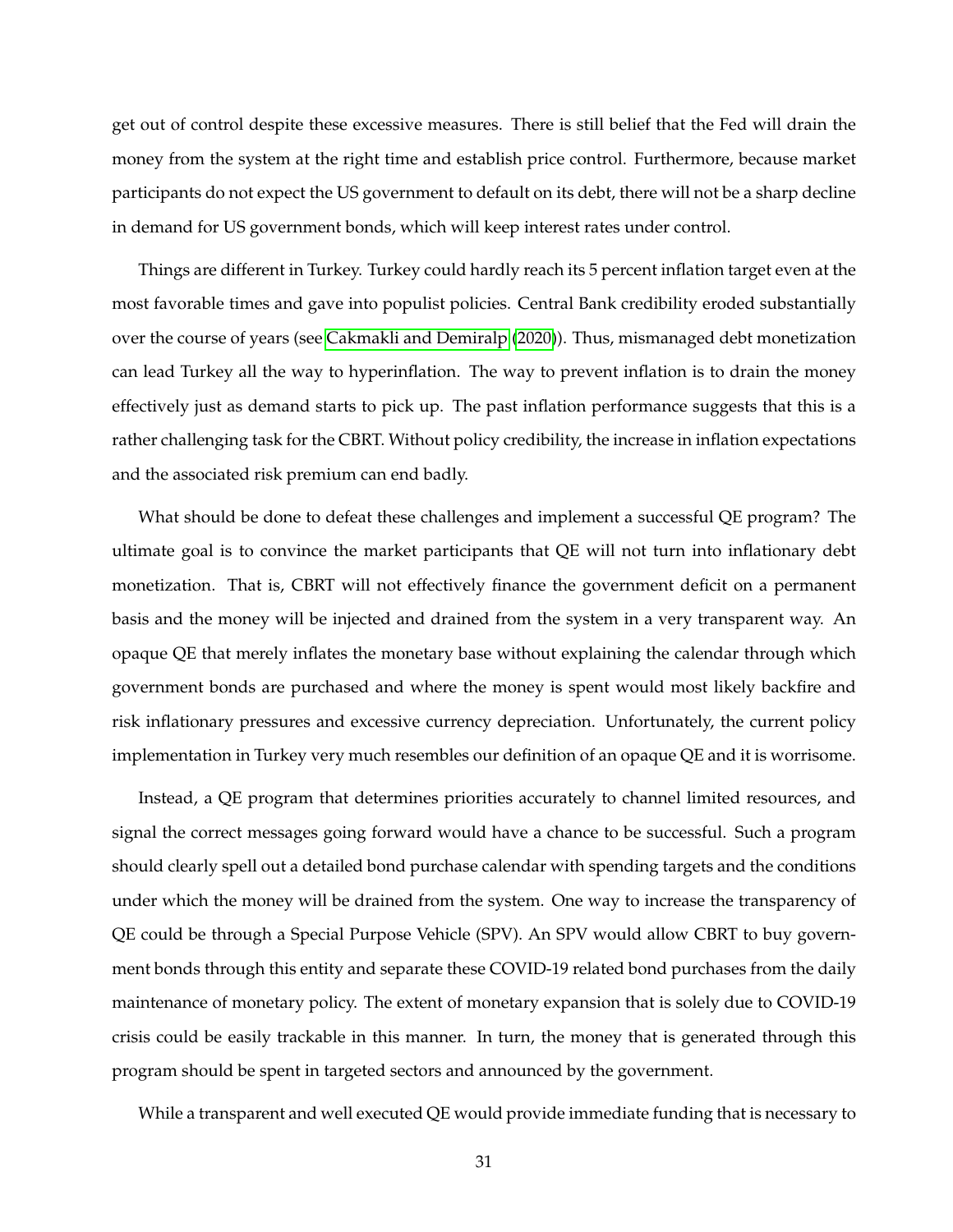deal with COVID-19 crisis, it would be insufficient to contain it. The first step to deal with COVID-19 crisis is to provide TL liquidity through an extensive stimulus program to keep the economic units alive during the lockdown. A well-executed QE could address the first leg without triggering inflationary expectations. The second step is to supplement the first leg with foreign capital. Increasing the domestic money supply in the absence of FX inflows would unavoidably cause significant depreciation in the Turkish Lira and trigger the inflation rate. Given Turkey's Achilles heel, foreign financing needs and foreign currency debt with low foreign currency reserves, policy credibility is essential. In fact, the domestic macroeconomic policies that we formulate to deal with the crisis cannot be developed independent of the external/exchange rate policies. Cooperation with an international organization is essential at this point, which would not only help at the first leg but more importantly, it would help secure FX during a sudden stop crisis and improve policy credibility. The cheap source of external funding that is granted through a credible international institution would keep inflation expectations under control by preventing a sharp depreciation in TL. Furthermore, by ensuring the markets that TL liquidity will be spent at targeted sectors and it will be drained effectively, the presence of an international institution would keep inflationary expectations under control by supplementing the rather damaged credibility of CBRT. In the next section, we discuss the magnitude of external funding needs in Turkey to make the case for the importance of an external anchor.

## **5.2 External Funding Needs, Capital Controls, and the Role of External Anchor**

Turkey relies heavily on capital flows to finance its external debt, which stood at 60 percent of GDP at the end of 2019. Figure [11](#page-33-0) shows the changes in the composition of external debt over time. In 2001, total external debt was 57 percent of GDP. Of this, public sector debt was 24 percent, while the private sector debt was 22 percent. Macroprudential measures that were implemented in the aftermath of the crisis led to a substantial reduction in total external debt in the years immediately after the crisis. Nevertheless, the abundant liquidity provided by the major central banks in the post-2010 period changed the borrowing patterns in Turkey. The external debt gradually increased with the composition tilting towards private sector borrowing. By the time we reached 2019, total external debt was once again comparable to 2001 levels with 56 percent of the GDP. Different from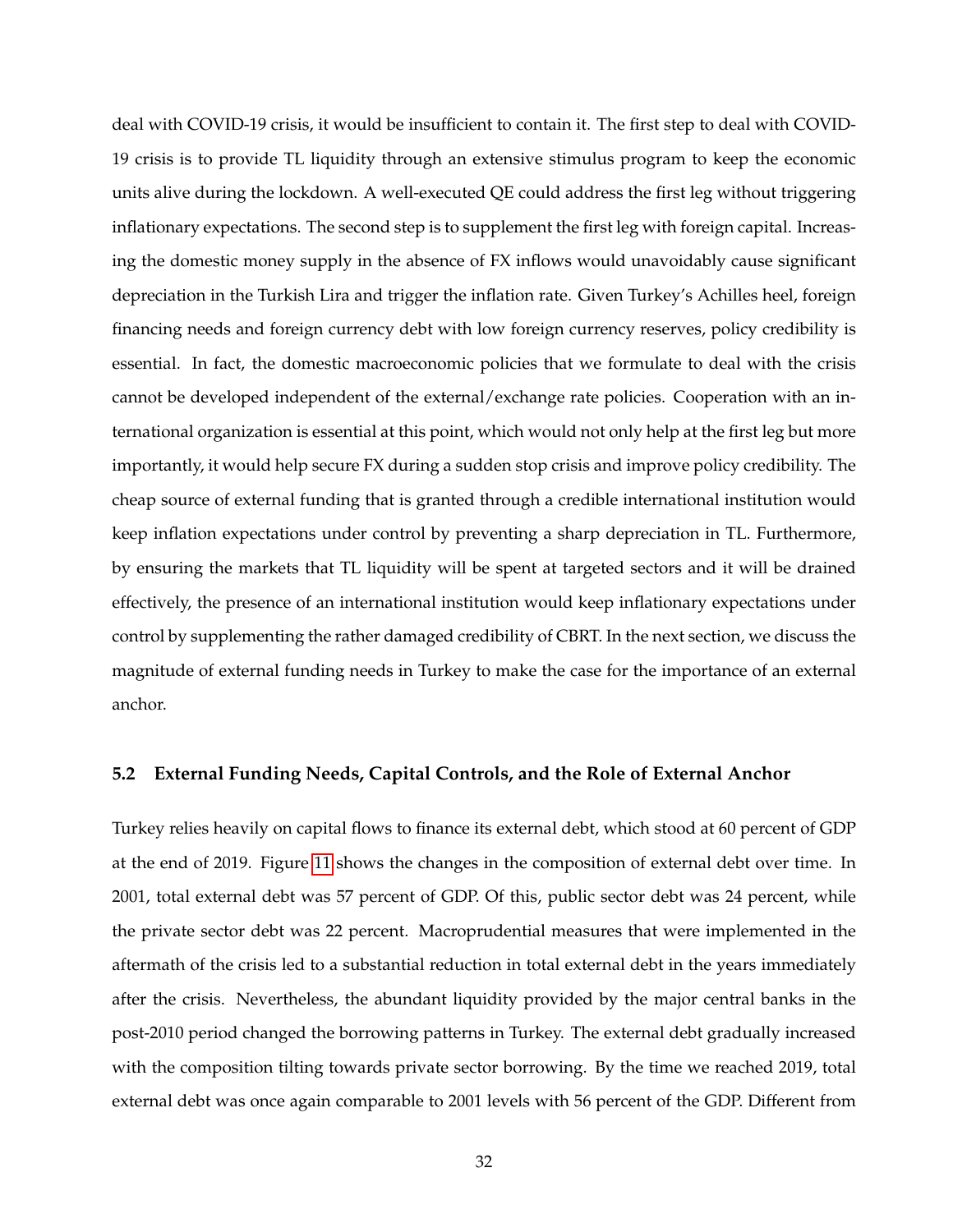<span id="page-33-0"></span>2001, however, this time the lion's share was held by the private sector debt which was 36 percent of the GDP while the public debt was 21 percent of GDP.



Figure 11: External Debt and its Decomposition

NOTES: This figure plots external debt (right x-axis) alongside with its debt composition (left x-axis) for Turkey. Debt values are expressed as percentage of GDP. Source: Turkey Data Monitor.

As of December 2019, out of a total external debt of \$437 billion, \$124 billion was short-term (17 percent of GDP), and \$93 billion of this was held by the private sector. Meanwhile, the external debt that needs to be rolled over in 2020 is \$169 billion, which is approximately 23 percent of GDP.<sup>[27](#page-33-1)</sup> Depending on the rollover ratios, Turkey will likely need more than \$30 billion in 2020.<sup>[28](#page-33-2)</sup>

Since the beginning of 2020, Turkey experienced capital outflows triggered by the geopolitical risks in the South East border. The outflows accelerated as COVID-19 spread globally and Turkey's risk premium, as measured by five-year CDS premium increased sharply as shown in Figure [12.](#page-34-0)

From the beginning of the year until the week of April 10, 2020, \$2.4 million of equity and \$5.0 million of government bonds held by foreign investors were sold-off to domestic investors in the

<span id="page-33-2"></span><span id="page-33-1"></span><sup>&</sup>lt;sup>27</sup>We use the annual GDP of 2019 to express the January 2020 values as a percentage of GDP in this section.

 $^{28}$ In a recent report, Bürümcekci [\(2020\)](#page-40-15) notes that the current rollover ratio for the banking system is around 73 percent, which receded to 45 percent during 2007-2009 crisis, and 35 percent during 2001 crisis.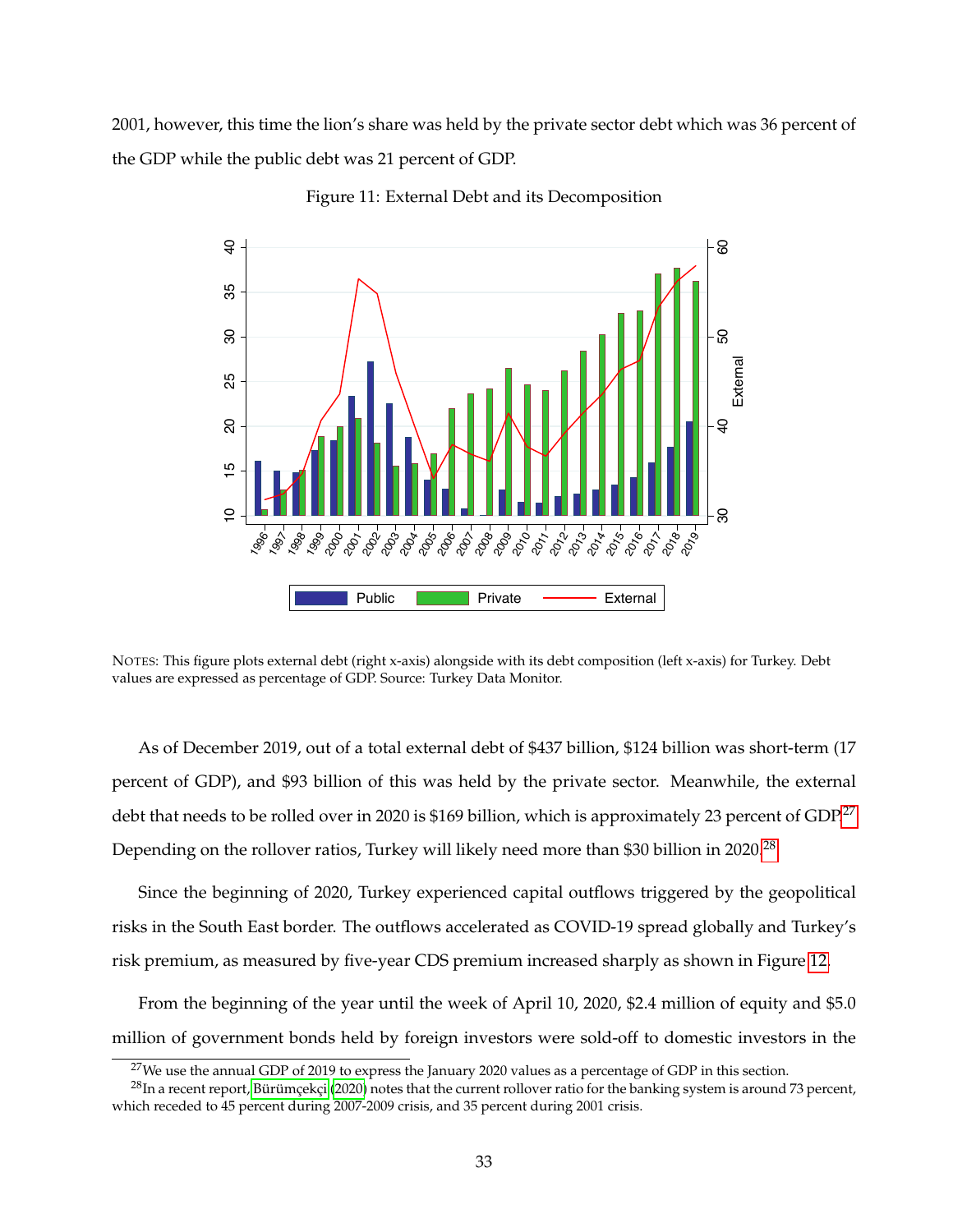<span id="page-34-0"></span>

Figure 12: The Risk Premium as Measured by CDS Spread

NOTES: This figure plots risk premimum for Turkey, which is measured by the 5-year CDS rate (World Government bonds) for Turkey. Source: Turkey Data Monitor.

secondary market.<sup>[29](#page-34-1)</sup> If we annualize these numbers, equity flows amount to 1.2 percent of GDP and government bond outflows amount to 2.5 percent of GDP. Notice that these are local currency government bonds that were held by foreign investors. These numbers suggest that, there is quite a bit of foreign investment still in the country given the extent of external debt.

In addition to bonds and equities held by nonresidents, more than 1/3 of total external funding is obtained through bank loans in Turkey. These loans finance the foreign currency debt in the nontradeables sector. Half of the entire corporate sector debt is in foreign currency in Turkey and most of it is borrowed from domestic banks.<sup>[30](#page-34-2)</sup> To dig deeper into the short-term risks, and considering the market dynamics in the aftermath of the 2007-2009 global financial crisis for EMs, we also need to look at cross-border loans. As shown in Figure [13,](#page-35-0) Turkish banks had been net payers in the external long-term loans for a while.

<span id="page-34-1"></span><sup>&</sup>lt;sup>29</sup>As for corporate bonds, the sell off started in the last week of February but the total volume of these transactions are rather negligible with a total of \$85 million outflow from January 3 to April 10, 2020. This is due to the low share of corporate bonds relative to bank loans and government bonds in external debt. See [di Giovanni et al.](#page-40-16) [\(2019\)](#page-40-16).

<span id="page-34-2"></span><sup>&</sup>lt;sup>30</sup>See [di Giovanni et al.](#page-40-16) [\(2019\)](#page-40-16).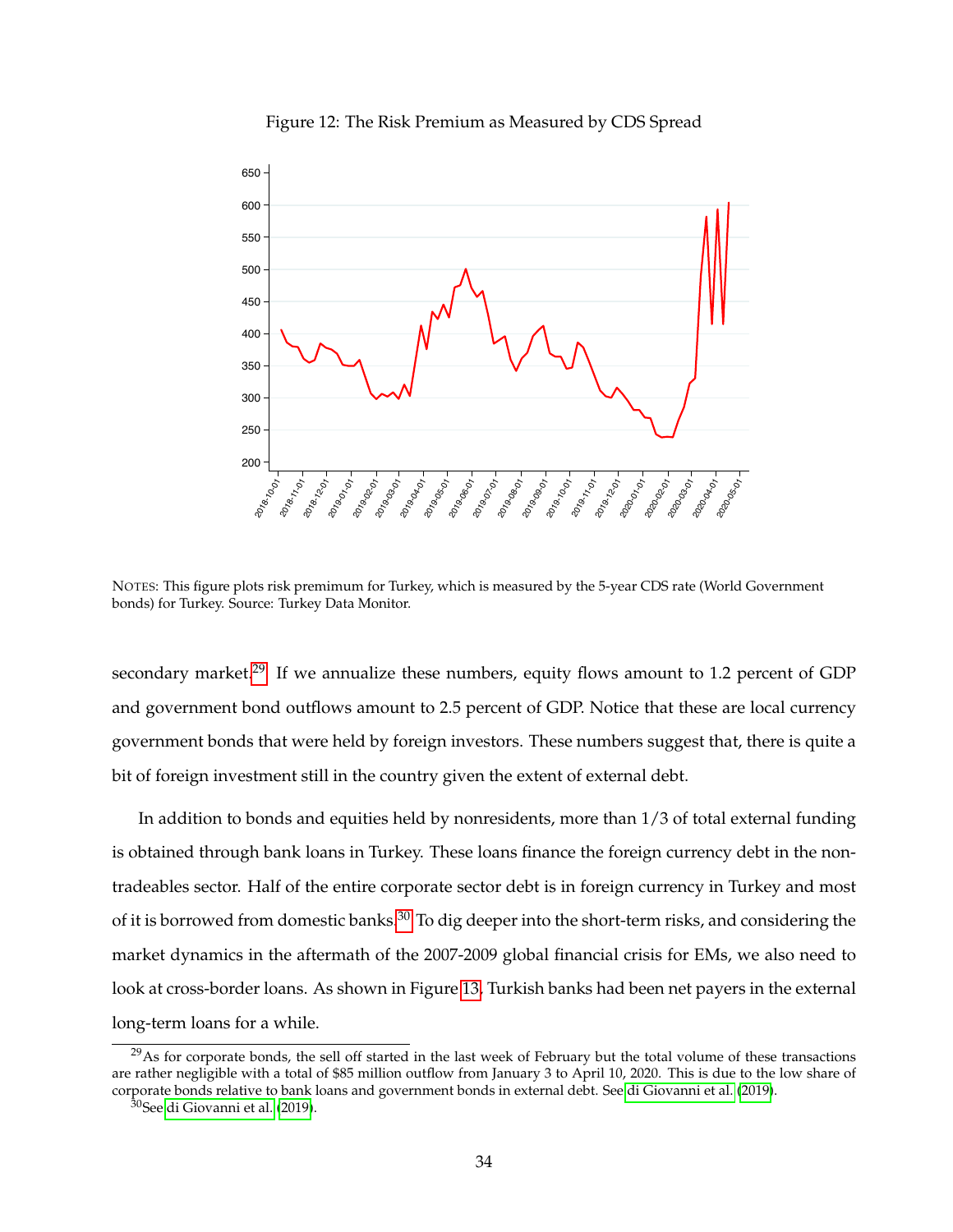<span id="page-35-0"></span>

Figure 13: Rollovers of External Loans by Turkish Banks

NOTES: This figure plots rollovers of external loans belonging to Turkish Banks. Loan rollovers refer to monthly-net values expressed in terms of millions of USD. Source: Turkey Data Monitor.

In January 2020, Turkish banks paid to foreign financial institutions a net of \$0.8 billion over what they borrowed in short-term loans and \$0.7 billion in long-term loans, which amount to 1 percent of annual GDP. This suggests that they need to rollover (borrow) 1 percent of GDP each month to prevent any interruptions in their domestic lending at home. The net decline in rollovers were smaller in February.

The policy implications of the external picture is rather alarming: Considering the facts that (i) the total amount of external debt that needs to be paid or rolled-over in 2020 is 23 percent of GDP and (ii) the current open FX position of the entire corporate sector as of January 2020 (which is -\$175 billion) is almost 25 percent of GDP, it looks very unlikely that Turkey can meet its external funding needs in the risk-off environment of COVID-19 crisis. The rapid increase in our risk premium (Figure [12\)](#page-34-0) raises our cost of external borrowing despite the decline in global interest rates. Indeed, even if Turkey offers higher rates to compensete the risk premium , this policy will most likely be ineffective and the TL will continue to depreciate as shown by Kalemli-Özcan [\(2019\)](#page-41-14).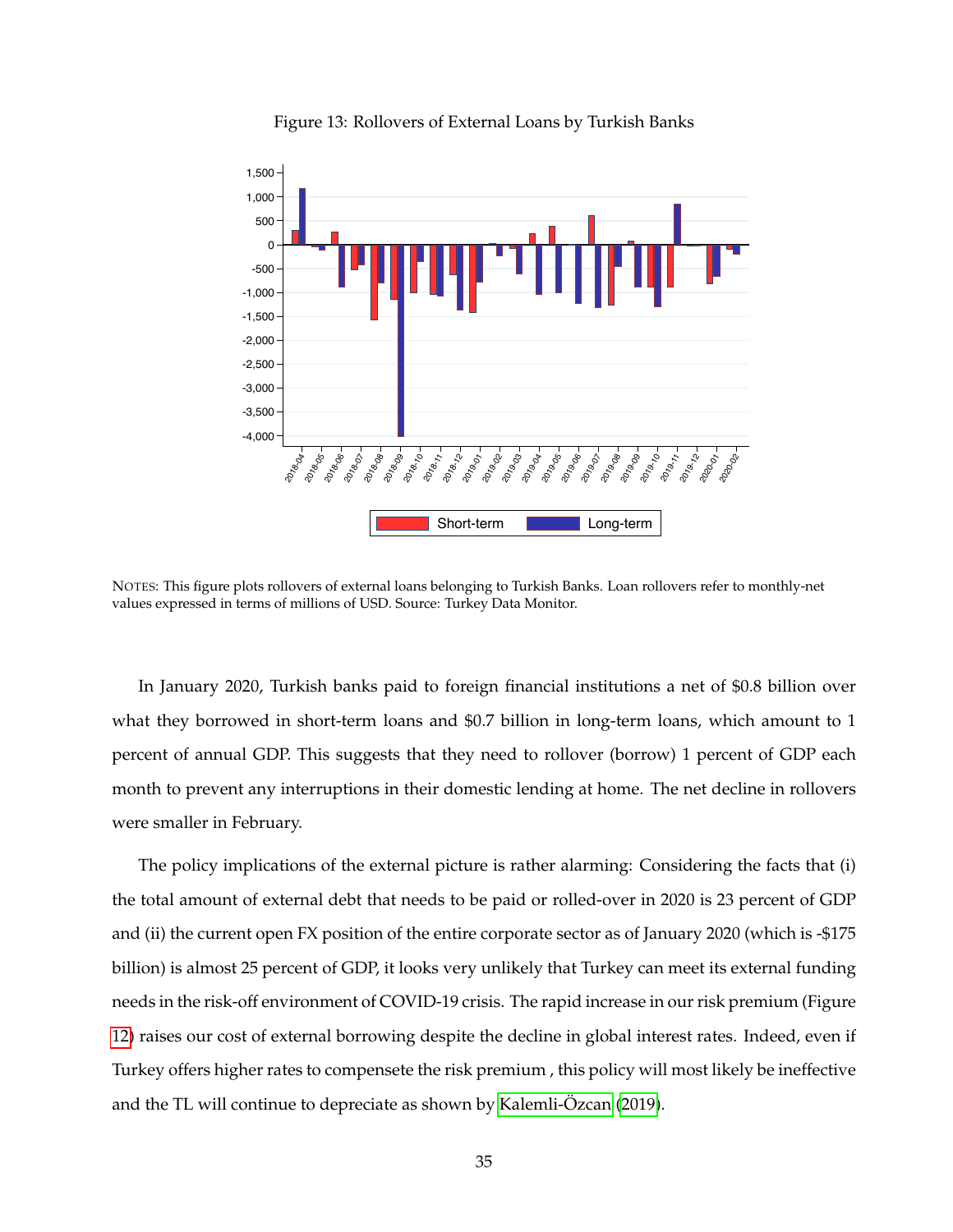A swap agreement with the Federal Reserve could help. A recent Bloomberg news article noted that Turkey's application to be eligible for the swap lines were not considered favorably by the Federal Reserve.<sup>[31](#page-36-0)</sup> An alternative could be IMF swap lines that are granted to address the liquidity needs arising from COVID-19 crisis.<sup>[32](#page-36-1)</sup>

Yet another alternative is to introduce capital controls to trap both residents' and non-residents' foreign currency assets in Turkey. The trade-off with capital controls is that such controls might further erode the policy credibility and scare foreign capital during the recovery phase when it will be most needed, especially for a country who is already heavily dependent on external funding. Thus, capital controls can tilt the balance between quantitative easing and inflationary debt monetization towards the latter if policy credibility is eroded . Such controls can hinder external finance that will be needed throughout the entire recovery period. It could be argued that capital controls would prevent further dollarization that might be triggered by the TL liquidity injected through the QE program. This possibility can be eliminated by enhancing the policy credibility with an international institution and stabilizing the exchange rate in that manner, rather than imposing capital controls. This is because even if capital controls were only applied to residents' holdings of foreign currency deposits, this might either end up with a bank-run by residents and/or non-residents fleeing at a faster rate.

One final alternative is a debt moratorium on foreign lenders. However, since foreign lenders are private creditors (and not official creditors like the IMF or WB), this would involve complicated debt default and debt restructuring. Unless private creditors offer the moratorium in a synchronized way as suggested by [Rogoff and Reinhart](#page-42-7) [\(2020\)](#page-42-7), this would again hamper the medium to long-term credibility.

A transparent QE program can meet the immediate liquidity needs of a lockdown and can be complemented with guaranteed external finance through an international institution. This recipe is rather familiar in Turkey. 2001 crisis is a case in point. 2001-2002 crisis was a combination of banking crisis, sovereign debt crisis and a balance of payments crisis. During that time, Turkey did sizable

<span id="page-36-0"></span><sup>&</sup>lt;sup>31</sup>The Bloomberg article titled "Only Question for Erdogan is Which Economic Taboo to Break" dated on April 9 is available here: [https://www.bloomberg.com/news/articles/2020-04-09/only-question-left-for-erdogan-is-which](https://www.bloomberg.com/news/articles/2020-04-09/only-question-left-for-erdogan-is-which-economic-taboo-to-break)[economic-taboo-to-break](https://www.bloomberg.com/news/articles/2020-04-09/only-question-left-for-erdogan-is-which-economic-taboo-to-break)

<span id="page-36-1"></span><sup>32</sup>[https://blogs.imf.org/2020/03/16/policy-action-for-a-healthy-global-economy/#.Xm9rH3Oc-7A.twitter]( https://blogs.imf.org/2020/03/16/policy-action-for-a-healthy-global-economy/#.Xm9rH3Oc-7A.twitter)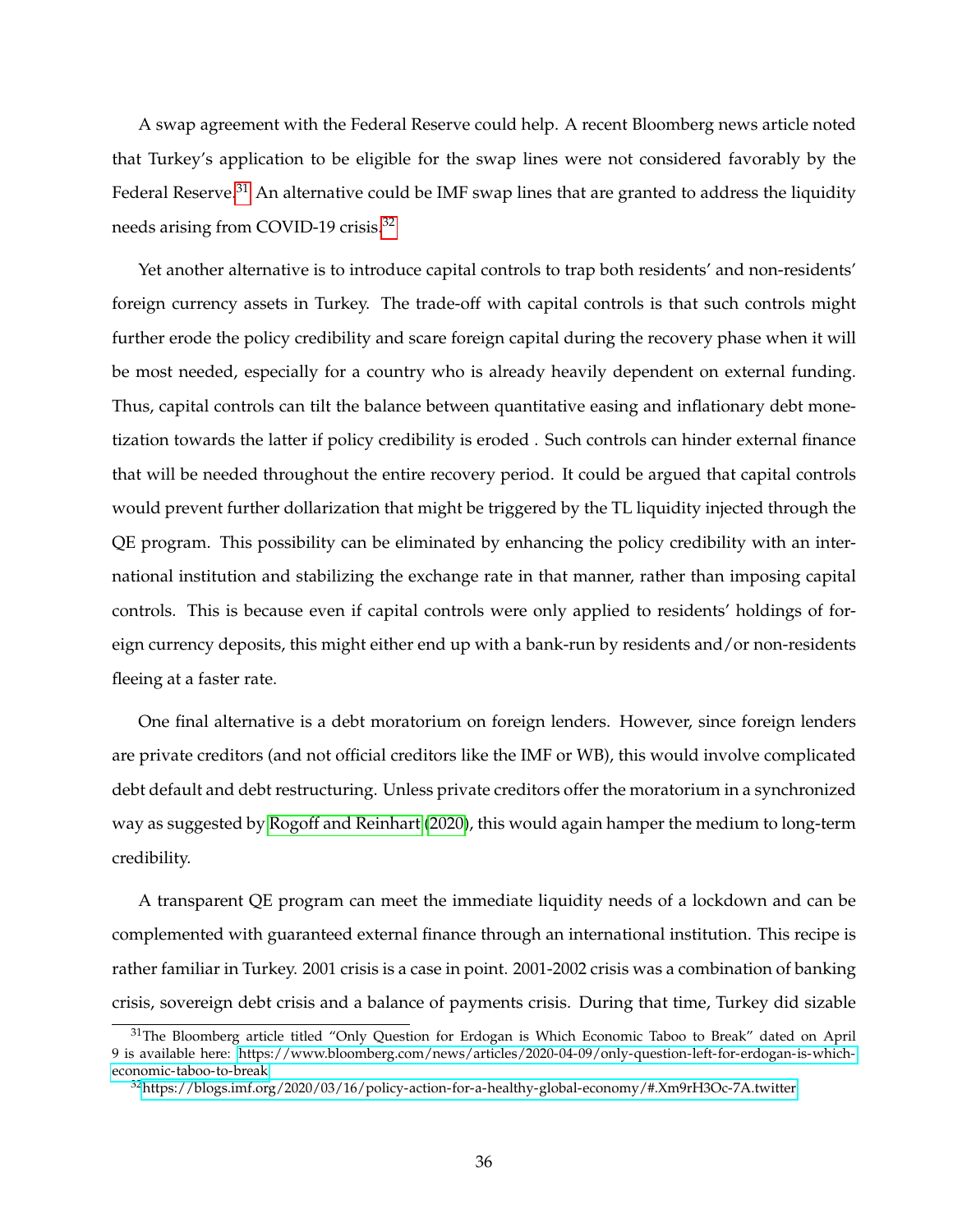asset purchases under an IMF program, keeping inflation expectations in check with an inflation targeting framework. We will lay out the details of this episode in the next section.

# **6 Lessons from History: Debt Monetization under IMF program: Turkey, 2001-2002**

When the financial crisis hit in February 2001, Turkey already had a standby agreement with the IMF, ongoing since December 1999.<sup>[33](#page-37-0)</sup> State banks and Saving Deposit Insurance Fund (SDIF) experienced significant losses during the 2001 crisis, which elevated their liquidity needs. In order to meet their liquidity needs and recapitalize these institutions, government securities were transferred to these institutions. The securities were then sold to the CBRT to receive cash to cover their liquidity needs. In turn, the CBRT drained the excess liquidity through its overnight borrowing facility through conventional methods (i.e., reverse repo or its overnight borrowing facility) in order to pre-vent an unintended decline in market rates (see Statement of Intent, 2001).<sup>[34](#page-37-1)</sup> When the ongoing 1999 program was deemed to be insufficient, a new and more comprehensive standby agreement was signed in 2002 which particularly aimed at lowering inflation expectations by strengthening policy credibility.[35](#page-37-2)

The asset purchases that were undertaken in the post-2001 period took place at the same time Turkey started a new regime to take inflation under control. An amendment to the Central Bank Law (no: 1211) in 2001 granted operational independence. In the same amendment, it was stated that direct bond purchases from the government would continue until November 2001. The bond

<span id="page-37-0"></span> $33$ The history of lending arrangements with the IMF are available at the following link: [https://www.imf.org/](https://www.imf.org/external/np/fin/tad/extarr2.aspx?memberKey1=980&date1key=2008-03-31) [external/np/fin/tad/extarr2.aspx?memberKey1](https://www.imf.org/external/np/fin/tad/extarr2.aspx?memberKey1=980&date1key=2008-03-31)=980&date1key=2008-03-31

<span id="page-37-2"></span><span id="page-37-1"></span><sup>34</sup><https://www.imf.org/external/np/loi/2001/tur/02/index.htm>

<sup>35</sup>As stated in Statement of Intent, 2001: "This program is a continuation of the one initiated in late 1999, with the support of a stand-by arrangement with the International Monetary Fund. It shares the same strategy: disinflate the Turkish economy, strengthen the fiscal accounts, and reform the structure of the Turkish economy as a condition for setting economic growth on a sustainable basis and moving Turkey closer to its goal of joining the European Union. However, the program's policies have been significantly strengthened, in response to the recent crisis that led to the float of the Turkish lira on February 22, 2001, including through increased emphasis on transparency, accountability, and good governance in both the private and public sectors. In support of our strengthened program, we request that the arrangement be augmented by the equivalent of SDR 6.3624 billion and that the purchases scheduled through end-2001 be rephased and would consequently be subject to reviews which are expected to be completed during May, June, July, September, and November 2001."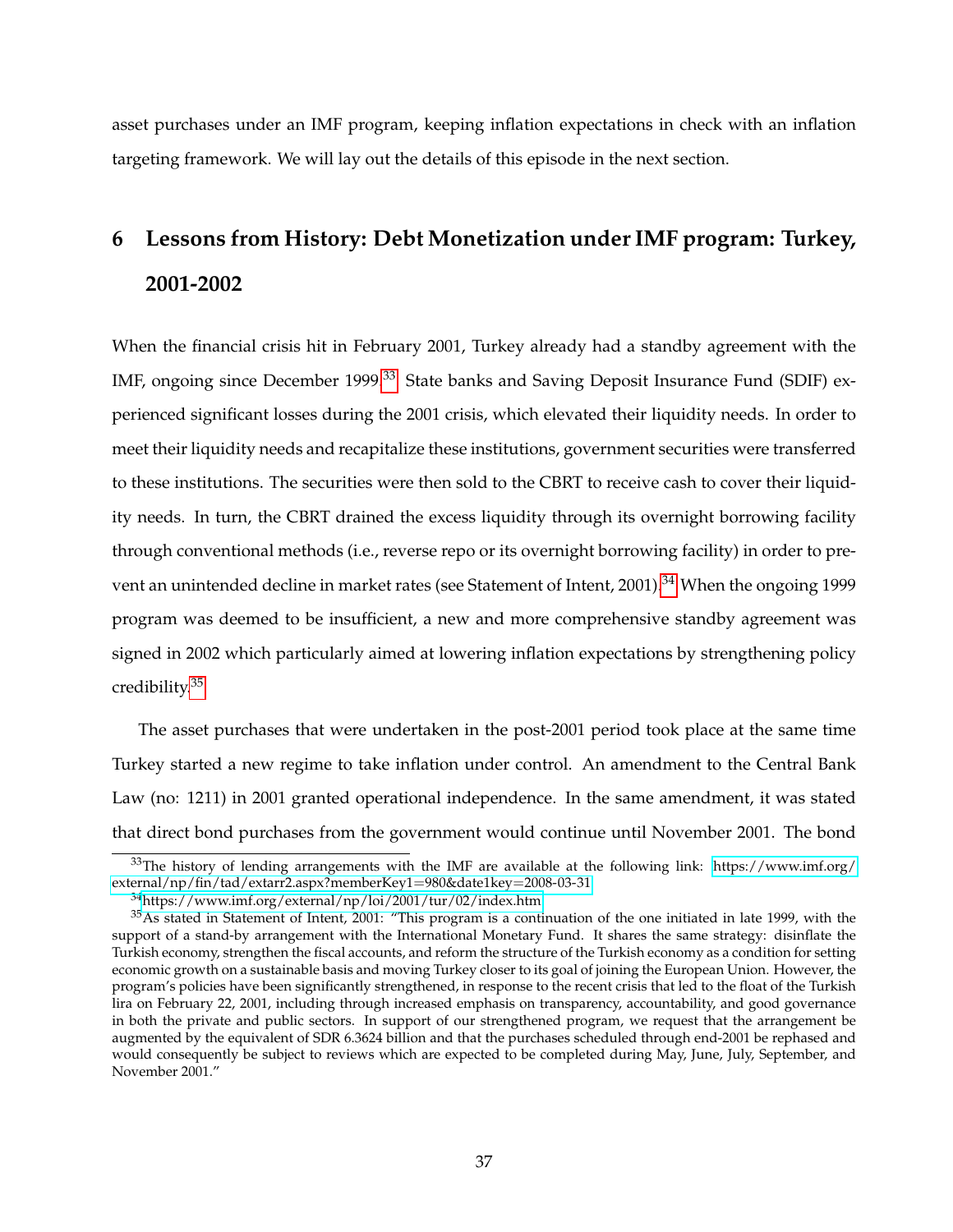purchase program (debt monetization) was acknowledged in the 2002 agreement as well.<sup>[36](#page-38-0)</sup>

The 2002 standby agreement with the IMF not only met the external funding needs but it also provided the much needed credibility to boost confidence in the program and prevent excessive depreciation in the local currency. Furthermore, it limited domestic funding needs and hence restricted the volume of asset purchases, taking the pressure off inflation expectations. Once the liquidity needs subsided, the liquidity was drained from the system promptly and transparently. As a result of these coordinate efforts, there was a successful disinflation performance as shown below in the absence of volatility in the exchange rate (Figures [14a](#page-38-1) and [14b\)](#page-38-1).

An essential part of disinflationary policies in the post crisis period involved lowering inflation expectations. The program anchored inflation expectations by ensuring that QE would not turn into debt monetization. In order to prevent QE from causing a substantive increase in inflation expectations and restore investor confidence in the program, public finance and debt management laws were introduced to improve fiscal transparency and accountability. Furthermore, the budgetary impact of the additional funds needed to restructure the banking system was offset by increasing public savings in other areas to keep the overall budget under control. This step limited the extent of public borrowing and prevented market interest rates from rising further.

#### Figure 14: Inflation and Exchange rate

<span id="page-38-1"></span>

NOTES: (a) This figure plots inflation rate for Turkey, which measured as year-on-year change of CPI. (b) This figure plots USD/TL nominal exchange rate for Turkey. Source: Turkey Data Monitor

<span id="page-38-0"></span><sup>36</sup>[https://www.imf.org/en/Publications/CR/Issues/2016/12/30/Turkey-2002-Article-IV-Consultation-and-First-](https://www.imf.org/en/Publications/CR/Issues/2016/12/30/Turkey-2002-Article-IV-Consultation-and-First-Review-Under-the-Stand-By-Arrangement-Staff-15925)[Review-Under-the-Stand-By-Arrangement-Staff-15925](https://www.imf.org/en/Publications/CR/Issues/2016/12/30/Turkey-2002-Article-IV-Consultation-and-First-Review-Under-the-Stand-By-Arrangement-Staff-15925)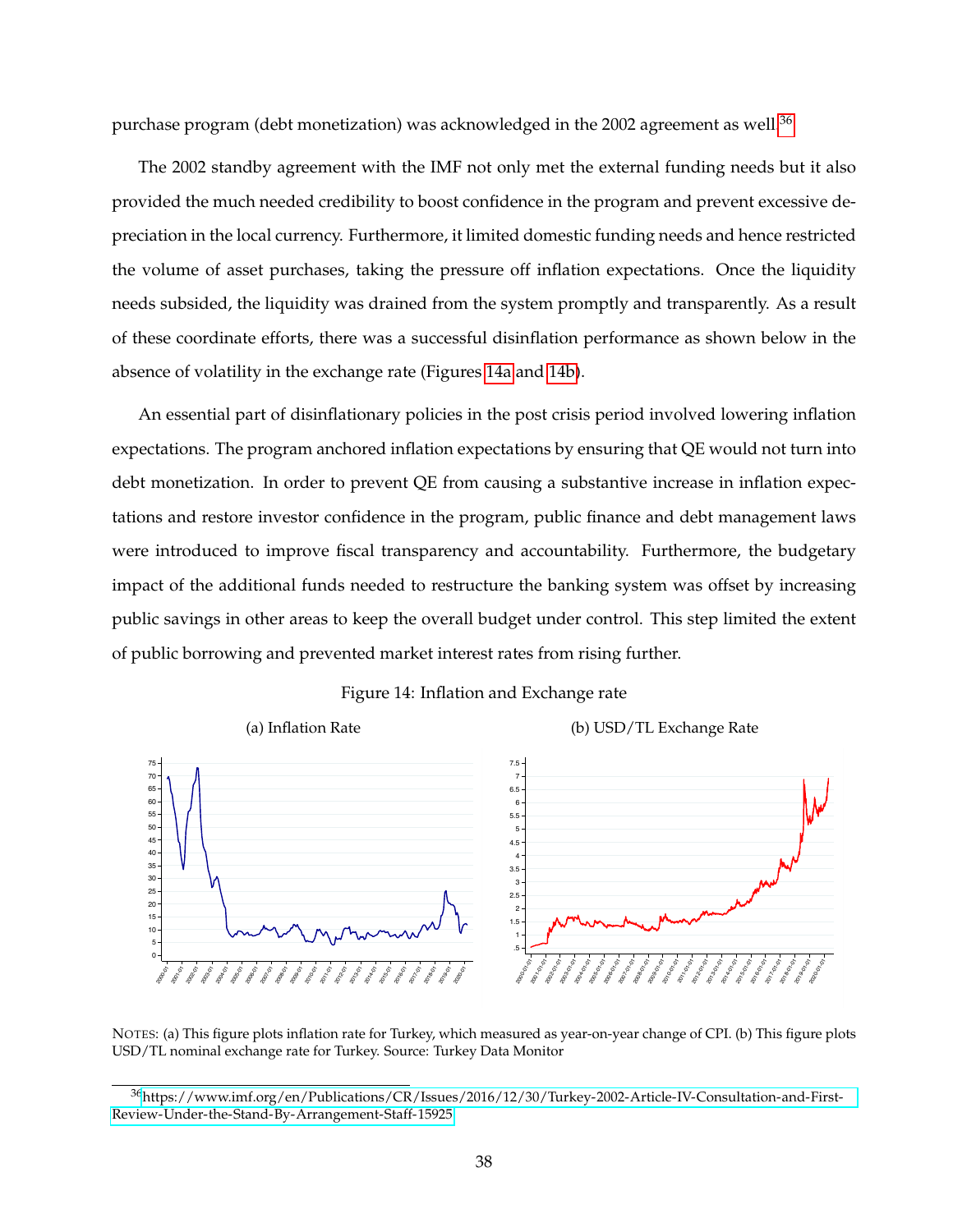# **7 Conclusions**

The cost of the COVID-19 crisis that we estimated in this paper is about 4.5 percent of the Turkish GDP (or approximately \$34 bn) under the most cost effective full lockdown scenario. The upcoming external debt payment is 23 percent of the GDP. In the face of a major global crisis, it seems rather challenging for Turkey to roll over its foreign currency and local currency debt to foreign private creditors. The average emergency swap agreement granted by the IMF is about \$11bn, $37$  and the total outstanding amount granted by the Federal Reserve's international swap lines is \$18.9 bn as of April 14.[38](#page-39-1) These numbers imply that the arrangement of a swap line alone would likely be insufficient and should be accompanied by a more sizable international arrangement and monetary financing by the central bank.

At this point all the policy options should be on the table given the dynamic nature of this crisis with new information arriving every day. Supporting the economy through monetary financing/debt monetization contains substantial risks going forward. Nevertheless, the priority at the moment should be to keep the patient alive and minimize the risks. What would be the best way to go about this? Given the lack of credibility of CBRT and the increasing difficulties to meet external funding needs, we argue that the best combination is similar to our post-2001 experience with asset purchases supplemented with external funding.

<span id="page-39-0"></span><sup>&</sup>lt;sup>37</sup>This estimate is based on the announcement by the IMF managing director on April 9, 2020 about the \$1 trillion package to service 90 member states. [https://www.imf.org/en/News/Articles/2020/04/07/sp040920-SMs2020-](https://www.imf.org/en/News/Articles/2020/04/07/sp040920-SMs2020-Curtain-Raiser) [Curtain-Raiser](https://www.imf.org/en/News/Articles/2020/04/07/sp040920-SMs2020-Curtain-Raiser)

<span id="page-39-1"></span><sup>38</sup>As of 4/14/2020, amounts outstanding of US dollar liquidity swap is \$18.9 billion (12.3 and 6.6 for South Korea and Mexico, respectively). Source:<https://apps.newyorkfed.org/markets/autorates/fxswap>

On March 19, 2020, the Federal Reserve added temporary swap arrangements with Brazil as well, but no position is settled so far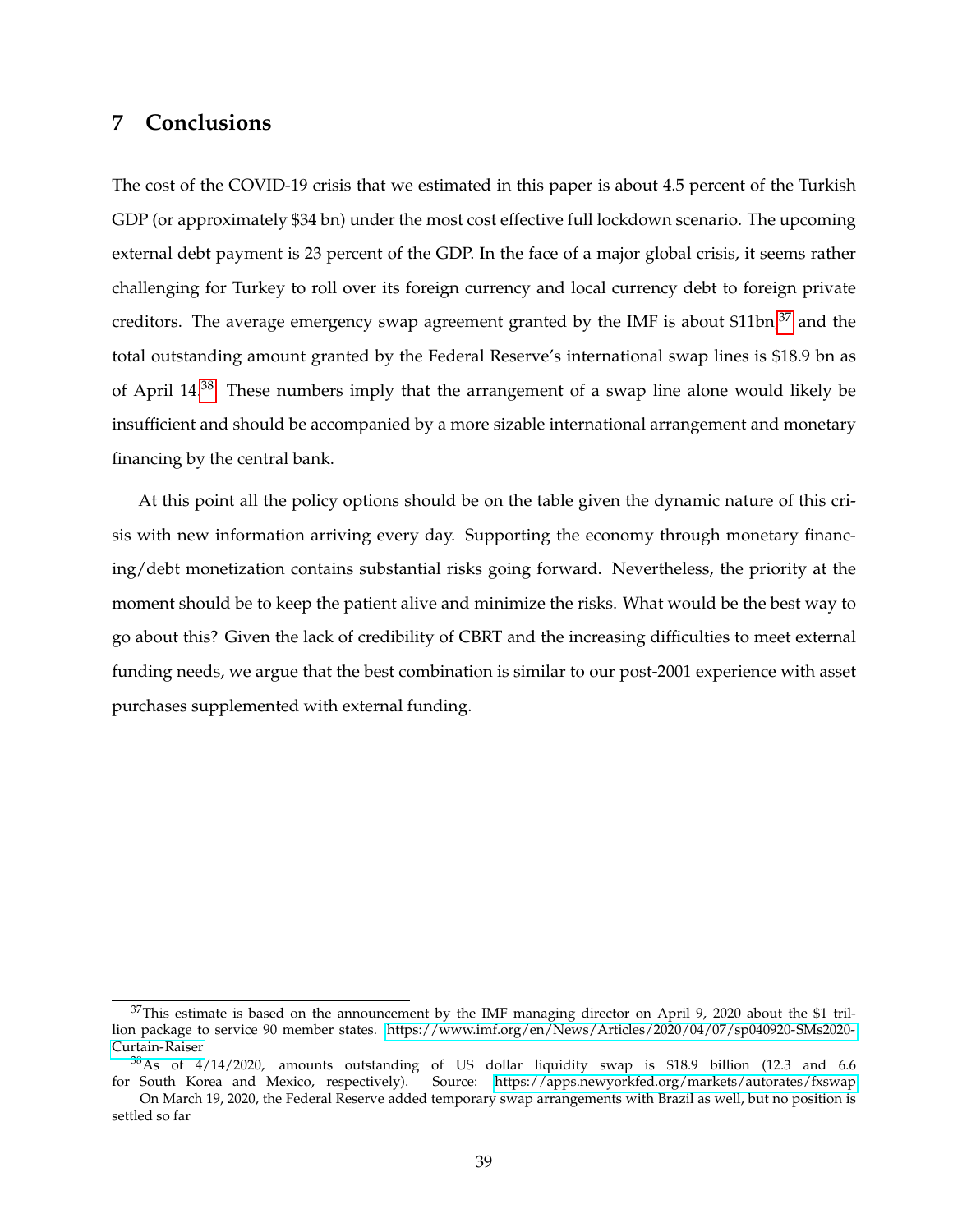# **References**

- <span id="page-40-11"></span>Allen, L. J. (2017). A primer on stochastic epidemic models: Formulation, numerical simulation, and analysis. *Infectious Disease Modelling 2*(2), 128–142.
- <span id="page-40-8"></span>Alvarez, F. E., D. Argente, and F. Lippi (2020). A simple planning problem for COVID-19 lockdown. Technical report, National Bureau of Economic Research.
- <span id="page-40-10"></span>Andersen, A. L., E. T. Hansen, N. Johannesen, and A. Sheridan (2020). Consumer responses to the covid-19 crisis: Evidence from bank account transaction data. Technical report, Working Paper.
- <span id="page-40-5"></span>Anderson, R. M., H. Heesterbeek, D. Klinkenberg, and T. D. Hollingsworth (2020). How will country-based mitigation measures influence the course of the COVID-19 epidemic? *The Lancet 395*(10228), 931–934.
- <span id="page-40-13"></span>Andolfatto, D. and L. Li (2013). Is the fed monetizing government debt? Economic Synopses, Federal Reserve Bank of St. Louis.
- <span id="page-40-2"></span>Atkeson, A. (2020a). How deadly is COVID-19? understanding the difficulties with estimation of its fatality rate. Technical report, National Bureau of Economic Research.
- <span id="page-40-6"></span>Atkeson, A. (2020b). What will be the economic impact of COVID-19 in the US? rough estimates of disease scenarios. Technical report, National Bureau of Economic Research.
- <span id="page-40-1"></span>Baker, S. R., N. Bloom, S. J. Davis, and S. J. Terry (2020). COVID-induced economic uncertainty. Technical report, National Bureau of Economic Research.
- <span id="page-40-0"></span>Baldwin, R. and B. W. di Mauro (2020). *Economics in the Time of COVID-19*, Volume 26. Centre for Economic Policy Research, London. A VoxEU. org Book.
- <span id="page-40-9"></span>Barro, R. J., J. F. Ursúa, and J. Weng (2020). The coronavirus and the great influenza pandemic: Lessons from the "spanish flu" for the coronavirus's potential effects on mortality and economic activity. Technical report, National Bureau of Economic Research.
- <span id="page-40-12"></span>Bartlett, M. S. (1960). The critical community size for measles in the united states. *Journal of the Royal Statistical Society: Series A (General) 123*(1), 37–44.
- <span id="page-40-3"></span>Bendavid, E. and J. Bhattacharya (2020). Is coronavirus as deadly as they say? *Wall Street Journal 24*.
- <span id="page-40-7"></span>Berger, D. W., K. F. Herkenhoff, and S. Mongey (2020). An SEIR infectious disease model with testing and conditional quarantine. Technical report, National Bureau of Economic Research.
- <span id="page-40-15"></span>Bürümçekçi, H. (2020). Not Defterimden, Günlük Bülten, 20 Nisan 2020. Technical report, Bürümçekçi Research & Consulting. Dünya ve Türkiye'de Ekonomi ve Piyasaların Gündemi.
- <span id="page-40-14"></span>Cakmakli, C. and S. Demiralp (2020). A dynamic evaluation of central bank credibility. Mimeo, Koc University.
- <span id="page-40-4"></span>Dewatripont, M., M. Goldman, E. Muraille, and J.-P. Platteau (2020). Rapidly identifying workers who are immune to COVID-19 and virus-free is a priority for restarting the economy. Technical report, VOX CEPR Policy Portal.
- <span id="page-40-16"></span>di Giovanni, J., S. Kalemli-Ozcan, M. F. Ulu, and Y. S. Baskaya (2019). International spillovers and local credit cycles. Technical report, National Bureau of Economic Research.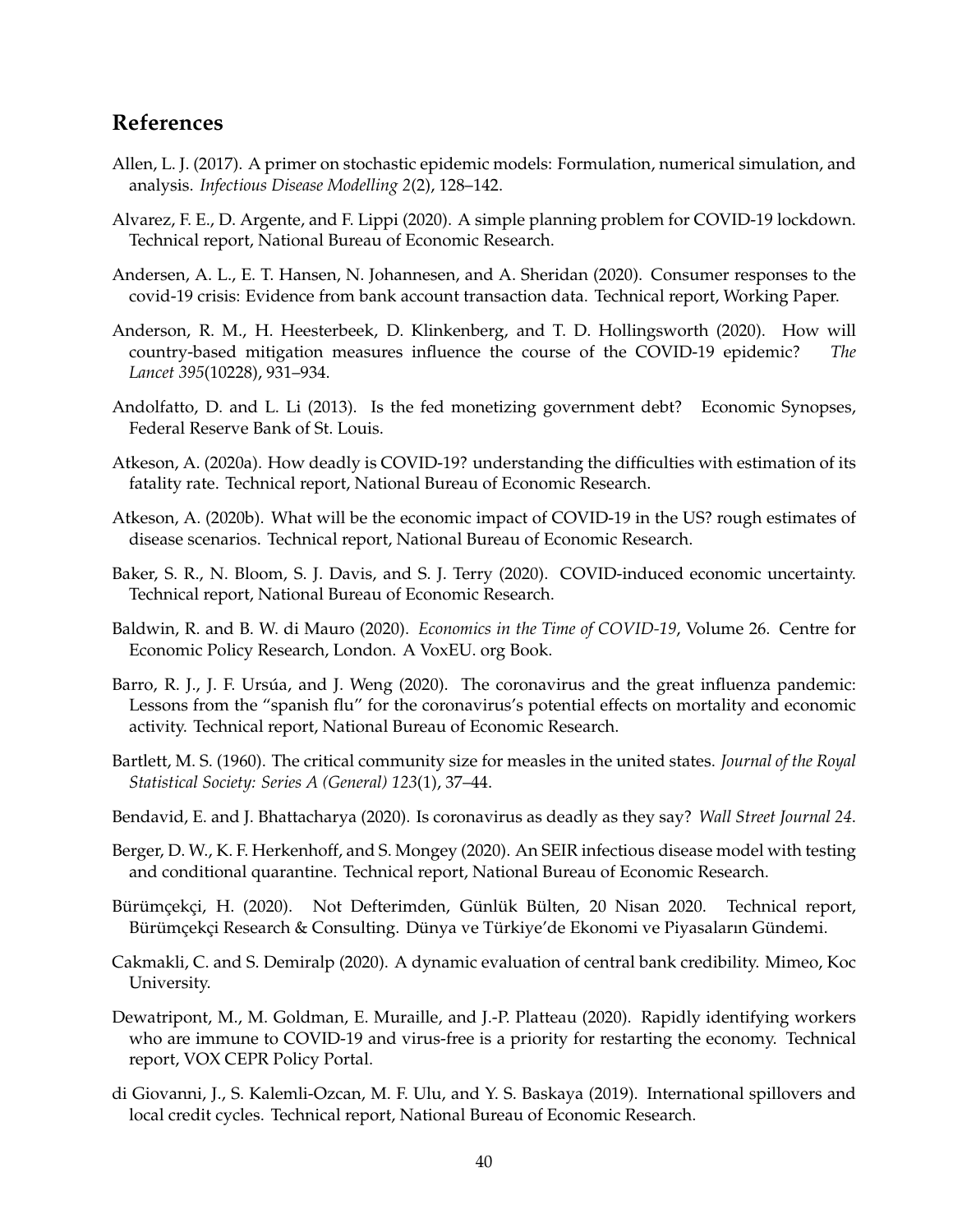- <span id="page-41-11"></span>Dingel, J. I. and B. Neiman (2020). How many jobs can be done at home? Technical report, National Bureau of Economic Research.
- <span id="page-41-4"></span>Eichenbaum, M. S., S. Rebelo, and M. Trabandt (2020). The macroeconomics of epidemics. Technical report, National Bureau of Economic Research.
- <span id="page-41-1"></span>Fauci, A., H. Lane, and R. Redfield (2020). COVID-19-navigating the uncharted. *The New England Journal of Medicine 382*(13), 1268–1269.
- <span id="page-41-5"></span>Ferguson, N., D. Laydon, G. Nedjati Gilani, N. Imai, K. Ainslie, M. Baguelin, S. Bhatia, A. Boonyasiri, Z. Cucunuba Perez, G. Cuomo-Dannenburg, et al. (2020). Report 9: Impact of non-pharmaceutical interventions (NPIs) to reduce COVID-19 mortality and healthcare demand. Technical report, Imperial College COVID-19 Response Team.
- <span id="page-41-8"></span>Gonzalez-Eiras, M., D. Niepelt, et al. (2020). On the optimal" lockdown" during an epidemic. Technical report.
- <span id="page-41-9"></span>Guerrieri, V., G. Lorenzoni, L. Straub, and I. Werning (2020). Macroeconomic implications of COVID-19: Can negative supply shocks cause demand shortages? Technical report, National Bureau of Economic Research.
- <span id="page-41-6"></span>Hall, R. E., C. I. Jones, and P. J. Klenow (2020). Trading off consumption and COVID-19 deaths. Technical report, Mimeo, Stanford University.
- <span id="page-41-7"></span>Jones, C. J., T. Philippon, and V. Venkateswaran (2020). Optimal mitigation policies in a pandemic: Social distancing and working from home. Technical report, National Bureau of Economic Research.
- <span id="page-41-10"></span>Jorda, O., S. R. Singh, and A. M. Taylor (2020). Longer-run economic consequences of pandemics. Technical report, National Bureau of Economic Research.
- <span id="page-41-14"></span>Kalemli-Ozcan, Ş. (2019). US monetary policy and international risk spillovers. Proceedings of the Jackson Hole Symposium, forthcoming.
- <span id="page-41-12"></span>Kalemli-Özcan, S., L. Laeven, and D. Moreno (2019). Debt overhang, rollover risk, and corporate investment: Evidence from the European crisis. Technical report, National Bureau of Economic Research.
- <span id="page-41-2"></span>Li, R., S. Pei, B. Chen, Y. Song, T. Zhang, W. Yang, and J. Shaman (2020). Substantial undocumented infection facilitates the rapid dissemination of novel coronavirus (SARS-CoV2). *Science*.
- <span id="page-41-3"></span>Linton, N. M., T. Kobayashi, Y. Yang, K. Hayashi, A. R. Akhmetzhanov, S.-m. Jung, B. Yuan, R. Kinoshita, and H. Nishiura (2020). Incubation period and other epidemiological characteristics of 2019 novel coronavirus infections with right truncation: a statistical analysis of publicly available case data. *Journal of Clinical Medicine 9*(2), 538.
- <span id="page-41-0"></span>Ludvigson, S. C., S. Ma, and S. Ng (2015). Uncertainty and business cycles: exogenous impulse or endogenous response? Technical report, National Bureau of Economic Research.
- <span id="page-41-15"></span>Maliszewska, M., A. Mattoo, and D. Van Der Mensbrugghe (2020). The potential impact of COVID-19 on GDP and trade: A preliminary assessment. *World Bank Policy Research Working Paper* (9211).
- <span id="page-41-13"></span>Mishkin, F. S. (2007). *The economics of money, banking, and financial markets*. Pearson Education.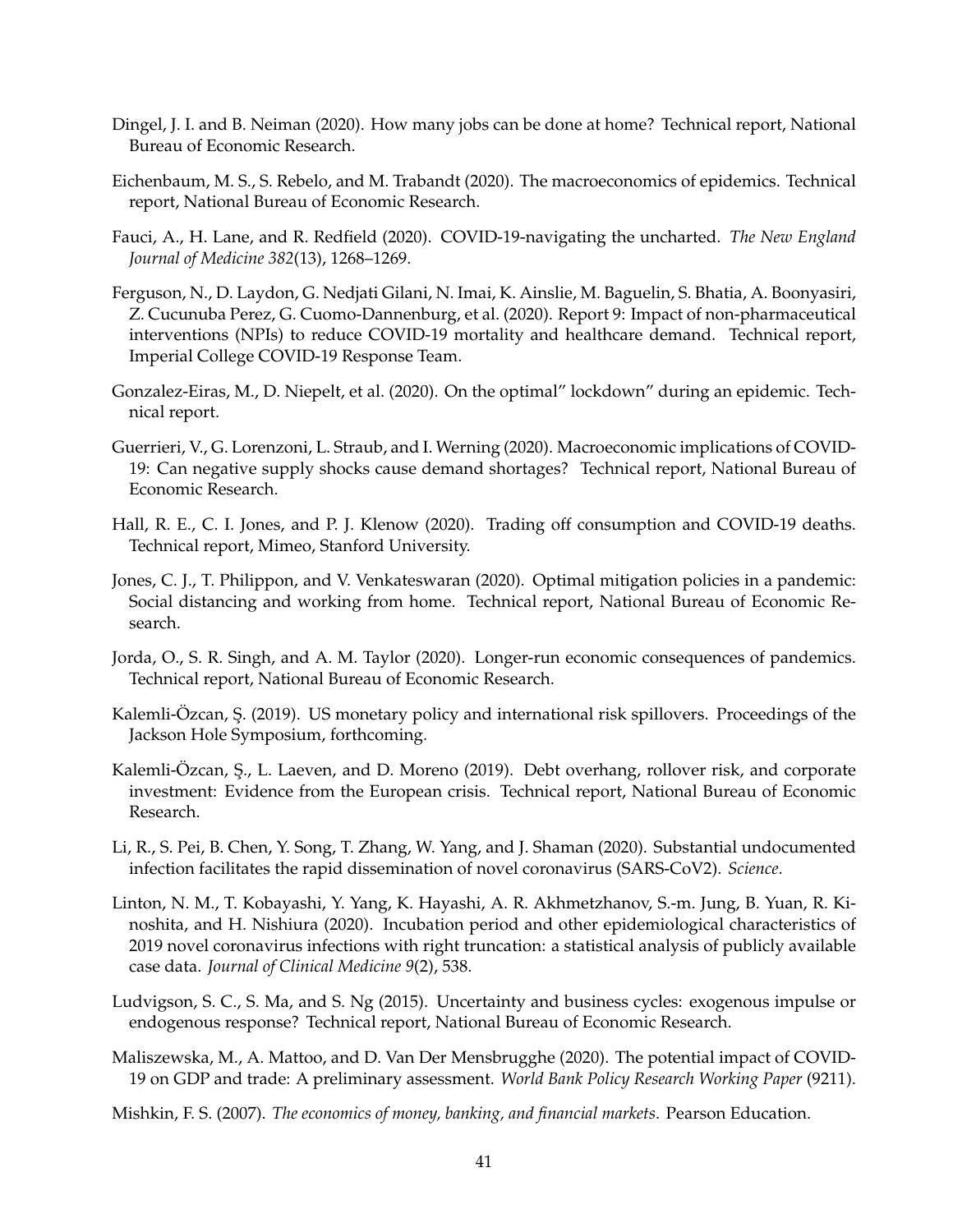- <span id="page-42-2"></span>Neumeyer, P. A. (2020). Clase especial de epidemilogia. Author's website, Class notes, Universidad Di Tella.
- <span id="page-42-6"></span>Orphanides, A. (2017). Central bank policies and the debt trap. *Cato J. 37*, 223.
- <span id="page-42-3"></span>Piguillem, F., L. Shi, et al. (2020). The optimal COVID-19 quarantine and testing policies. Technical report, Einaudi Institute for Economics and Finance (EIEF).
- <span id="page-42-7"></span>Rogoff, K. and C. M. Reinhart (2020). The argument for suspending debt payments for emerging economies throughout the pandemic. World Economic Forum.
- <span id="page-42-4"></span>Romer, P. and R. Shah (2020, April 02). Testing is our way out. *The Wall Street Journal*.
- <span id="page-42-1"></span>Stock, J. H. (2020a). Data gaps and the policy response to the novel coronavirus. Technical report, National Bureau of Economic Research.
- <span id="page-42-5"></span>Stock, J. H. (2020b). Random testing is urgently needed. Manuscript, available at: http://www.igmchicago.org/covid-19/random-testing-is-urgently-needed.
- <span id="page-42-0"></span>Vogel, G. (2020, March 19). New blood tests for antibodies could show true scale of coronavirus pandemic. *Science*.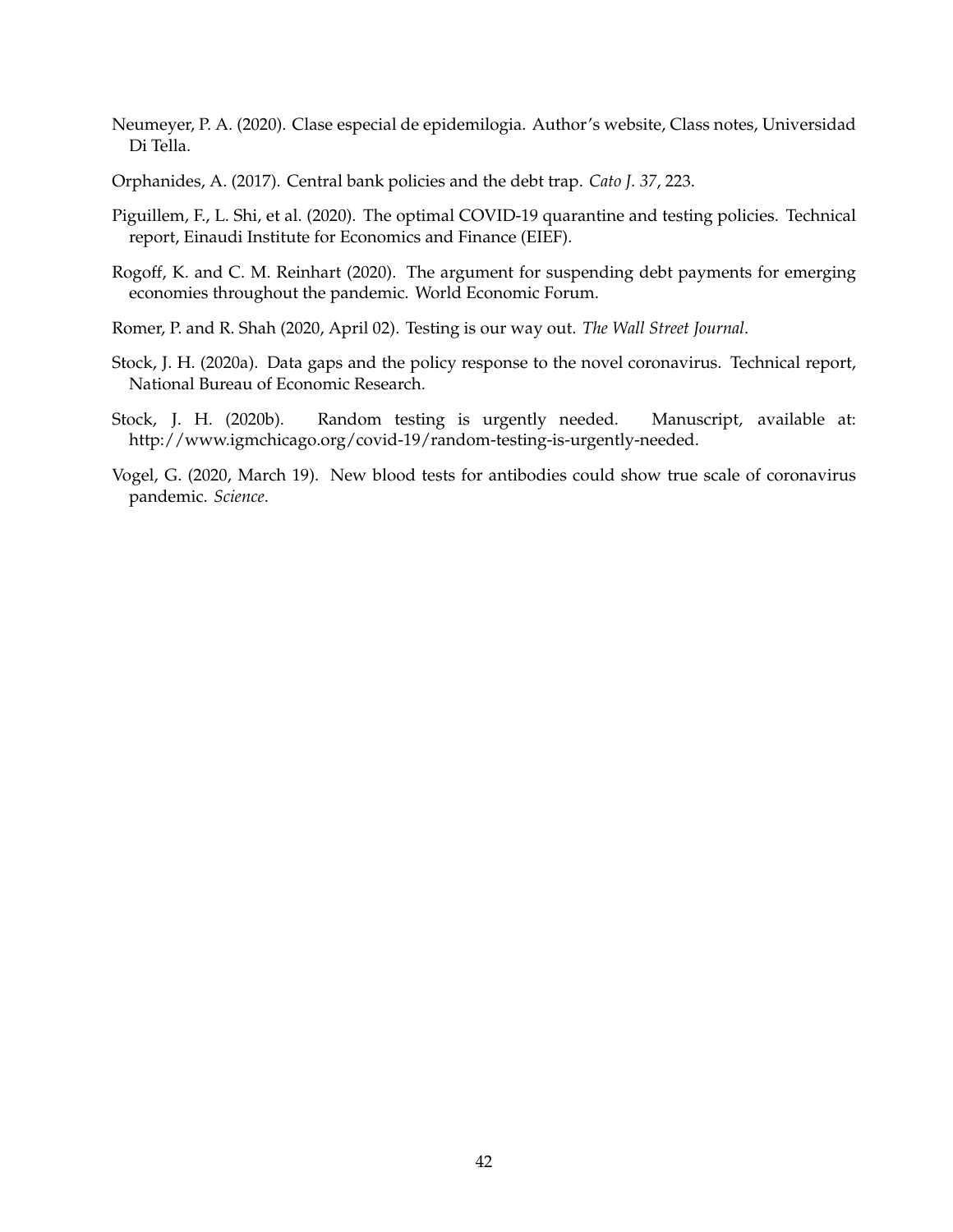# **A APPENDIX**

## **List of Tables:**

- **Table [A.1:](#page-44-0)** Fiscal Responses to the COVID-19 Shock in the G20 Countries
- **Table [A.2:](#page-45-0)** Proximity Index and Teleworkable Share Across Industries
- **Table [A.3:](#page-46-0)** Demand Changes Across Industries
- **Table [A.4:](#page-47-0)** List of the Lockdown Sectors
- **Table [A.5:](#page-48-0)** CBRT Credit Card Spending Titles Corresponding to OECD ISIC Sectors
- **Table [A.6:](#page-48-1)** List of the Active Sectors in Public Administration during the Full Lockdown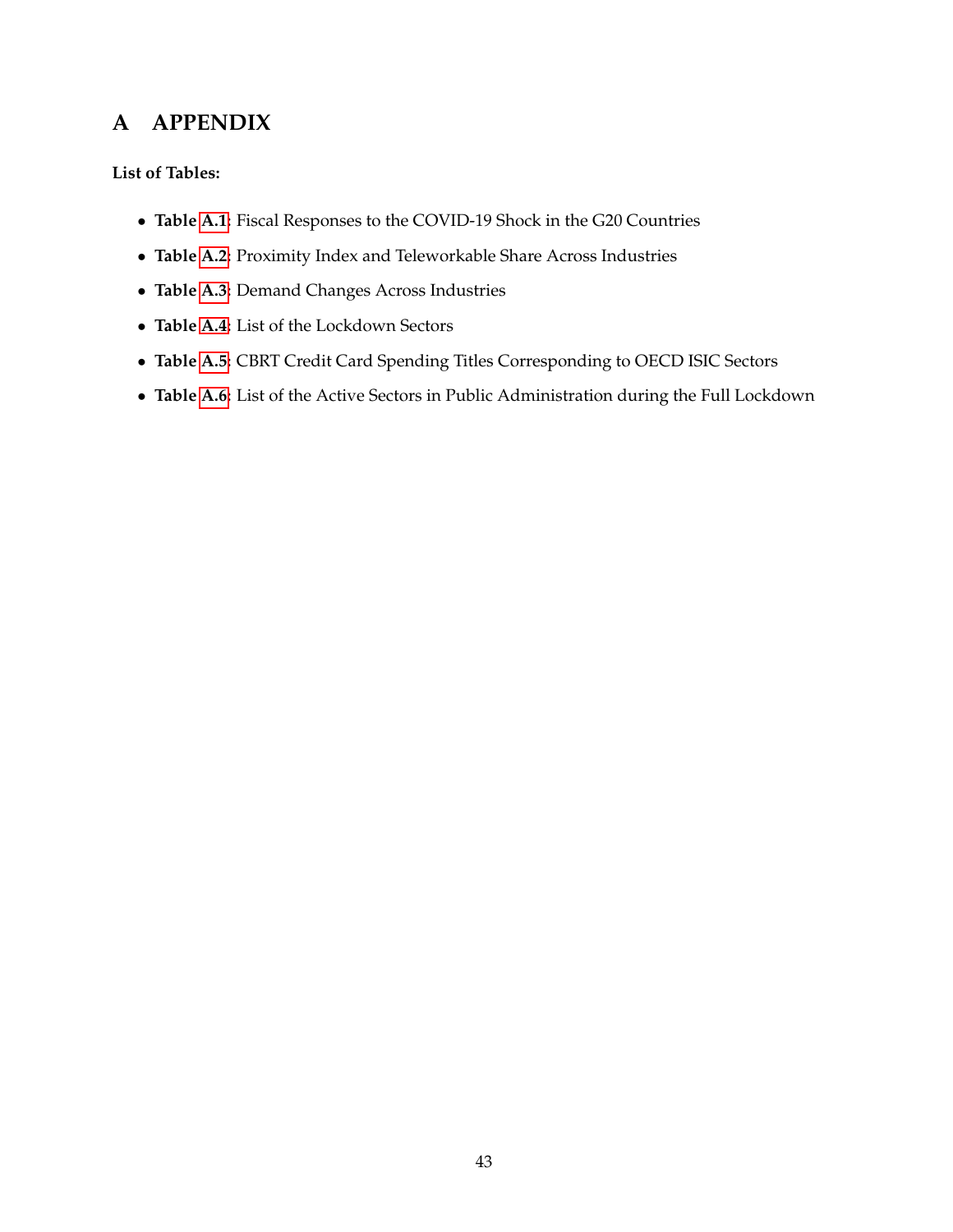## Table A.1: FISCAL RESPONSES TO THE COVID-19 SHOCK IN THE G20 COUNTRIES

<span id="page-44-0"></span>

| Country                  | % GDP          | Explanation                                                                                                                                                                                                                                                                                                                                                                                                                                                                                                                                                                                                                                                                                                                               |
|--------------------------|----------------|-------------------------------------------------------------------------------------------------------------------------------------------------------------------------------------------------------------------------------------------------------------------------------------------------------------------------------------------------------------------------------------------------------------------------------------------------------------------------------------------------------------------------------------------------------------------------------------------------------------------------------------------------------------------------------------------------------------------------------------------|
| Argentina                | 3              | Adopted measures (totaling about 3.0 percent of GDP, 1.2 percent in the budget and 1.8 percent off-budget, based on<br>authorities' estimates)                                                                                                                                                                                                                                                                                                                                                                                                                                                                                                                                                                                            |
| Australia                | 10.8           | Total expenditure and revenue measures of A\$194 billion (9.9 percent of GDP). The Commonwealth government has<br>committed to spend almost an extra A\$5 billion (0.3 percent of GDP). State and Territory governments also announced                                                                                                                                                                                                                                                                                                                                                                                                                                                                                                    |
| Brazil                   | 6.5            | fiscal stimulus packages, together amounting to A\$11.5 billion (0.6 percent of GDP)<br>The authorities announced a series of fiscal measures adding up to 6.5 percent of GDP. Public banks are expanding<br>credit lines for businesses and households, with a focus on supporting working capital (credit lines add up to over 3                                                                                                                                                                                                                                                                                                                                                                                                        |
| Canada                   | 8.4            | percent of GDP), and the government will back a 0.5 percent of GDP credit line to cover payroll costs.<br>Key tax and spending measures (8.4 percent of GDP, \$193 billion CAD).                                                                                                                                                                                                                                                                                                                                                                                                                                                                                                                                                          |
| China                    | 3.8            | An estimated RMB 2.6 trillion (or 2.5 percent of GDP) of fiscal measures or financing plans have been announced.                                                                                                                                                                                                                                                                                                                                                                                                                                                                                                                                                                                                                          |
| France                   | 19             | The overall fiscal expansion is expected to be significantly higher, reflecting the effect of already announced additional<br>measures such as an increase in the ceiling for special local government bonds of 1.3 percent of GDP.<br>The authorities have announced an increase in the fiscal envelope devoted to addressing the crisis to $\in$ 110 billion                                                                                                                                                                                                                                                                                                                                                                            |
| Germany                  | 31.6           | (nearly 5 percent of GDP, including liquidity measures), from an initial $\in$ 45 billion included in an amending budget<br>law introduced in March. A new draft amending budget law has been introduced on April 16. This adds to an existing<br>package of bank loan guarantees and credit reinsurance schemes of €315 billion (close to 14 percent of GDP).<br>The federal government adopted a supplementary budget of $\epsilon$ 156 billion (4.9 percent of GDP). The government is                                                                                                                                                                                                                                                 |
| India                    | 1.1            | expanding the volume and access to public loan guarantees for firms of different sizes and credit insurers increasing<br>the total volume by at least €757 billion (23 percent of GDP). In addition to the federal government's fiscal package,<br>many state governments (Länder) have announced own measures to support their economies, amounting to $\in$ 48 billion<br>in direct support and €73bn in state-level loan guarantees (Authors: Another 3.7% of GDP).<br>Finance Minister Sitharaman on March 26 announced a stimulus package valued at approximately 0.8 percent of GDP.<br>These measures are in addition to a previous commitment by Prime Minister Modi that an additional 150 billion                               |
|                          |                | rupees (about 0.1 percent of GDP). Numerous state governments have also announced measures thus far amount to<br>approximately 0.2 percent of India's GDP.                                                                                                                                                                                                                                                                                                                                                                                                                                                                                                                                                                                |
| Indonesia                | 2.8            | In addition to the first two fiscal packages amounting to IDR 33.2 trillion (0.2 percent of GDP), the government an-<br>nounced a major stimulus package of IDR 405 trillion (2.6 percent of GDP) on March 31, 2020.                                                                                                                                                                                                                                                                                                                                                                                                                                                                                                                      |
| Italy                    | 26.4           | On March 17, the government adopted a €25 billion (1.4 percent of GDP) 'Cura Italia' emergency package. On April 6,<br>the Liquidity Decree allowed for additional state guarantees of up to $\in 400$ billion (25 percent of GDP).                                                                                                                                                                                                                                                                                                                                                                                                                                                                                                       |
| Japan                    | 21.1           | On April 7 (partly revised on April 20), the Government of Japan adopted the Emergency Economic Package Against<br>COVID-19 of ¥117.1 trillion (21.1 percent of GDP)                                                                                                                                                                                                                                                                                                                                                                                                                                                                                                                                                                      |
| Mexico                   | 0.7            | to request additional resources from Congress, that could reach up to 180 billion pesos (0.7 percent of 2019 GDP). AND<br>The week of April 19 the President further announced an austerity program for public expenditures including wage<br>reductions and a hiring in order to free up 2.5 percent of GDP to finance additional health expenditures and priority<br>investment.                                                                                                                                                                                                                                                                                                                                                        |
| Republic of Korea        | 10             | Direct measures amount to 0.8 percent of GDP (approximately KRW 16 trillion. On March 24, President Moon an-<br>nounced a financial stabilization plan of KRW 100 trillion (5.3 percent of GDP). This was augmented by a further KRW<br>35 trillion (1.8 percent of GDP) on April 22 through additional measures. On April 22, President Moon announced a<br>key industry stabilization fund would be established for KRW 40 trillion (2.1 percent of GDP)                                                                                                                                                                                                                                                                                |
| Russian Federation       | 2.1            | The total cost of the fiscal package is currently estimated at 2.1 percent of GDP.                                                                                                                                                                                                                                                                                                                                                                                                                                                                                                                                                                                                                                                        |
| Saudi Arabia             | 5              | A SAR 70 billion (\$18.7 billion or 2.8 percent of GDP) private sector support package was announced on March 20. they                                                                                                                                                                                                                                                                                                                                                                                                                                                                                                                                                                                                                    |
|                          |                | will reduce spending in non-priority areas of the 2020 budget by SAR 50 billion (2.0 percent of GDP) to accommodate<br>some of these new initiatives within the budget envelope. on April 3, the government authorized the use of the<br>unemployment insurance fund (SANED) to provide support for wage benefits, within certain limits, to private sector<br>companies who retain their Saudi staff (SAR 9 billion, 0.4 percent of GDP). On April 15, additional measures to mitigate<br>the impact on the private sector were announced, including temporary electricity subsidies to commercial, industrial,<br>and agricultural sectors (SAR 0.9 billion) and resource support to the health sector was increased to SAR 47 billion. |
| South Africa             | 0.2<br>11.7    | https://www.globalpolicywatch.com/2020/04/south-africas-economic-response-to-the-covid-19-pandemic/<br>Key measures (about 1.6 percent of GDP, $\in$ 18 billion; depending on the usage and duration of the measures the amount                                                                                                                                                                                                                                                                                                                                                                                                                                                                                                           |
| Spain                    |                | could be higher). In addition, the government of Spain has extended up to $\in$ 100 billion government guarantees for<br>firms and self-employed. Other measures include additional funding for the Instituto de Credito Oficial (ICO) credit<br>lines ( $\in$ 10 billion); introduction of a special credit line for the tourism sector through the ICO ( $\in$ 400 million);                                                                                                                                                                                                                                                                                                                                                            |
| Turkey                   | $\overline{2}$ | A TL100 billion package was announced. This consists of TL75 billion (\$11.6 billion or 1.5 percent of GDP) in fiscal<br>measures, as well as TL 25 billion (\$3.8 billion or 0.5 percent of GDP) for the doubling the credit guarantee fund.                                                                                                                                                                                                                                                                                                                                                                                                                                                                                             |
| United Kingdom           | 18.8           | Policy measures adding £86 billion in 2020-21. Coronavirus business interruption loan scheme and the Covid Cor-<br>porate Financing Facility: the business interruption loan scheme was announced as up to £330 billion of support for<br>businesses. Source: https://obr.uk/coronavirus-reference-scenario/                                                                                                                                                                                                                                                                                                                                                                                                                              |
| United States of America | 13.6           | US\$484 billion Paycheck Protection Program and Health Care Enhancement Act. An estimated US\$2.3 trillion (around<br>11% of GDP) Coronavirus Aid, Relief and Economy Security Act ("CARES Act"). US\$8.3 billion Coronavirus Prepared-<br>ness and Response Supplemental Appropriations Act and US\$192 billion Families First Coronavirus Response Act.<br>They together provide around 1% of GDP.                                                                                                                                                                                                                                                                                                                                      |

NOTES: This table reports the COVID-19 relief packages (as percent of GDP) by the G20 countries along with the details of the fiscal packages. Source: IMF Policy Tracker unless otherwise noted. Access Date: April 29, 2020.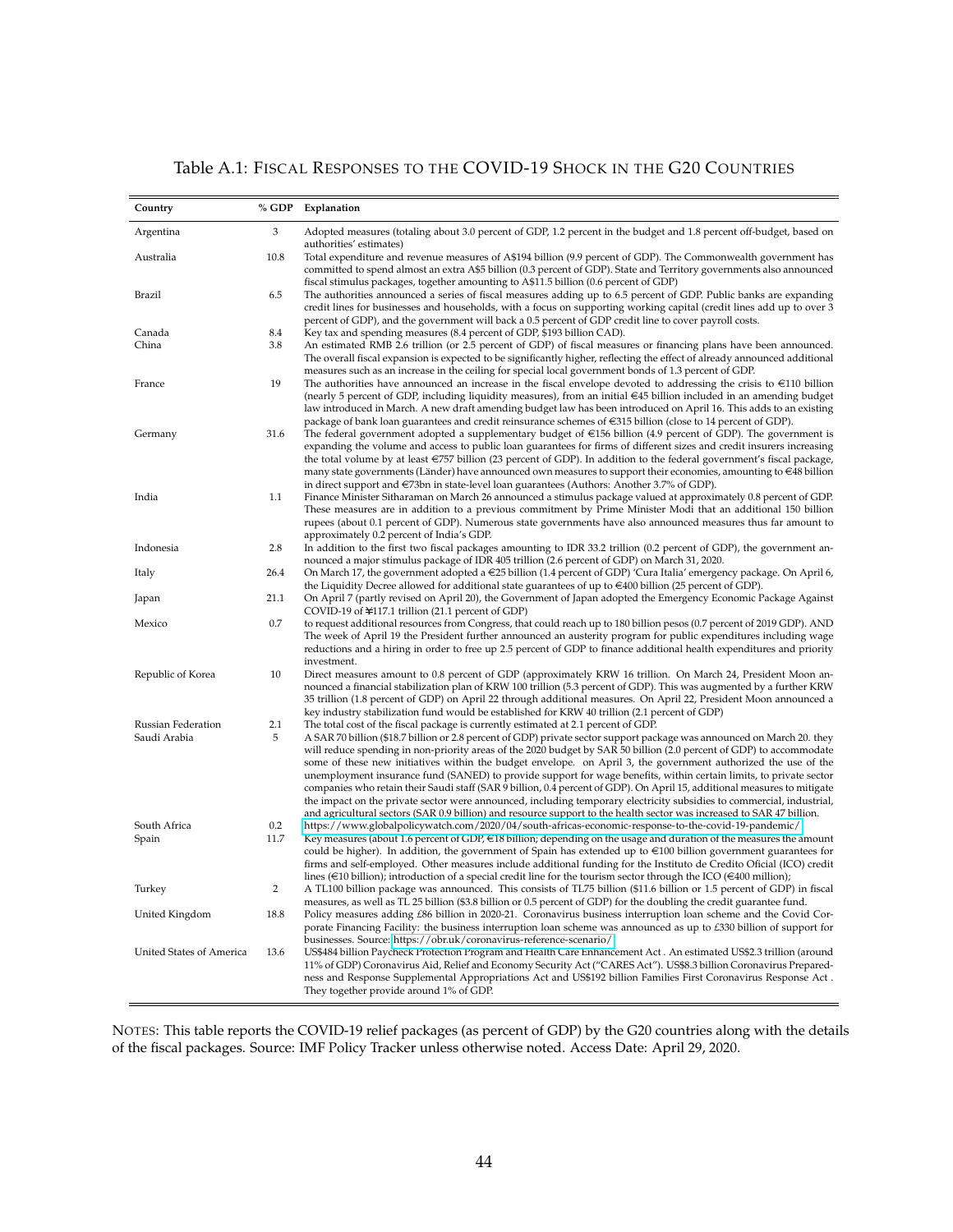<span id="page-45-0"></span>

| <b>OECD ISIC</b> Definition<br>Code |                                                                          | Proximity<br>Index | Teleworkable<br><b>Share</b> |
|-------------------------------------|--------------------------------------------------------------------------|--------------------|------------------------------|
| 01T03                               | Agriculture, forestry and fishing                                        | 0.86               | 0.06                         |
| 05T06                               | Mining and extraction of energy producing products                       | 1.08               | 0.32                         |
| 07T08                               | Mining and quarrying of non-energy producing products                    | 1.06               | 0.14                         |
| 9                                   | Mining support service activities                                        | 1.21               | 0.20                         |
| 10T12                               | Food products, beverages and tobacco                                     | 1.12               | 0.13                         |
| 13T15                               | Textiles, wearing apparel, leather and related products                  | 1.09               | 0.20                         |
| 16                                  | Wood and products of wood and cork                                       | 1.03               | 0.15                         |
| 17T18                               | Paper products and printing                                              | 1.08               | 0.22                         |
| 19                                  | Coke and refined petroleum products                                      | 1.11               | 0.22                         |
| 20T21                               | Chemicals and pharmaceutical products                                    | 1.06               | 0.25                         |
| 22                                  | Rubber and plastic products                                              | 1.10               | 0.18                         |
| 23                                  | Other non-metallic mineral products                                      | 1.08               | 0.18                         |
| 24                                  | Basic metals                                                             | 1.09               | 0.14                         |
| 25                                  | Fabricated metal products                                                | 1.08               | 0.21                         |
| 26                                  | Computer, electronic and optical products                                | 1.03               | 0.54                         |
| 27                                  | Electrical equipment                                                     | 1.07               | 0.29                         |
| 28                                  | Machinery and equipment, nec                                             | 1.06               | 0.29                         |
| 29                                  | Motor vehicles, trailers and semi-trailers                               | 1.09               | 0.19                         |
| 30                                  | Other transport equipment                                                | 1.06               | 0.31                         |
| 31T33                               | Other manufacturing; repair and installation of machinery and equipment  | 1.07               | 0.32                         |
| 35T39                               | Electricity, gas, water supply, sewerage, waste and remediation services | 1.08               | 0.29                         |
| 41T43                               | Construction                                                             | 1.21               | 0.19                         |
| 45T47                               | Wholesale and retail trade; repair of motor vehicles                     | 1.13               | 0.37                         |
| 49T53                               | Transportation and storage                                               | 1.18               | 0.21                         |
| 55T56                               | Accomodation and food services                                           | 1.26               | 0.10                         |
| 58T60                               | Publishing, audiovisual and broadcasting activities                      | 1.11               | 0.69                         |
| 61                                  | Telecommunications                                                       | 1.07               | 0.58                         |
| 62T63                               | IT and other information services                                        | 1.01               | 0.88                         |
| 64T66                               | Financial and insurance activities                                       | 1.02               | 0.79                         |
| 68                                  | Real estate activities                                                   | 1.10               | 0.54                         |
| 69T82                               | Other business sector services                                           | 1.09               | 0.46                         |
| 84                                  | Public admin. and defence; compulsory social security                    | 1.16               | 0.39                         |
| 85                                  | Education                                                                | 1.22               | 0.86                         |
| 86T88                               | Human health and social work                                             | 1.28               | 0.35                         |
| 90T96                               | Arts, entertainment, recreation and other service activities             | 1.18               | 0.34                         |

| Table A.2: PROXIMITY INDEX AND TELEWORKABLE SHARE ACROSS INDUSTRIES |  |
|---------------------------------------------------------------------|--|
|---------------------------------------------------------------------|--|

NOTES: This table provides the physical proximity index along with the share of those who can work remotely for the industries. To obtain these two industry-level values, we calculate the weighted average of the values corresponding to the occupations in each industry using the Occupational Employment Statistics (OES) provided by the U.S. Bureau of Labor Statistics (BLS). OES data follows four-digit NAICS codes to classify the industries. In order to convert the proximity data to OECD ISIC codes, we make use of the correspondence table between 2017 NAICS and ISIC Revision 4 Industry Codes, provided by the U.S. Census Bureau. We obtain the physical proximity values at the occupation level from the O\*NET datase. O\*NET collects the physical proximity information through surveys with the following categories: (1) I don't work near other people (beyond 100 ft.); (2) I work with others but not closely (e.g., private office); (3) Slightly close (e.g., shared office); (4) Moderately close (at arm's length); (5) Very close (near touching). We divide the category values by 3 to make category (3) our benchmark. Specifically, a proximity value that is larger than 1 indicates a closer proximity than the "shared office" level, and a proximity value that is smaller than 1 corresponds to sparse working conditions. We create a single physical proximity value for each occupation by taking the weighted average of the normalized category values. We calculate the proximity values at the industry level after removing the teleworkable portion of the employees. We use [Dingel and Neiman](#page-41-11) [\(2020\)](#page-41-11)'s list of teleworkable occupations to capture the proportion of employment that can be fulfilled at remote locations in each industry.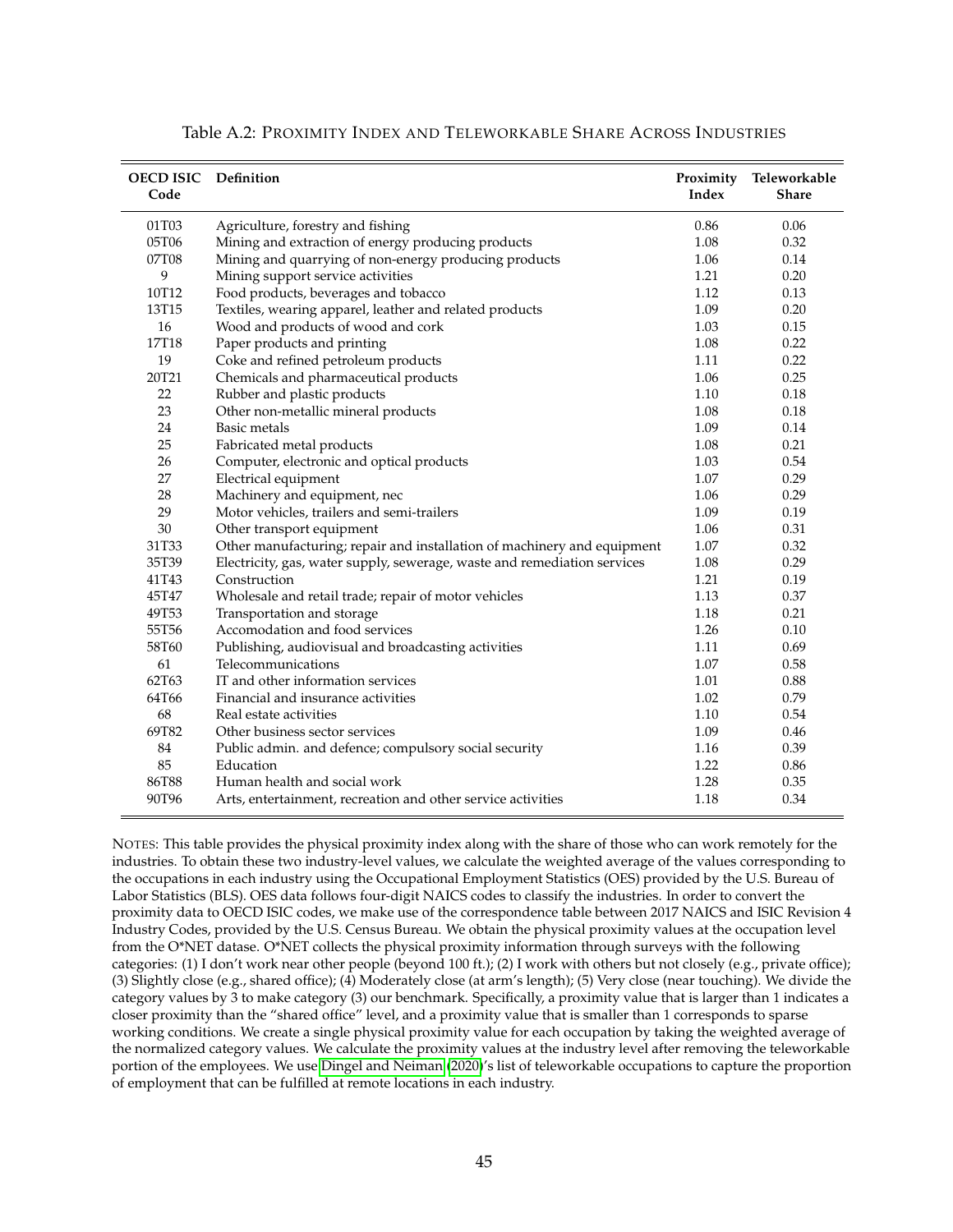<span id="page-46-0"></span>

| <b>ISIC</b>                                 |                                                                                                                                                                                                                               |                                         |                                                                                                                                                                                                                                                                                                                                             |
|---------------------------------------------|-------------------------------------------------------------------------------------------------------------------------------------------------------------------------------------------------------------------------------|-----------------------------------------|---------------------------------------------------------------------------------------------------------------------------------------------------------------------------------------------------------------------------------------------------------------------------------------------------------------------------------------------|
| 05T06<br>07T08<br>10T12<br>01T03<br>$\circ$ | Mining and quarrying of non-energy producing products<br>Mining and extraction of energy producing products<br>Food products, beverages and tobacco<br>Mining support service activities<br>Agriculture, forestry and fishing | 100%<br>$100\%$<br>100%<br>120%<br>100% | Effects of COVID-19 will be seen through intermediate linkages.<br>Effects of COVID-19 will be seen through intermediate linkages.<br>Effects of COVID-19 will be seen through intermediate linkages.<br>Effects of COVID-19 will be seen through intermediate linkages.<br>Effects of COVID-19 will be seen through intermediate linkages. |
| 13T15                                       | Textiles, wearing apparel, leather and related products                                                                                                                                                                       | 50%                                     | Extreme declines in credit-card spending. We expect it to be higher due to non-credit card and transition of seasons.<br>https://www.nytimes.com/interactive/2020/04/11/business/economy/coronavirus-us-economy-spending.html<br>CBRT sector 9 (27%)                                                                                        |
| $\frac{9}{2}$                               | Wood and products of wood and cork                                                                                                                                                                                            | $90\%$                                  | We will assume that the decline in manufacturing to be 90% if we cannot find a reliable resource.                                                                                                                                                                                                                                           |
| $17718$<br>$\overline{19}$                  | Coke and refined petroleum products<br>Paper products and printing                                                                                                                                                            | 75%<br>$90\%$                           | We will assume that the decline in manufacturing to be 90% if we cannot find a reliable resource.<br>Average of CBRT sector 4 (59%) and 90% (Average manufacturing decline).                                                                                                                                                                |
| 20T21                                       | Chemicals and pharmaceutical products                                                                                                                                                                                         | $90\%$                                  | Push and pull factors present. No reliable number. We will assume 90% inline with manufacturing.<br>CBRT sector 19 (%60)                                                                                                                                                                                                                    |
| 22                                          | Rubber and plastic products                                                                                                                                                                                                   | 90%                                     | https://www.nytimes.com/interactive/2020/04/11/business/economy/coronavirus-us-economy-spending.html<br>https://www.plasticsnews.com/news/materials-firms-work-fortify-supply-chains-despite-coronavirus<br>We will assume that the decline in manufacturing to be 90% if we cannot find a reliable resource.                               |
|                                             | Other non-metallic mineral products                                                                                                                                                                                           | 90%                                     | We will assume that the decline in manufacturing to be 90% if we cannot find a reliable resource.                                                                                                                                                                                                                                           |
| 325857                                      | Basic metals                                                                                                                                                                                                                  | 90%<br>$90\%$                           | https://tr.steelorbis.com/celik-haberleri/guncel-haberler/abd-ham-celik-uretimi-haftalik-181-dustu-1141735.htm                                                                                                                                                                                                                              |
|                                             | Computer, electronic and optical products<br>Fabricated metal products                                                                                                                                                        | 120%                                    | We will assume that the decline in manufacturing to be 90% if we cannot find a reliable resource to estimate.<br>From CBRT sector 8.                                                                                                                                                                                                        |
|                                             | Electrical equipment                                                                                                                                                                                                          | 90%                                     | We will assume that the decline in manufacturing to be 90% if we cannot find a reliable resource to estimate.<br>https://www.ibisworld.com/industry-insider/media/4637/covid-19-special-report.pdf                                                                                                                                          |
| 28                                          | Machinery and equipment, nec                                                                                                                                                                                                  | $90\%$                                  | We will assume that the decline in manufacturing to be 90% if we cannot find a reliable resource to estimate.<br>See Maliszewska et al. (2020), Thailand 0.95                                                                                                                                                                               |
| 29                                          | Motor vehicles, trailers and semi-trailers                                                                                                                                                                                    | 70%                                     | A decline of 30-40% in many countries. https://edition.cnn.com/2020/04/01/business/car-sales-coronavirus/index.html<br>https://econsultancy.com/how-coronavirus-is-impacting-sales-marketing-in-the-automotive-industry/                                                                                                                    |
| 30                                          | Other transport equipment                                                                                                                                                                                                     | 70%                                     | Same as automobiles.                                                                                                                                                                                                                                                                                                                        |
| 31T33                                       | Other manufacturing; repair and installation of machinery<br>and equipment                                                                                                                                                    | $90\%$                                  | See Maliszewska et al. (2020), Thailand 0.95                                                                                                                                                                                                                                                                                                |
| 35T39                                       | Electricity, gas, water supply, sewerage, waste and remedi-                                                                                                                                                                   | $100\%$                                 | See Maliszewska et al. (2020). Thailand 0.95                                                                                                                                                                                                                                                                                                |
| 41T43                                       | ation services<br>Construction                                                                                                                                                                                                | 75%                                     | https://www.ft.com/content/3c27d23e-befe-4a53-be52-325adacdb929                                                                                                                                                                                                                                                                             |
| 49T53<br>45T47                              | Wholesale and retail trade; repair of motor vehicles<br>Transportation and storage                                                                                                                                            | 110%<br>80%                             | International Decline, Domestic Increase. Airline demand close to 0.<br>Weighted average of CBRT sectors 3, 6, 7 & 16<br>Thailand 0.95                                                                                                                                                                                                      |
|                                             |                                                                                                                                                                                                                               |                                         | https://www.mckinsey.com/~/media/McKinsey/Business%20Functions/Risk/Our%20Insight/COVID%2019%20Implications%<br>20for%20business/COVID%2019%20March%2030/COVID-19-Facts-and-Insights-April-3-v2.ashx                                                                                                                                        |
| 55T56<br>58T60                              | Publishing, audiovisual and broadcasting activities<br>Accomodation and food services                                                                                                                                         | 25%<br>$85\%$                           | Weighted average of CBRT sectors 12, 13, 14 & 24<br>CBRT sector 17                                                                                                                                                                                                                                                                          |
| 61                                          | Telecommunications                                                                                                                                                                                                            | 100%                                    | Push and pull factors present. No reliable number. We will assume it does not change. CBRT sector 22 (79%)                                                                                                                                                                                                                                  |
| 62T63                                       | IT and other information services                                                                                                                                                                                             | 100%                                    | https://www.reuters.com/article/us-heatlh-coronavirus-technology/coronavirus-may-cut-global-corporate-tech-spending-4-1-in-<br>2020-survey-idUSKBN21I38C                                                                                                                                                                                    |
| 64T66                                       | Financial and insurance activities                                                                                                                                                                                            | 100%                                    | https://www.fiercetelecom.com/telecom/coronavirus-flushes-it-spending-to-a-2-7-decline-idc<br>Weighted average of CBRT sectors 21 & 26                                                                                                                                                                                                      |
| 68                                          | Real estate activities                                                                                                                                                                                                        | 60%                                     | Average of CBRT sector 11 (83%)                                                                                                                                                                                                                                                                                                             |
| 69T82                                       | Other business sector services                                                                                                                                                                                                | 85%                                     | https://www.mansionglobal.com/articles/coronavirus-halting-real-estate-activity-in-the-u-k-213298<br>CBRT sector 11 (83%)                                                                                                                                                                                                                   |
| 85<br>84                                    | Public admin. and defence; compulsory social security                                                                                                                                                                         | 125%<br>85%                             | Median Package size 5%. Public spending is close to %20 of GDP.<br>In line with other business services.                                                                                                                                                                                                                                    |
| 86T88                                       | Human health and social work<br>Education                                                                                                                                                                                     | 125%                                    | 1 trillion dollars extra healthcare spending for Covid-19 out of close to 4 trillion dollars yearly healthcare spending.                                                                                                                                                                                                                    |
|                                             |                                                                                                                                                                                                                               |                                         | https://www.cms.gov/Research-Statistics-Data-and-Systems/Statistics-Trends-and-Reports/NationalHealthExpendData/<br>NationalHealthAccountsHistorical https://www.fairhealth.org/publications/briefs                                                                                                                                         |
| 90T96                                       | Arts, entertainment, recreation and other service activities                                                                                                                                                                  | 25%                                     | https://www.nytimes.com/interactive/2020/04/11/business/economy/coronavirus-us-economy-spending.html                                                                                                                                                                                                                                        |

Table A.3: DEMAND CHANGES ACROSS INDUSTRIES

Table A.3: DEMAND CHANGES ACROSS INDUSTRIES

from the Central Bank of Republic of Turkey (CBRT) to calculate the estimated demand change during the pandemic in each industry, which is categorized based ó  $\tilde{\cdot}$ L,  $\overline{0}$  $\mathfrak{g}$  $\ddot{\phantom{0}}$ Ļ. on OECD ISIC Codes. on OECD ISIC Codes.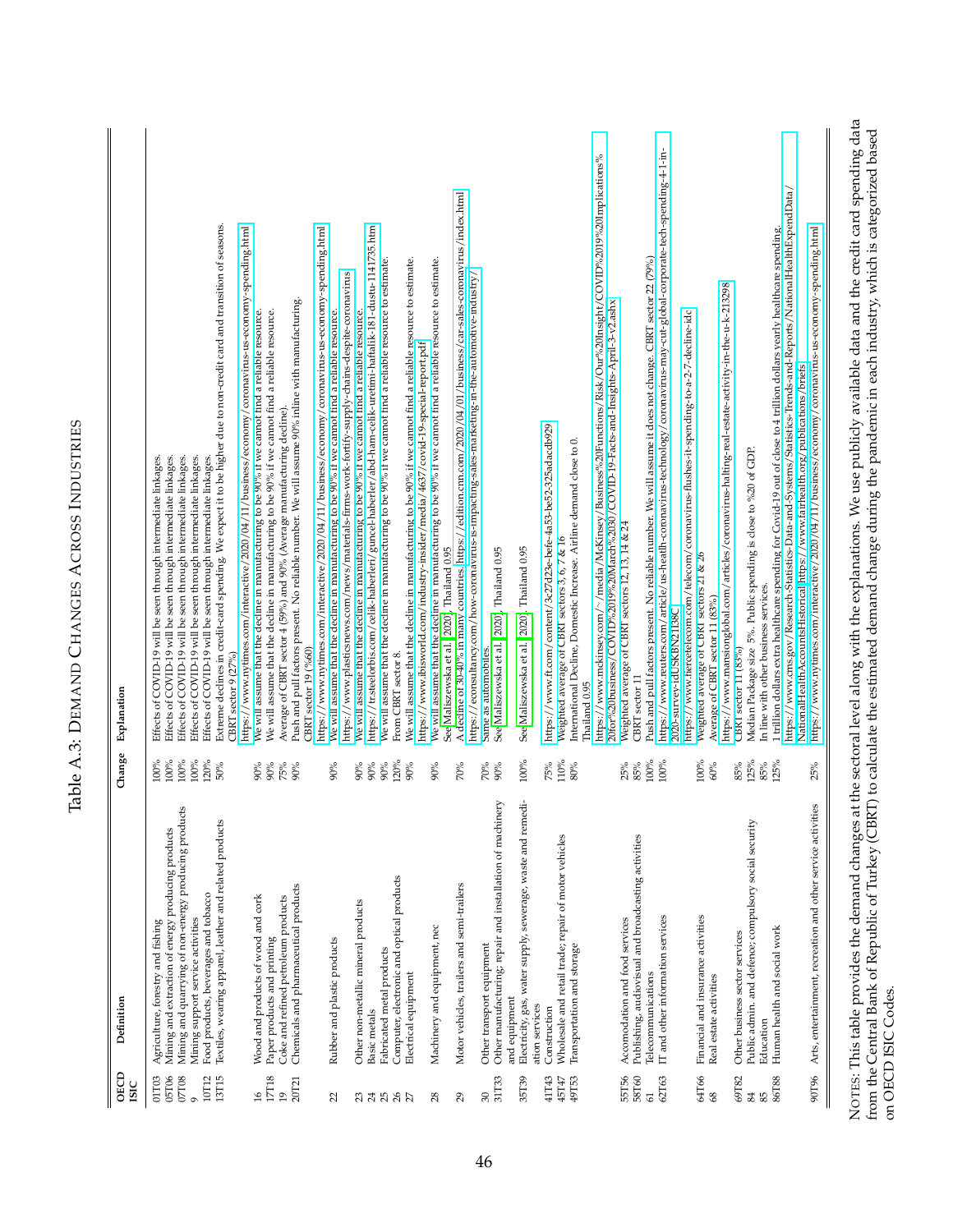<span id="page-47-0"></span>

| <b>NACE Rev. 2</b> | Definition                                                                   |
|--------------------|------------------------------------------------------------------------------|
| 01                 | Crop and animal production, hunting and related service activities           |
| 1071               | Manufacture of bread; manufacture of fresh pastry goods and cakes            |
| 1811               | Printing of newspapers                                                       |
| 1920               | Manufacture of refined petroleum products                                    |
| 21                 | Manufacture of basic pharmaceutical products and pharmaceutical preparations |
| 35                 | Electricity, gas, steam and air conditioning supply                          |
| 36                 | Water collection, treatment and supply                                       |
| 4646               | Wholesale of pharmaceutical goods                                            |
| 4730               | Retail sale of automotive fuel in specialised stores                         |
| 4773               | Dispensing chemist in specialised stores                                     |
| 4774               | Retail sale of medical and orthopaedic goods in specialised stores           |
| 4920               | Freight rail transport                                                       |
| 4941               | Freight transport by road                                                    |
| 5224               | Cargo handling                                                               |
| 53                 | Postal and courier activities                                                |
| 60                 | Programming and broadcasting activities                                      |
| 61                 | Telecommunications                                                           |
| 639                | Other information service activities                                         |
| 75                 | Veterinary activities                                                        |
| 86                 | Human health activities                                                      |
| 87                 | Residential care activities                                                  |

## Table A.4: LIST OF THE LOCKDOWN SECTORS

#### **Panel B: Additional Sectors**

| <b>NACE Rev. 2</b> | Definition                                                                          |
|--------------------|-------------------------------------------------------------------------------------|
| 10                 | Manufacture of food products                                                        |
| 1722               | Manufacture of household and sanitary goods and of toilet requisites                |
| 463                | Wholesale of food, beverages and tobacco                                            |
| 4711               | Retail sale in non-specialised stores with food, beverages or tobacco predominating |
| 472                | Retail sale of food, beverages and tobacco in specialised stores                    |
| 4781               | Retail sale via stalls and markets of food, beverages and tobacco products          |

NOTES: This table provides the list of the lockdown sectors. We use the decree issued by the Turkish Ministry of Interior on April 10, 2020 to identify these industries. This lockdown was effective for only two days and cover those given in Panel A. We supplement the list with those available in Panel B.